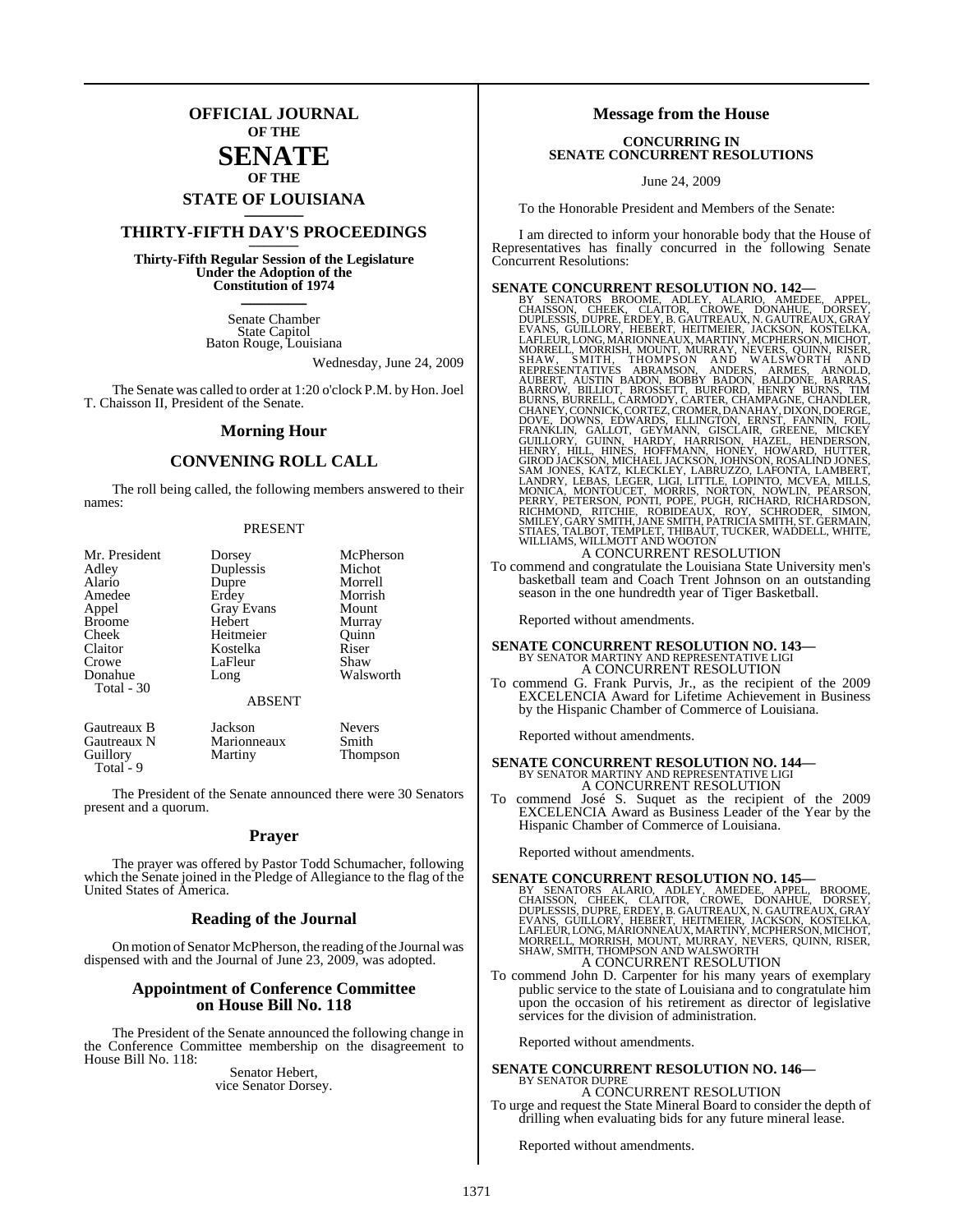# **Page 2 SENATE 35th DAY'S PROCEEDINGS**

## June 24, 2009

#### **SENATE CONCURRENT RESOLUTION NO. 148—**

BY SENATOR DORSEY A CONCURRENT RESOLUTION

To recognize and commend the Lady Tigers of Louisiana State University Athletics, including the athletes and coaches, for their accomplishments during the 2008-2009 season.

Reported without amendments.

#### **SENATE CONCURRENT RESOLUTION NO. 149—** BY SENATOR HEBERT

A CONCURRENT RESOLUTION To express the sincere condolences of the Legislature of Louisiana upon the death of Charles M. Fuller, Sr., of Dubach.

Reported without amendments.

#### **SENATE CONCURRENT RESOLUTION NO. 152—**

BY SENATOR GRAY EVANS A CONCURRENT RESOLUTION

To urge and request the Louisiana Recovery Authority to establish an Emergency Rental Assistance Program and provide funding therefor.

Reported without amendments.

# **SENATE CONCURRENT RESOLUTION NO. 19—** BY SENATOR HEITMEIER

A CONCURRENT RESOLUTION

To urge and request the state of Louisiana and all levels of state government to work in conjunction with all public and private hospitals within the state to ensure that the citizens of the state are prepared to handle a possible outbreak of the influenza A (H1N1) virus in the state of Louisiana.

Reported without amendments.

#### **SENATE CONCURRENT RESOLUTION NO. 49—** BY SENATOR LONG

A CONCURRENT RESOLUTION

To urge and request support and assistance in providing funding for the Wood to Electricity Program being developed by the Wood Products Development Foundation.

Reported without amendments.

# **SENATE CONCURRENT RESOLUTION NO. 8—** BY SENATOR MARIONNEAUX

A CONCURRENT RESOLUTION

To memorialize the Congress of the United States to adopt and submit to the states for ratification a proposed amendment to the Constitution of the United States to require a federal balanced budget.

Reported without amendments.

#### **SENATE CONCURRENT RESOLUTION NO. 16—** BY SENATOR QUINN

#### A CONCURRENT RESOLUTION

To urge and request the Louisiana State Law Institute to study certain aspects of court-ordered mediation.

Reported without amendments.

#### **SENATE CONCURRENT RESOLUTION NO. 45—** BY SENATOR QUINN

#### A CONCURRENT RESOLUTION

To urge and request the Louisiana State Law Institute to study and make recommendations relative to the laws on relocating a child's residence.

Reported without amendments.

#### **SENATE CONCURRENT RESOLUTION NO. 47—** BY SENATOR B. GAUTREAUX

A CONCURRENT RESOLUTION To memorialize the Congress of the United States to enact the Credit Card Accountability, Responsibility, and Disclosure Act.

Reported without amendments.

**SENATE CONCURRENT RESOLUTION NO. 50—** BY SENATOR LONG

## A CONCURRENT RESOLUTION

To urge and request the secretary of the Department of Natural Resources and the secretary of the Department of Transportation and Development to study and provide to the Legislature recommendations for infrastructure uses of mineral revenues from north Louisiana.

Reported without amendments.

# **SENATE CONCURRENT RESOLUTION NO. 9—** BY SENATOR NEVERS

#### A CONCURRENT RESOLUTION

To urge and request each city, parish, and other local public school board to select a high school student from among the students in the school district to serve as a student representative to the school board in an informative, advisory, and nonvoting capacity.

Reported without amendments.

# **SENATE CONCURRENT RESOLUTION NO. 4—** BY SENATOR RISER

#### A CONCURRENT RESOLUTION

To memorialize the Congress of the United States and to urge and request the Attorney General of the United States and the Federal Bureau of Prisons to refrain from sending detainees released or transferred from the facilities at Guantanamo Bay Detention Facility (GTMO), Cuba to prisons in Louisiana.

Reported without amendments.

## **SENATE CONCURRENT RESOLUTION NO. 13—** BY SENATORS BROOME, APPEL, DONAHUE, DORSEY, LONG AND NEVERS

#### A CONCURRENT RESOLUTION

To urge and request Southern University and Agricultural and Mechanical College to establish a plan and recommend local, state, and federal policies that support university-private sector partnerships in renewable energy through research and development, public and private partnerships, and tax credit incentives that position Louisiana as a leader in clean energy research, workforce development, and economic development.

Reported without amendments.

#### **SENATE CONCURRENT RESOLUTION NO. 14—**

BY SENATORS DUPRE AND MCPHERSON AND REPRESENTATIVES DOVE AND HUTTER A CONCURRENT RESOLUTION

To approve the annual Coastal Protection Plan for Fiscal Year 2009- 2010, as adopted by the Coastal Protection and Restoration Authority.

Reported without amendments.

#### **SENATE CONCURRENT RESOLUTION NO. 20—** BY SENATOR MORRISH

#### A CONCURRENT RESOLUTION

To express continued support for the Coastal Restoration and Enhancement Through Science and Technology (CREST) Program for its role in providing new research and scientific information for coastal restoration and protection.

Reported without amendments.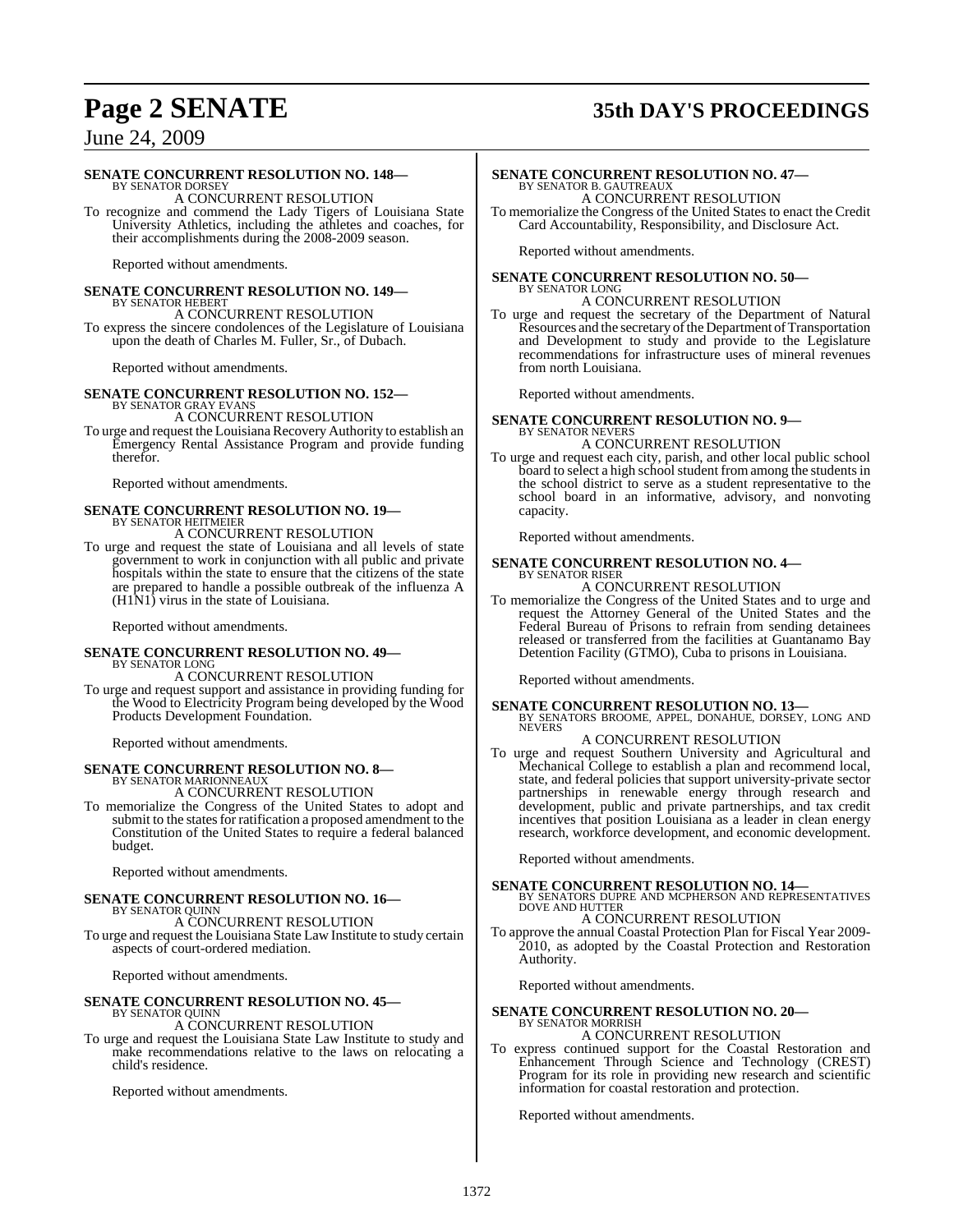# **35th DAY'S PROCEEDINGS Page 3 SENATE**

### **SENATE CONCURRENT RESOLUTION NO. 27—**

BY SENATOR NEVERS A CONCURRENT RESOLUTION To urge and request the High School Redesign Commission to study the feasibility of establishing a statewide uniform grading scale for use in all public high schools.

Reported without amendments.

#### **SENATE CONCURRENT RESOLUTION NO. 29—** BY SENATOR DUPRE A CONCURRENT RESOLUTION

To continue the Louisiana Recreational Saltwater Fishing Task Force to advise the Department of Wildlife and Fisheries and other entities on various recreational saltwater fishing issues.

Reported without amendments.

**SENATE CONCURRENT RESOLUTION NO. 67—**<br>BY SENATOR DUPLESSIS<br>A CONCURRENT RESOLUTION

To urge and request the State Board of Elementary and Secondary Education to study and make recommendations regarding establishing criteria to be used when considering the renewal of the charter of a charter school that has been labeled academically unacceptable.

Reported without amendments.

Respectfully submitted, ALFRED W. SPEER Clerk of the House of Representatives

#### **Message from the House**

#### **RECONSIDERATION - DISAGREEMENT TO HOUSE BILL**

#### June 23, 2009

To the Honorable President and Members of the Senate:

I am directed to inform your honorable body that the House of Representatives has reconsidered the vote by which the House refused to concur in the proposed Senate Amendment(s) to House Bill No. 782 by Representative Ellington, and ask the President not to appoint on the part of the Senate a committee to confer with a like committee from the House of Representatives on the disagreement.

> Respectfully submitted, ALFRED W. SPEER Clerk of the House of Representatives

#### **Message from the House**

#### **HOUSE CONFEREES APPOINTED**

#### June 23, 2009

To the Honorable President and Members of the Senate:

I am directed to inform your honorable body that the Speaker of the House of Representatives has appointed the following members, on the part of the House of Representatives, to confer, with a like committee from the Senate, on the disagreement to House Bill No. 729 by Representative Billiot:

Representative St. Germain vice Ponti.

Respectfully submitted, ALFRED W. SPEER Clerk of the House of Representatives

# June 24, 2009

#### **Message from the House**

#### **DISAGREEMENT TO HOUSE BILL**

June 24, 2009

To the Honorable President and Members of the Senate:

I am directed to inform your honorable body that the House of Representatives has refused to concur in the proposed Senate Amendment(s) to House Bill No. 617 by Representative Talbot, and ask the President to appoint on the part of the Senate a committee to confer with a like committee from the House on the disagreement.

> Respectfully submitted, ALFRED W. SPEER Clerk of the House of Representatives

#### **Message from the House**

#### **DISAGREEMENT TO HOUSE BILL**

June 24, 2009

To the Honorable President and Members of the Senate:

I am directed to inform your honorable body that the House of Representatives has refused to concur in the proposed Senate Amendment(s) to House Bill No. 720 by Representative J. Smith, and ask the President to appoint on the part of the Senate a committee to confer with a like committee from the House on the disagreement.

> Respectfully submitted, ALFRED W. SPEER Clerk of the House of Representatives

### **Message from the House**

#### **DISAGREEMENT TO HOUSE BILL**

#### June 24, 2009

To the Honorable President and Members of the Senate:

I am directed to inform your honorable body that the House of Representatives has refused to concur in the proposed Senate Amendment(s) to House Bill No. 765 by Representative Gallot, and ask the President to appoint on the part of the Senate a committee to confer with a like committee from the House on the disagreement.

> Respectfully submitted, ALFRED W. SPEER Clerk of the House of Representatives

#### **Message from the House**

#### **DISAGREEMENT TO HOUSE BILL**

June 24, 2009

To the Honorable President and Members of the Senate:

I am directed to inform your honorable body that the House of Representatives has refused to concur in the proposed Senate Amendment(s) to House Bill No. 827 by Representative Simon, and ask the President to appoint on the part of the Senate a committee to confer with a like committee from the House on the disagreement.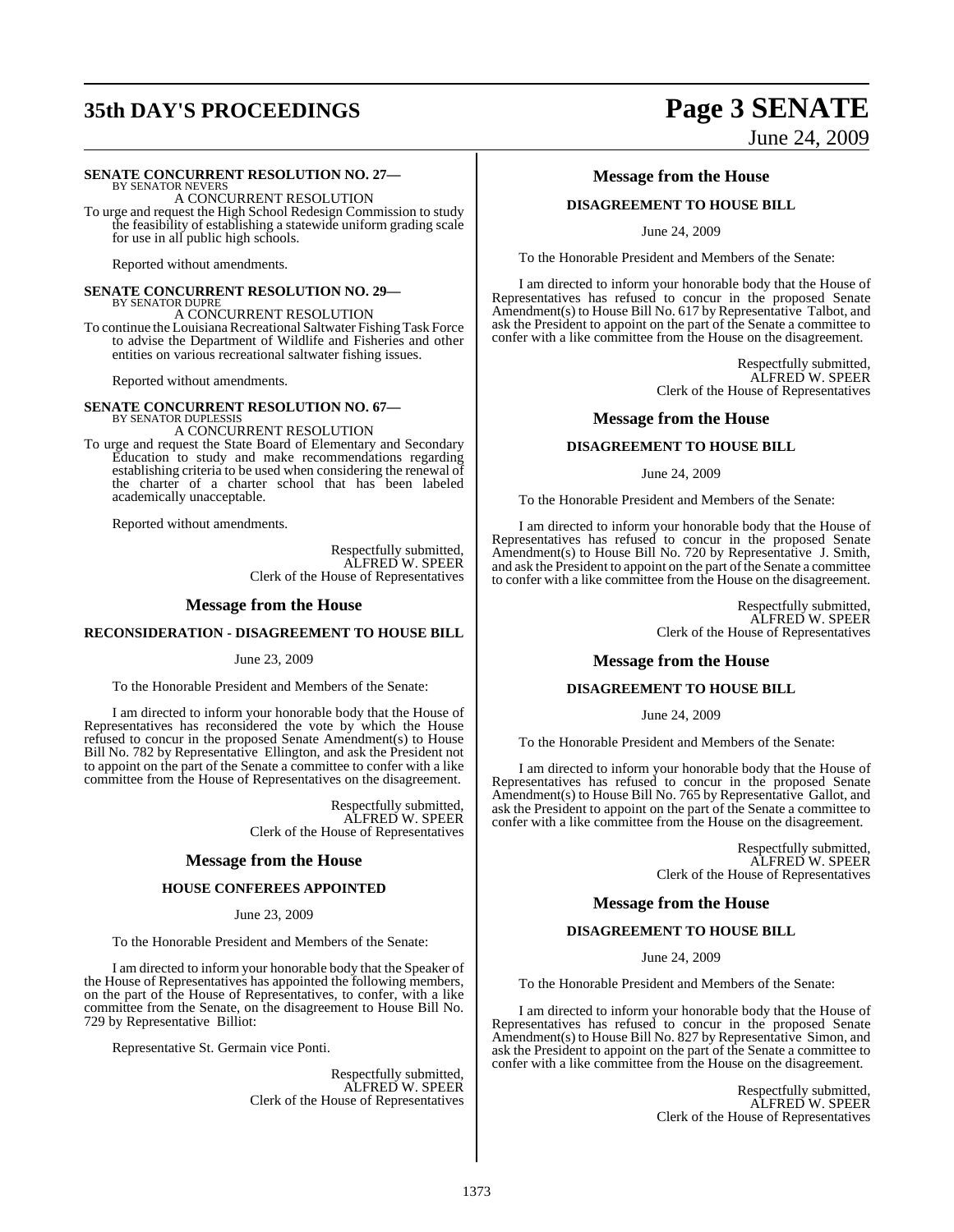#### **Message from the House**

#### **DISAGREEMENT TO HOUSE BILL**

#### June 24, 2009

To the Honorable President and Members of the Senate:

I am directed to inform your honorable body that the House of Representatives has refused to concur in the proposed Senate Amendment(s) to House Bill No. 885 by Representative Perry, and ask the President to appoint on the part of the Senate a committee to confer with a like committee from the House on the disagreement.

> Respectfully submitted, ALFRED W. SPEER Clerk of the House of Representatives

#### **Message from the House**

#### **DISAGREEMENT TO HOUSE BILL**

#### June 23, 2009

To the Honorable President and Members of the Senate:

I am directed to inform your honorable body that the House of Representatives has refused to concur in the proposed Senate Amendment(s) to House Bill No. 128 by Representative Henry, and ask the President to appoint on the part of the Senate a committee to confer with a like committee from the House on the disagreement.

> Respectfully submitted, ALFRED W. SPEER Clerk of the House of Representatives

#### **Message from the House**

#### **DISAGREEMENT TO HOUSE BILL**

June 23, 2009

To the Honorable President and Members of the Senate:

I am directed to inform your honorable body that the House of Representatives has refused to concur in the proposed Senate Amendment(s) to House Bill No. 578 by Representative Richmond, and ask the President to appoint on the part of the Senate a committee to confer with a like committee from the House on the disagreement.

> Respectfully submitted, ALFRED W. SPEER Clerk of the House of Representatives

#### **Message from the House**

#### **DISAGREEMENT TO HOUSE BILL**

June 23, 2009

To the Honorable President and Members of the Senate:

I am directed to inform your honorable body that the House of Representatives has refused to concur in the proposed Senate Amendment(s) to House Bill No. 563 by Representative Burrell, and ask the President to appoint on the part of the Senate a committee to confer with a like committee from the House on the disagreement.

> Respectfully submitted, ALFRED W. SPEER Clerk of the House of Representatives

# **Page 4 SENATE 35th DAY'S PROCEEDINGS**

### **Message from the House**

#### **DISAGREEMENT TO HOUSE BILL**

June 23, 2009

To the Honorable President and Members of the Senate:

I am directed to inform your honorable body that the House of Representatives has refused to concur in the proposed Senate Amendment(s) to House Bill No. 618 by Representative Greene, and ask the President to appoint on the part of the Senate a committee to confer with a like committee from the House on the disagreement.

> Respectfully submitted, ALFRED W. SPEER Clerk of the House of Representatives

#### **Message from the House**

#### **DISAGREEMENT TO HOUSE BILL**

June 24, 2009

To the Honorable President and Members of the Senate:

I am directed to inform your honorable body that the House of Representatives has refused to concur in the proposed Senate Amendment(s) to House Bill No. 687 by Representative Pearson, and ask the President to appoint on the part of the Senate a committee to confer with a like committee from the House on the disagreement.

> Respectfully submitted, ALFRED W. SPEER Clerk of the House of Representatives

#### **Message from the House**

#### **HOUSE CONFEREES APPOINTED**

#### June 24, 2009

To the Honorable President and Members of the Senate:

I am directed to inform your honorable body that the Speaker of the House of Representatives has appointed the following members, on the part of the House of Representatives, to confer, with a like committee from the Senate, on the disagreement to House Bill No. 687 by Representative Pearson:

Representatives Pearson, Katz and Mills.

Respectfully submitted, ALFRED W. SPEER Clerk of the House of Representatives

#### **Introduction of Senate Resolutions**

Senator Cheek asked for and obtained a suspension of the rules to read Senate Resolutions a first and second time.

#### **SENATE RESOLUTION NO. 132—** BY SENATOR CHEEK

A RESOLUTION

To urge and request that a representative of the National Association of Boards for Long Term Care Administrator Boards in Louisiana, the executive director of the Louisiana Board of Examiners for Nursing Facility Administration, and a representative of the Louisiana Nursing Home Association form a committee to study the extent and degree that an increase in the range of fees is required to assure the adequate operation and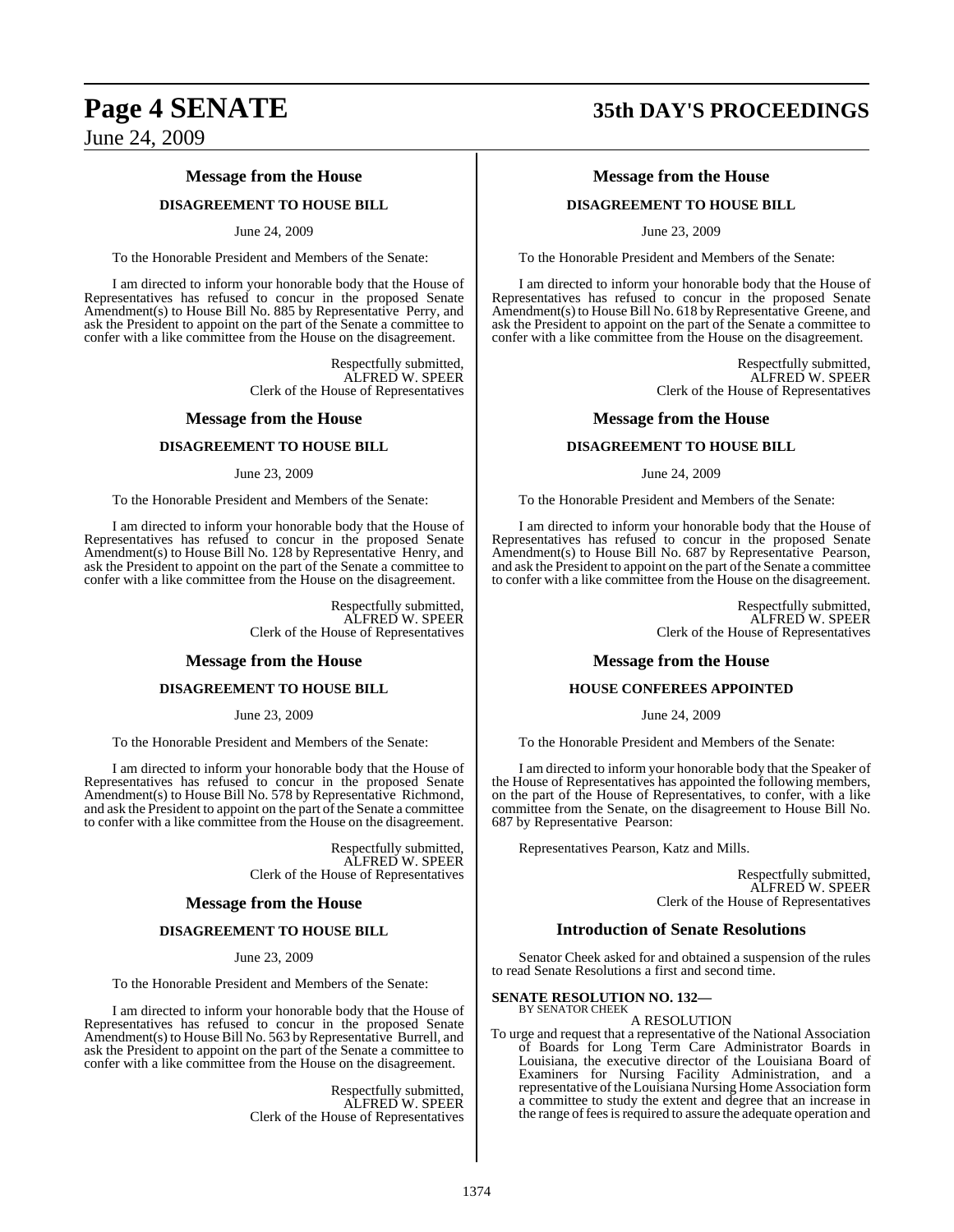# **35th DAY'S PROCEEDINGS Page 5 SENATE**

administration of the Louisiana Board of Examiners of Nursing Facility Administrators, the statutory entity charged with the licensure of nursing facility administrators.

On motion of Senator Cheek the resolution was read by title and adopted.

### **Senator N. Gautreaux in the Chair**

#### **Introduction of Senate Concurrent Resolutions**

Senator Crowe asked for and obtained a suspension of the rules to read Senate Concurrent Resolutions a first and second time.

**SENATE CONCURRENT RESOLUTION NO. 153—BY SENATOR CROWE AND REPRESENTATIVES HENDERSON AND HUTTER** 

A CONCURRENT RESOLUTION

To commend Lena R. Torres for her years of exemplary service as Clerk of Court for St. Bernard Parish and for her continued commitment to its efficiency and integrity.

The resolution was read by title. Senator Crowe moved to adopt the Senate Concurrent Resolution.

## **ROLL CALL**

The roll was called with the following result:

#### YEAS

| Mr. President | Duplessis         | Marionneaux |
|---------------|-------------------|-------------|
| Adley         | Dupre             | Martiny     |
| Alario        | Erdey             | McPherson   |
| Amedee        | Gautreaux N       | Michot      |
| <b>Broome</b> | <b>Gray Evans</b> | Morrish     |
| Cheek         | Guillory          | Mount       |
| Crowe         | Hebert            | Riser       |
| Donahue       | Heitmeier         | Shaw        |
| Dorsey        | Long              | Walsworth   |
| Total - 27    |                   |             |
|               | <b>NAYS</b>       |             |
|               |                   |             |

Total - 0

#### ABSENT

| Appel<br>Claitor | Kostelka | <b>Nevers</b> |
|------------------|----------|---------------|
| Gautreaux B      | LaFleur  | Ouinn         |
| Jackson          | Morrell  | Smith         |
| Total $-12$      | Murray   | Thompson      |

The Chair declared the Senate adopted the Senate Concurrent Resolution and ordered it sent to the House.

## **SENATE CONCURRENT RESOLUTION NO. 154—** BY SENATOR MARIONNEAUX

A CONCURRENT RESOLUTION

To expressthe sincere and heartfelt condolences of the Legislature of Louisiana upon the death of Mr. Robert Newton Helm, Jr.

The resolution was read by title. Senator Marionneaux moved to adopt the Senate Concurrent Resolution.

#### **ROLL CALL**

The roll was called with the following result:

#### YEAS

| Mr. President | Duplessis | Martiny   |
|---------------|-----------|-----------|
| Adley         | Dupre     | McPherson |
| Alario        | Erdey     | Michot    |

# June 24, 2009

| Amedee<br>Appel<br><b>Broome</b><br>Cheek<br>Claitor<br>Crowe<br>Donahue | Gautreaux N<br><b>Gray Evans</b><br>Guillory<br>Hebert<br>Heitmeier<br>LaFleur<br>Long | Morrell<br>Morrish<br>Mount<br>Riser<br>Shaw<br>Walsworth |
|--------------------------------------------------------------------------|----------------------------------------------------------------------------------------|-----------------------------------------------------------|
| Dorsey<br>Total - 31<br>Total - 0                                        | Marionneaux<br><b>NAYS</b>                                                             |                                                           |
| Gautreaux B                                                              | <b>ABSENT</b><br>Murray                                                                | Smith                                                     |
| Jackson                                                                  | <b>Nevers</b>                                                                          | Thompson                                                  |

Kostelka Quinn

Total - 8

The Chair declared the Senate adopted the Senate Concurrent Resolution and ordered it sent to the House.

## **SENATE CONCURRENT RESOLUTION NO. 155—**

BY SENATOR CHEEK AND REPRESENTATIVE BURFORD A CONCURRENT RESOLUTION To express the sincere condolences of the Legislature of Louisiana upon the death of Dr. Donald R. Taylor.

The resolution was read by title. Senator Cheek moved to adopt the Senate Concurrent Resolution.

### **ROLL CALL**

The roll was called with the following result:

#### YEAS

| Mr. President<br>Adlev<br>Alario<br>Amedee<br>Appel<br>Broome<br>Cheek<br>Claitor<br>Crowe<br>Donahue<br>Dorsey<br>Total - 31 | Duplessis<br>Dupre<br>Erdey<br>Gautreaux N<br>Gray Evans<br>Guillory<br>Hebert<br>Heitmeier<br>LaFleur<br>Long<br>Marionneaux | Martiny<br>McPherson<br>Michot<br>Morrell<br>Morrish<br>Mount<br>Riser<br>Shaw<br>Walsworth |
|-------------------------------------------------------------------------------------------------------------------------------|-------------------------------------------------------------------------------------------------------------------------------|---------------------------------------------------------------------------------------------|
| Total - 0                                                                                                                     | <b>NAYS</b><br><b>ABSENT</b>                                                                                                  |                                                                                             |
| Gautreaux B<br>Jackson<br>Kostelka<br>Total - 8                                                                               | Murray<br><b>Nevers</b><br>Ouinn                                                                                              | Smith<br>Thompson                                                                           |

The Chair declared the Senate adopted the Senate Concurrent Resolution and ordered it sent to the House.

#### **SENATE CONCURRENT RESOLUTION NO. 156—** BY SENATOR HEBERT

A CONCURRENT RESOLUTION

To urge and request the Committee on Senate and Governmental Affairs and the Committee on House and Governmental Affairs to meet and function as a joint committee to study and determine the feasibility of requiring that bills which contain an appropriation by line item also contain the amount appropriated for each line item in the bill for the previous fiscal year.

The resolution was read by title. Senator Hebert moved to adopt the Senate Concurrent Resolution.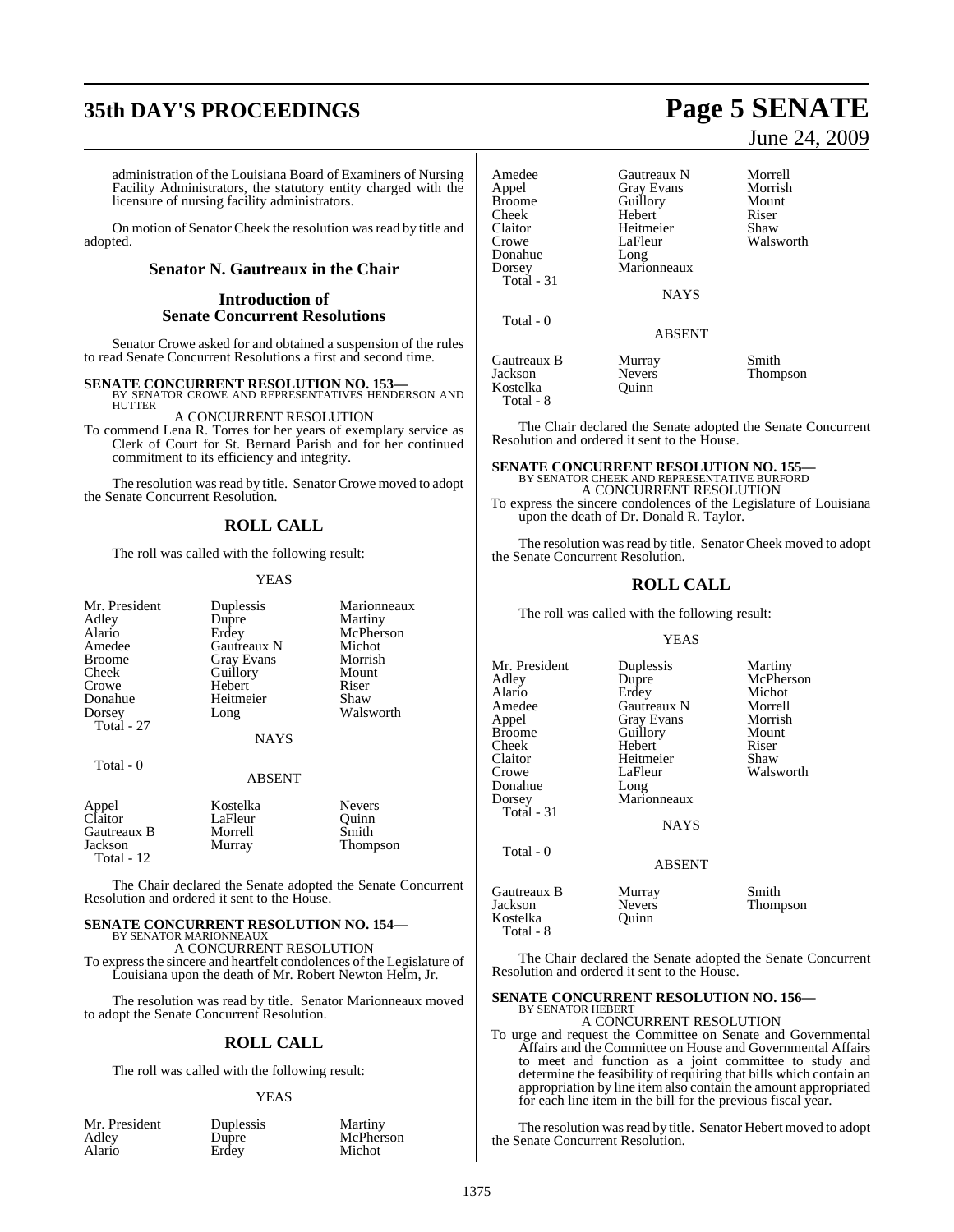## **ROLL CALL**

The roll was called with the following result:

#### YEAS

| Mr. President<br>Adley<br>Alario<br>Amedee<br>Appel<br><b>Broome</b> | Dorsey<br>Duplessis<br>Dupre<br>Erdey<br>Gautreaux N<br><b>Gray Evans</b> | Marionneaux<br>Martiny<br>McPherson<br>Michot<br>Morrell<br>Morrish |
|----------------------------------------------------------------------|---------------------------------------------------------------------------|---------------------------------------------------------------------|
| Cheek<br>Claitor<br>Crowe<br>Donahue                                 | Hebert<br>Heitmeier<br>LaFleur<br>Long                                    | Mount<br>Riser<br>Shaw                                              |
| Total - 29<br>Total - 0                                              | <b>NAYS</b>                                                               |                                                                     |
|                                                                      | <b>ABSENT</b>                                                             |                                                                     |

| Gautreaux B | Murray        | <b>Thompson</b> |
|-------------|---------------|-----------------|
| Guillory    | <b>Nevers</b> | Walsworth       |
| Jackson     | Ouinn         |                 |
| Kostelka    | Smith         |                 |
| Total - 10  |               |                 |

The Chair declared the Senate adopted the Senate Concurrent Resolution and ordered it sent to the House.

#### **SENATE CONCURRENT RESOLUTION NO. 157—** BY SENATOR LONG

A CONCURRENT RESOLUTION

To commend and congratulate Caitlin Connor of Winnfield for winning the silver medal in the women's skeet event at the Minsk World Cup.

The resolution was read by title. Senator Long moved to adopt the Senate Concurrent Resolution.

### **ROLL CALL**

The roll was called with the following result:

#### YEAS

| Mr. President<br>Adley<br>Alario<br>Amedee<br>Appel<br><b>Broome</b><br>Cheek<br>Claitor<br>Crowe<br>Donahue<br>Dorsey<br>Total $-31$<br>Total - 0 | Duplessis<br>Dupre<br>Erdey<br>Gautreaux N<br>Gray Evans<br>Guillory<br>Hebert<br>Heitmeier<br>LaFleur<br>Long<br>Marionneaux<br><b>NAYS</b><br><b>ABSENT</b> | Martiny<br>McPherson<br>Michot<br>Morrell<br>Morrish<br>Mount<br>Riser<br>Shaw<br>Walsworth |
|----------------------------------------------------------------------------------------------------------------------------------------------------|---------------------------------------------------------------------------------------------------------------------------------------------------------------|---------------------------------------------------------------------------------------------|
| Gautreaux B<br>Jackson<br>Kostelka                                                                                                                 | Murray<br><b>Nevers</b><br>Ouinn                                                                                                                              | Smith<br>Thompson                                                                           |

The Chair declared the Senate adopted the Senate Concurrent Resolution and ordered it sent to the House.

Total - 8

# **Page 6 SENATE 35th DAY'S PROCEEDINGS**

#### **Senate Concurrent Resolutions on Second Reading**

## **SENATE CONCURRENT RESOLUTION NO. 147—** BY SENATOR CROWE AND REPRESENTATIVE CROMER A CONCURRENT RESOLUTION

To establish and provide for the Committee on Revenue Evaluation to study and evaluate current sources of revenue of state government and to develop recommendations to improve the financial future of the state and the general quality of life of its citizens.

On motion of Senator Crowe the resolution was read by title and returned to the Calendar, subject to call.

#### **SENATE CONCURRENT RESOLUTION NO. 150—** BY SENATOR MURRAY

A CONCURRENT RESOLUTION

To approve a proposed amendment, Action Plan Amendment Number 33(First Allocation), to the Action Plan for Fiscal Year 2006 Community Development Block Grant Disaster Recovery Funds proposed by the Louisiana Recovery Authority and approved by the governor and the Joint Legislative Committee on the Budget for the Nonprofit Rebuilding Pilot Program; and to provide for other matters pertaining thereto.

On motion of Senator Duplessis the resolution was read by title and returned to the Calendar, subject to call.

# **SENATE CONCURRENT RESOLUTION NO. 151—**<br>BY SENATOR CROWE AND REPRESENTATIVE CROMER<br>A CONCURRENT RESOLUTION

To urge and request the Senate Committee on Revenue and Fiscal Affairs and the House Committee on Ways and Means to meet and function as a joint committee to study and determine the feasibility of establishing a special commission to study, evaluate, and make recommendations on state government revenue.

The resolution was read by title. Senator Crowe moved to adopt the Senate Concurrent Resolution.

#### **ROLL CALL**

The roll was called with the following result:

#### YEAS

| Mr. President<br>Adley<br>Alario<br>Amedee<br>Appel<br><b>Broome</b><br>Cheek<br>Crowe<br>Donahue<br>Dorsey<br>Duplessis<br>Total - 31 | Dupre<br>Erdey<br>Gautreaux N<br><b>Gray Evans</b><br>Guillory<br>Hebert<br>Heitmeier<br>Kostelka<br>LaFleur<br>Long<br>Marionneaux<br><b>NAYS</b> | Martiny<br>McPherson<br>Michot<br>Morrell<br>Morrish<br>Mount<br>Riser<br>Shaw<br>Walsworth |
|----------------------------------------------------------------------------------------------------------------------------------------|----------------------------------------------------------------------------------------------------------------------------------------------------|---------------------------------------------------------------------------------------------|
| Total - 0                                                                                                                              | <b>ABSENT</b>                                                                                                                                      |                                                                                             |
| Claitor<br>Gautreaux B<br>Jackson<br>Total - 8                                                                                         | Murray<br><b>Nevers</b><br>Ouinn                                                                                                                   | Smith<br>Thompson                                                                           |

The Chair declared the Senate adopted the Senate Concurrent Resolution and ordered it sent to the House.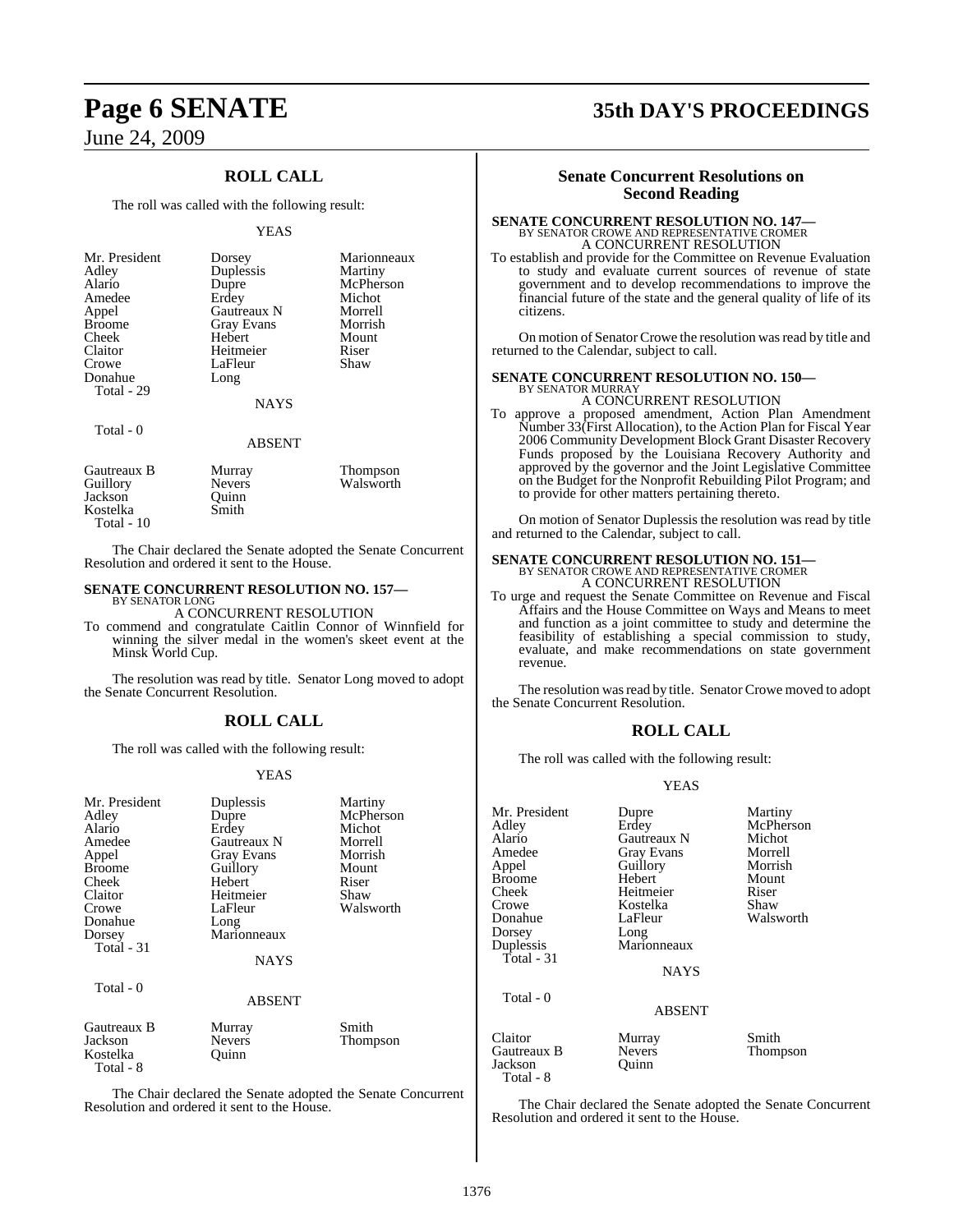# **35th DAY'S PROCEEDINGS Page 7 SENATE**

# June 24, 2009

### **Message from the House**

**ASKING CONCURRENCE IN HOUSE CONCURRENT RESOLUTIONS**

June 24, 2009

To the Honorable President and Members of the Senate:

I am directed to inform your honorable body that the House of Representatives has finally passed and asks your concurrence in the following House Concurrent Resolutions:

# **HOUSE CONCURRENT RESOLUTION NO. 240—** BY REPRESENTATIVE RICHMOND

A CONCURRENT RESOLUTION

To urge and request the Orleans Parish School Board not to cause to be demolished or removed the building generally referred to as the Louis D. Armstrong Elementary School, which is located in the Ninth Ward of Orleans Parish, was used as a school facility prior to August 29, 2005, and is a civil rights landmark.

## **HOUSE CONCURRENT RESOLUTION NO. 175—** BY REPRESENTATIVE DIXON A CONCURRENT RESOLUTION

To urge and request the Louisiana State University Board of Supervisors, the governor, the Louisiana Legislature, and the Police Jury Association of Louisiana to take the appropriate steps necessary to keep the Huey P. Long Medical Center in Pineville, Louisiana, open and viable in the state of Louisiana.

#### **HOUSE CONCURRENT RESOLUTION NO. 195—** BY REPRESENTATIVE CHAMPAGNE

A CONCURRENT RESOLUTION

To urge and request the Department of Transportation and Development to install a traffic light at the intersection of Louisiana Highway 14 and Louisiana Highway 89 in Vermilion Parish.

**HOUSE CONCURRENT RESOLUTION NO. 190—** BY REPRESENTATIVES BARROW, HARDY, MICHAEL JACKSON, AND PATRICIA SMITH AND SENATORS BROOME AND GUILLORY A CONCURRENT RESOLUTION

To direct the Department of Health and Hospitals to reconsider proposed rate cuts, implement a facility need review process, to conduct an evaluation of adult day health care reimbursement and services in Louisiana and create a method for increasing the reimbursement rate to adult day health care providers, to create an advisory council to help the department implement this Resolution, to study the feasibility and advisability of expanding the adult day health care waiver services program, and to report on these matters at least thirty days prior to the 2010 Regular Session of the Legislature.

#### **HOUSE CONCURRENT RESOLUTION NO. 112—** BY REPRESENTATIVE DOWNS A CONCURRENT RESOLUTION

To urge and request each city, parish, and other local public school board to convene public meetings at least twice each year with the appropriate local law enforcement authorities and with the appropriate school personnel to discuss and report on issues relative to school attendance and behavioral problems of students.

# **HOUSE CONCURRENT RESOLUTION NO. 153—** BY REPRESENTATIVE DOWNS

A CONCURRENT RESOLUTION

To urge and request the House Committee on Transportation, Highways and Public Works; the House Committee on Ways and Means; the Senate Committee on Transportation, Highways and Public Works; and the Senate Committee on Revenue and Fiscal Affairs to meet and function as a joint committee to study and make recommendations on alternative funding sources for transportation construction projectswithin the state of Louisiana and to report its findings to the legislature by January, 1, 2010.

# **HOUSE CONCURRENT RESOLUTION NO. 237—** BY REPRESENTATIVE TUCKER

A CONCURRENT RESOLUTION To authorize and direct the Louisiana Recovery Authority to provide an analysis of all program expenditures under the Community Development Block Grant disaster recovery program, including expenditures or encumbrances associated with contractual agreements for program management, or other obligations in order to identify potentially unused funds within programs, to the legislature by September 30, 2009, and through its federal and state required processes, to develop action plan amendments for public review and comment to redirect funds within the

#### **HOUSE CONCURRENT RESOLUTION NO. 211—** BY REPRESENTATIVE R

housing as a result of Hurricanes Katrina or Rita.

A CONCURRENT RESOLUTION

parishes that suffered damages to more than sixty percent of the

To urge and request the State Board of Elementary and Secondary Education to adopt a policy requiring each public school that has been labeled as an academically unacceptable school pursuant to policies developed and adopted for the implementation of the school and district accountability system to extend the school day to four hundred eighty minutes until such time as the school improves and is no longer labeled as academically unacceptable.

> Respectfully submitted, ALFRED W. SPEER Clerk of the House of Representatives

#### **House Concurrent Resolutions**

Senator Walsworth asked for and obtained a suspension of the rules to read House Concurrent Resolutions a first and second time.

## **HOUSE CONCURRENT RESOLUTION NO. 112—** BY REPRESENTATIVE DOWNS A CONCURRENT RESOLUTION

To urge and request each city, parish, and other local public school board to convene public meetings at least twice each year with the appropriate local law enforcement authorities and with the appropriate school personnel to discuss and report on issues relative to school attendance and behavioral problems of students.

The resolution was read by title. Senator Walsworth moved to concur in the House Concurrent Resolution.

## **ROLL CALL**

The roll was called with the following result:

#### YEAS

| Mr. President<br>Adley<br>Alario<br>Amedee<br>Appel<br><b>Broome</b><br>Cheek<br>Crowe<br>Donahue<br>Dorsey | Duplessis<br>Dupre<br>Erdey<br>Gautreaux N<br><b>Gray Evans</b><br>Guillory<br>Hebert<br>Heitmeier<br>LaFleur<br>Long | Marionneaux<br>Martiny<br>McPherson<br>Michot<br>Morrell<br>Morrish<br>Mount<br>Riser<br>Shaw<br>Walsworth |
|-------------------------------------------------------------------------------------------------------------|-----------------------------------------------------------------------------------------------------------------------|------------------------------------------------------------------------------------------------------------|
| Total - 30                                                                                                  | <b>NAYS</b>                                                                                                           |                                                                                                            |
| Total - 0                                                                                                   |                                                                                                                       |                                                                                                            |

#### ABSENT

Claitor **Kostelka** Quinn<br>Cautreaux B Murray Smith Gautreaux B Murray<br>
Jackson Nevers Total - 9

Thompson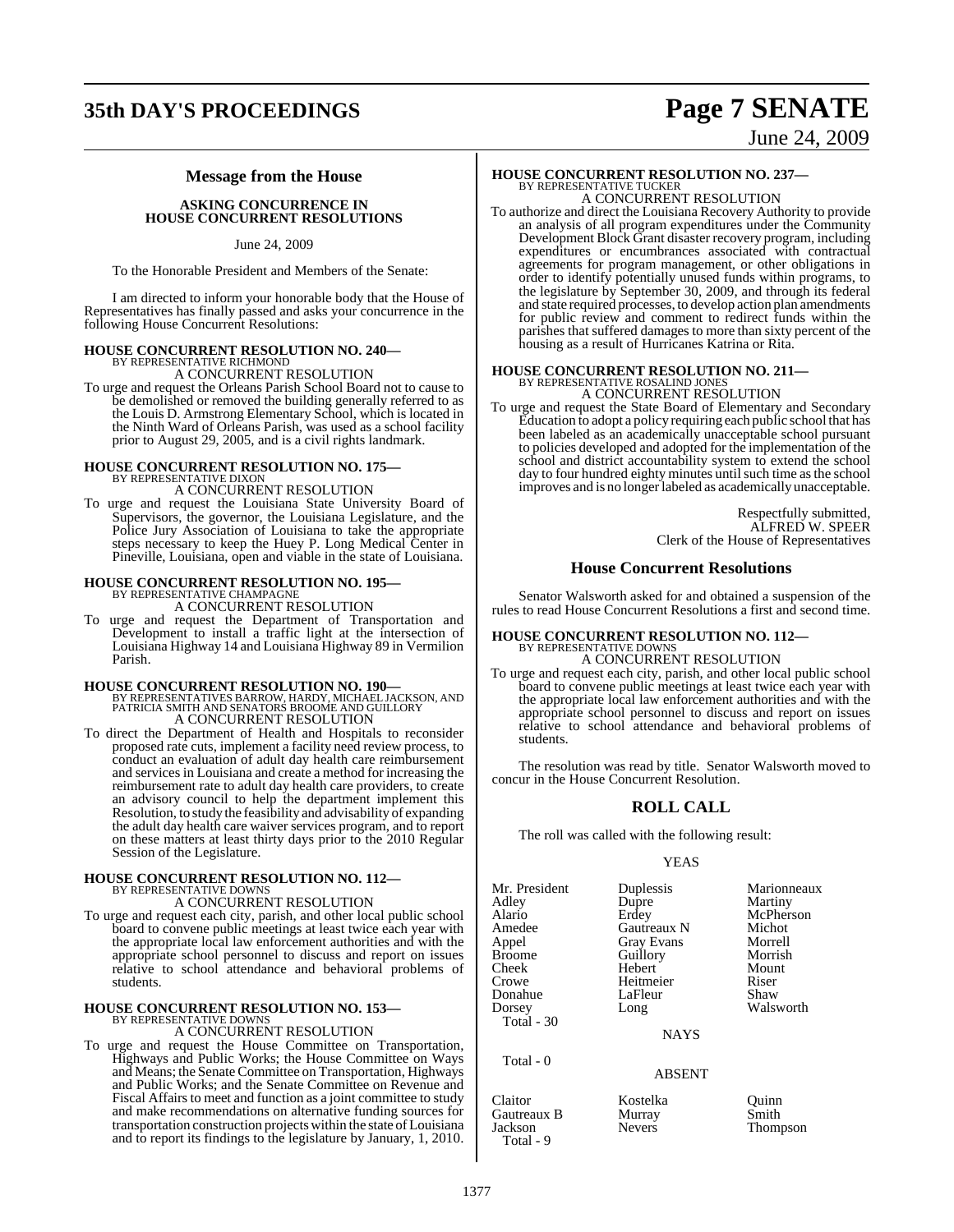The Chair declared the Senate had concurred in the House Concurrent Resolution and ordered it returned to the House.

# **HOUSE CONCURRENT RESOLUTION NO. 153—** BY REPRESENTATIVE DOWNS

A CONCURRENT RESOLUTION

To urge and request the House Committee on Transportation, Highways and Public Works; the House Committee on Ways and Means; the Senate Committee on Transportation, Highways and Public Works; and the Senate Committee on Revenue and Fiscal Affairs to meet and function as a joint committee to study and make recommendations on alternative funding sources for transportation construction projects within the state of Louisiana and to report its findings to the legislature by January, 1, 2010.

#### **Floor Amendments Sent Up**

Senator Walsworth sent up floor amendments.

#### **SENATE FLOOR AMENDMENTS**

Amendments proposed by Senator Walsworth to Reengrossed House Concurrent Resolution No. 153 by Representative Downs

#### AMENDMENT NO. 1

On page 2, between lines 28 and 29, insert:

"(11) Louisiana Public Transit Association."

On motion of Senator Walsworth, the amendments were adopted.

The resolution was read by title. Senator Walsworth moved to concur in the amended House Concurrent Resolution.

#### **ROLL CALL**

The roll was called with the following result:

#### YEAS

| Mr. President            | Dupre                      | Martiny   |
|--------------------------|----------------------------|-----------|
| Adley                    | Erdey                      | McPherson |
| Alario                   | Gautreaux N                | Michot    |
| Amedee                   | Gray Evans                 | Morrell   |
| Appel                    | Guillory                   | Morrish   |
| <b>Broome</b>            | Hebert                     | Mount     |
| Cheek                    | Heitmeier                  | Ouinn     |
| Crowe                    | Kostelka                   | Riser     |
| Donahue                  | LaFleur                    | Shaw      |
| Dorsey                   | Long                       | Walsworth |
| Duplessis<br>Total $-32$ | Marionneaux<br><b>NAYS</b> |           |

Total - 0

ABSENT

| Claitor<br>Gautreaux B<br>Jackson | Murray<br><b>Nevers</b><br>Smith | Thompson |  |
|-----------------------------------|----------------------------------|----------|--|
| Total - 7                         |                                  |          |  |

The Chair declared the Senate had concurred in the amended House Concurrent Resolution and ordered it returned to the House.

# **HOUSE CONCURRENT RESOLUTION NO. 175—** BY REPRESENTATIVE DIXON

A CONCURRENT RESOLUTION

To urge and request the Louisiana State University Board of Supervisors, the governor, the Louisiana Legislature, and the Police Jury Association of Louisiana to take the appropriate steps necessary to keep the Huey P. Long Medical Center in Pineville, Louisiana, open and viable in the state of Louisiana.

# **Page 8 SENATE 35th DAY'S PROCEEDINGS**

The resolution was read by title. Senator McPherson moved to concur in the House Concurrent Resolution.

### **ROLL CALL**

The roll was called with the following result:

#### YEAS

| Mr. President<br>Adley<br>Alario<br>Amedee<br>Appel<br>Broome<br>Cheek<br>Crowe<br>Donahue<br>Dorsey<br>Duplessis<br>Total - 32 | Dupre<br>Erdey<br>Gautreaux N<br><b>Gray Evans</b><br>Guillory<br>Hebert<br>Heitmeier<br>LaFleur<br>Long<br>Marionneaux<br>Martiny<br><b>NAYS</b> | McPherson<br>Michot<br>Morrell<br>Morrish<br>Mount<br>Quinn<br>Riser<br>Shaw<br>Thompson<br>Walsworth |
|---------------------------------------------------------------------------------------------------------------------------------|---------------------------------------------------------------------------------------------------------------------------------------------------|-------------------------------------------------------------------------------------------------------|
| Total - 0                                                                                                                       | <b>ABSENT</b>                                                                                                                                     |                                                                                                       |
| Claitor<br>Gautreaux B<br>Jackson                                                                                               | Kostelka<br>Murray<br><b>Nevers</b>                                                                                                               | Smith                                                                                                 |

Total - 7

The Chair declared the Senate had concurred in the House Concurrent Resolution and ordered it returned to the House.

**HOUSE CONCURRENT RESOLUTION NO. 190—** BY REPRESENTATIVES BARROW, HARDY, MICHAEL JACKSON, AND PATRICIA SMITH AND SENATORS BROOME AND GUILLORY A CONCURRENT RESOLUTION

To direct the Department of Health and Hospitals to reconsider proposed rate cuts, implement a facility need review process, to conduct an evaluation of adult day health care reimbursement and services in Louisiana and create a method for increasing the reimbursement rate to adult day health care providers, to create an advisory council to help the department implement this Resolution, to study the feasibility and advisability of expanding the adult day health care waiver services program, and to report on these matters at least thirty days prior to the 2010 Regular Session of the Legislature.

The resolution was read by title. Senator Broome moved to concur in the House Concurrent Resolution.

### **ROLL CALL**

The roll was called with the following result:

#### **YEAS**

NAYS

| Mr. President<br>Adley | Dupre<br>Erdey    | McPherson<br>Michot |
|------------------------|-------------------|---------------------|
| Alario                 | Gautreaux N       | Morrell             |
| Amedee                 | <b>Gray Evans</b> | Morrish             |
| Appel                  | Guillory          | Mount               |
| <b>Broome</b>          | Hebert            | Ouinn               |
| Cheek                  | Heitmeier         | Riser               |
| Claitor                | Kostelka          | Shaw                |
| Crowe                  | LaFleur           | Thompson            |
| Donahue                | Long              | Walsworth           |
| Dorsey                 | Marionneaux       |                     |
| Duplessis              | Martiny           |                     |
| Total - 34             |                   |                     |

Total - 0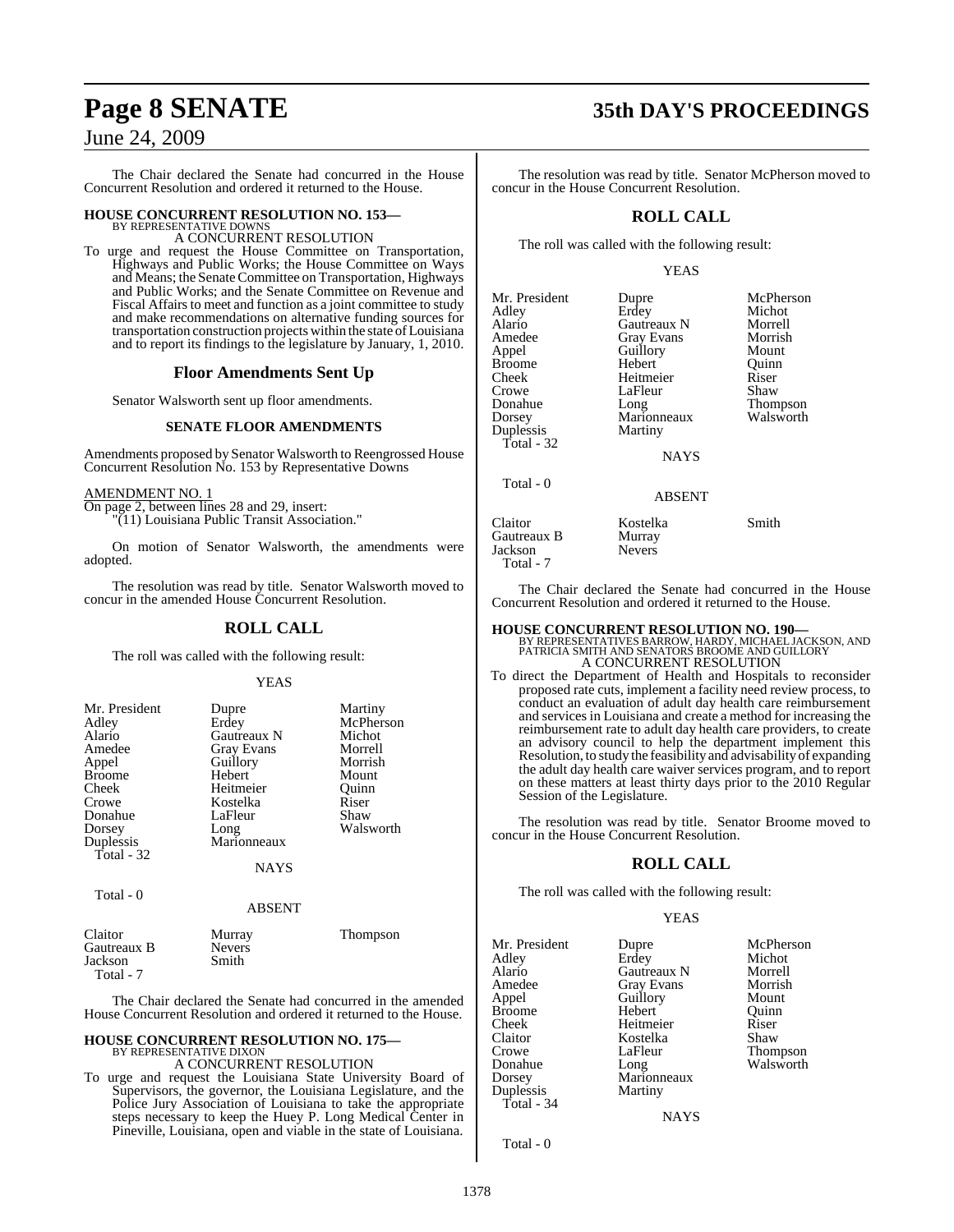# **35th DAY'S PROCEEDINGS Page 9 SENATE**

#### ABSENT

Murray Smith

| Gautreaux B |  |
|-------------|--|
| Jackson     |  |
| Total - 5   |  |

Gautreaux B Total - 7

Nevers

The Chair declared the Senate had concurred in the House Concurrent Resolution and ordered it returned to the House.

# **HOUSE CONCURRENT RESOLUTION NO. 195—** BY REPRESENTATIVE CHAMPAGNE A CONCURRENT RESOLUTION

To urge and request the Department of Transportation and Development to install a traffic light at the intersection of Louisiana Highway 14 and Louisiana Highway 89 in Vermilion Parish.

The resolution was read by title. Senator N. Gautreaux moved to concur in the House Concurrent Resolution.

### **ROLL CALL**

The roll was called with the following result:

#### YEAS

| Adley<br>Alario<br>Amedee<br>Appel<br><b>Broome</b><br>Cheek<br>Claitor<br>Donahue<br>Dorsey<br>Duplessis<br>Dupre<br>Total - 32 | Erdey<br>Gautreaux N<br>Gray Evans<br>Guillory<br>Hebert<br>Heitmeier<br>Kostelka<br>LaFleur<br>Long<br>Marionneaux<br>Martiny<br><b>NAYS</b> | McPherson<br>Michot<br>Morrell<br>Morrish<br>Mount<br>Quinn<br>Riser<br>Shaw<br>Thompson<br>Walsworth |
|----------------------------------------------------------------------------------------------------------------------------------|-----------------------------------------------------------------------------------------------------------------------------------------------|-------------------------------------------------------------------------------------------------------|
| Total - 0                                                                                                                        | <b>ABSENT</b>                                                                                                                                 |                                                                                                       |
| Mr. President<br>Crowe<br>Gautreaux B                                                                                            | Jackson<br>Murray<br><b>Nevers</b>                                                                                                            | Smith                                                                                                 |

The Chair declared the Senate had concurred in the House Concurrent Resolution and ordered it returned to the House.

# **HOUSE CONCURRENT RESOLUTION NO. 211—** BY REPRESENTATIVE ROSALIND JONES A CONCURRENT RESOLUTION

To urge and request the State Board of Elementary and Secondary Education to adopt a policy requiring each public school that has been labeled as an academically unacceptable school pursuant to policies developed and adopted for the implementation of the school and district accountability system to extend the school day to four hundred eighty minutes until such time as the school improves and is no longer labeled as academically unacceptable.

The resolution was read by title. Senator Kostelka moved to concur in the House Concurrent Resolution.

#### **ROLL CALL**

The roll was called with the following result:

#### YEAS

| Mr. President | Erdey             | McPherson |
|---------------|-------------------|-----------|
| Alario        | Gautreaux N       | Michot    |
| Amedee        | <b>Gray Evans</b> | Morrell   |

# June 24, 2009

| Appel         | Guillory      | Morrish   |
|---------------|---------------|-----------|
| <b>Broome</b> | Hebert        | Mount     |
| Cheek         | Heitmeier     | Ouinn     |
| Crowe         | Kostelka      | Riser     |
| Donahue       | LaFleur       | Shaw      |
| Dorsey        | Long          | Thompson  |
| Duplessis     | Marionneaux   | Walsworth |
| Dupre         | Martiny       |           |
| Total - $32$  |               |           |
|               | <b>NAYS</b>   |           |
| Total - 0     |               |           |
|               | <b>ABSENT</b> |           |
| Adley         | Jackson       | Smith     |
| Claitor       | Murray        |           |
| Gautreaux B   | <b>Nevers</b> |           |
| Total - 7     |               |           |

The Chair declared the Senate had concurred in the House Concurrent Resolution and ordered it returned to the House.

# **HOUSE CONCURRENT RESOLUTION NO. 237—** BY REPRESENTATIVE TUCKER A CONCURRENT RESOLUTION

#### To authorize and direct the Louisiana Recovery Authority to provide an analysis of all program expenditures under the Community Development Block Grant disaster recovery program, including expenditures or encumbrances associated with contractual agreements for program management, or other obligations in order to identify potentially unused funds within programs, to the legislature by September 30, 2009, and through its federal and state required processes, to develop action plan amendments for public review and comment to redirect funds within the parishes that suffered damages to more than sixty percent of the housing as a result of Hurricanes Katrina or Rita.

The resolution was read by title. Senator Heitmeier moved to concur in the House Concurrent Resolution.

## **ROLL CALL**

The roll was called with the following result:

#### YEAS

| Mr. President<br>Adley<br>Alario<br>Amedee<br>Appel<br><b>Broome</b><br>Cheek<br>Claitor<br>Crowe<br>Dorsey<br>Duplessis<br>Total - 31 | Dupre<br>Erdey<br><b>Gray Evans</b><br>Guillory<br>Hebert<br>Heitmeier<br>LaFleur<br>Long<br>Marionneaux<br>Martiny<br>McPherson<br><b>NAYS</b> | Michot<br>Morrell<br>Morrish<br>Mount<br>Quinn<br>Riser<br>Shaw<br>Thompson<br>Walsworth |
|----------------------------------------------------------------------------------------------------------------------------------------|-------------------------------------------------------------------------------------------------------------------------------------------------|------------------------------------------------------------------------------------------|
| Total - 0                                                                                                                              | <b>ABSENT</b>                                                                                                                                   |                                                                                          |
| Donahue<br>Gautreaux B<br>Gautreaux N<br>Total - 8                                                                                     | Jackson<br>Kostelka<br>Murray                                                                                                                   | <b>Nevers</b><br>Smith                                                                   |

The Chair declared the Senate had concurred in the House Concurrent Resolution and ordered it returned to the House.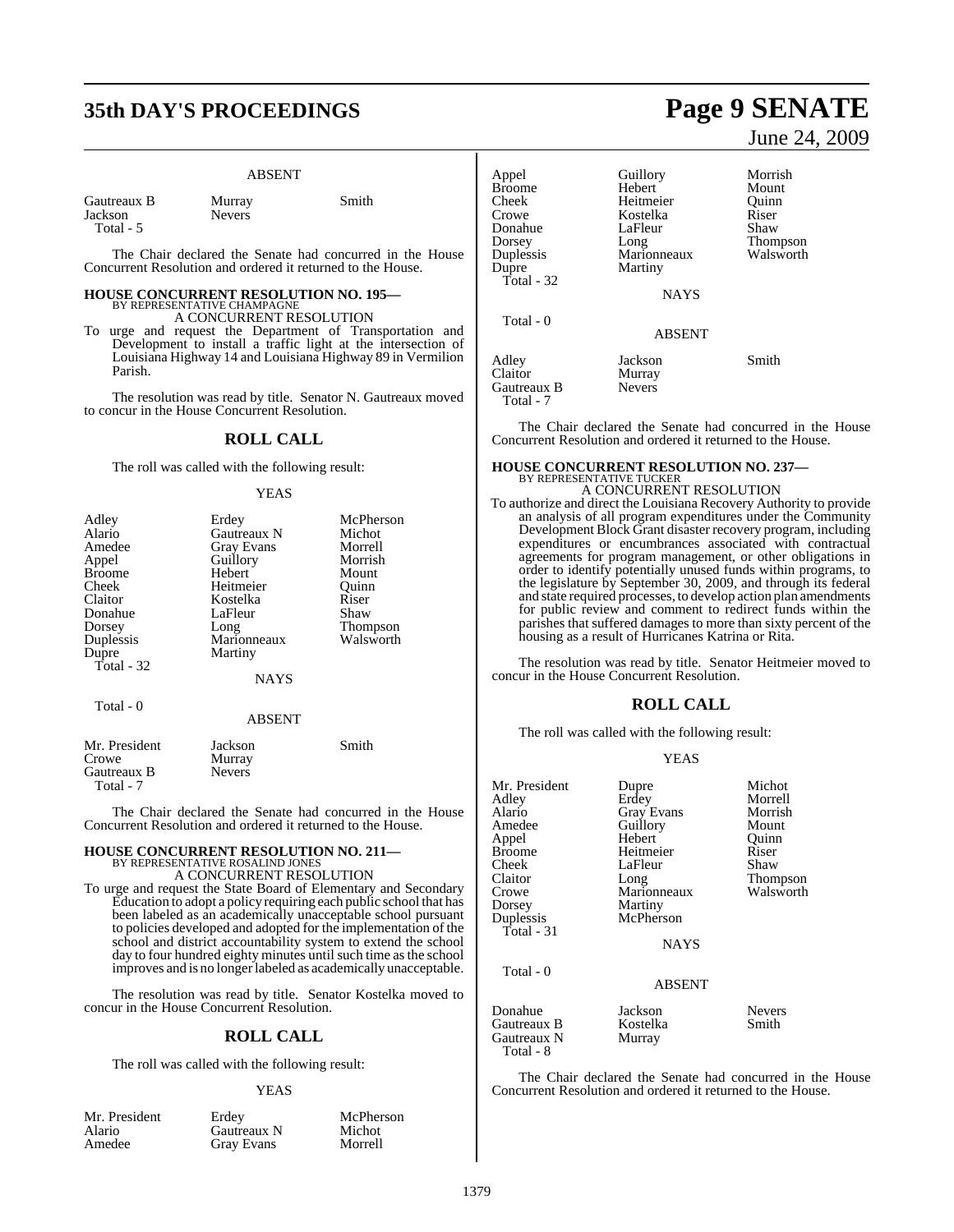# **Page 10 SENATE 35th DAY'S PROCEEDINGS**

June 24, 2009

# **HOUSE CONCURRENT RESOLUTION NO. 240—** BY REPRESENTATIVE RICHMOND

A CONCURRENT RESOLUTION

To urge and request the Orleans Parish School Board not to cause to be demolished or removed the building generally referred to as the Louis D. Armstrong Elementary School, which is located in the Ninth Ward of Orleans Parish, was used as a school facility prior to August 29, 2005, and is a civil rights landmark.

The resolution was read by title and placed on the Calendar for a second reading.

#### **Reports of Committees**

The following reports of committees were received and read:

#### **REPORT OF COMMITTEE ON**

### **SENATE AND GOVERNMENTAL AFFAIRS**

Senator Robert W. Kostelka, Chairman on behalf of the Committee on Senate and Governmental Affairs, submitted the following report:

#### June 24, 2009

To the President and Members of the Senate:

I am directed by your Committee on Senate and Governmental Affairs to submit the following report:

#### **HOUSE CONCURRENT RESOLUTION NO. 128—** BY REPRESENTATIVE HARDY

A CONCURRENT RESOLUTION

To urge and request the House Committee on House and Governmental Affairs and the Senate Committee on Senate and Governmental Affairs to meet and function as a joint committee to study possible strategies, methods, and policiesto discourage the mishandling, misuse, and misappropriation of public funds and procedures to recover public funds which may have been mishandled, misused, or misappropriated.

Reported with amendments.

Respectfully submitted, ROBERT W. KOSTELKA Chairman

#### **Rules Suspended**

Senator Murray asked for and obtained a suspension of the rules to pass over Reconsideration.

**Senate Bills and Joint Resolutions Returned from the House of Representatives with Amendments, Subject to Call**

#### **Mr. President in the Chair**

#### **Called from the Calendar**

Senator Heitmeier asked that Senate Bill No. 272 be called from the Calendar.

**SENATE BILL NO. 272—** BY SENATORS HEITMEIER AND WALSWORTH AN ACT

To amend and reenact R.S.  $14:329.6(A)(9)$  and to enact R.S. 29:732(E) and (F) and R.S.  $51:422.1(\dot{C})(5)$ , relative to fuel; to prohibit excessive fuel pricing during a declared state of emergency; to allow sales below costs during such time; to provide for definitions; to provide for civil and criminal penalties; to provide for exceptions; and to provide for related matters.

The bill was read by title. Returned from the House of Representatives with the following amendments:

#### **HOUSE COMMITTEE AMENDMENTS**

Amendments proposed by House Committee on Commerce to Reengrossed Senate Bill No. 272 by Senator Heitmeier

#### AMENDMENT NO. 1

On page 1, line 2, change "R.S. 29:732 $(E)$  and  $(F)$ " to "R.S.  $29:732(E)$ , (F), and (G)"

AMENDMENT NO. 2 On page 2, at the beginning of line 6, after "(9)" delete "**(a)**"

#### AMENDMENT NO. 3

On page 2, line 9, after "emergency" delete the period "." and the remainder of the line and insert a comma "**,**" and "**unless the price of the seller is attributable to fluctuation in the applicable commodity markets, applicable regional or national market trends, or to**"

#### AMENDMENT NO. 4

On page 2, line 11, after "procuring" and before "the goods" insert "**or selling**"

AMENDMENT NO. 5

On page 2, line 12, after "emergency" delete the comma "," and the remainder of the line and delete line 13 and insert in lieu thereof a period ".

AMENDMENT NO. 6 On page 2, line  $15$ , change "R.S. 29:732 $(E)$  and  $(F)$ " to "R.S.  $29:732(E)$ , (F), and (G)"

AMENDMENT NO. 7 On page 2, at the end of line 19, insert "**within the designated emergency area**"

AMENDMENT NO. 8 On page 2, line 22, after "**purposes of this**" change "**Paragraph**" to "**Subsection**"

AMENDMENT NO. 9 On page 2, line 23, after "**transfer**" delete "**of title**"

AMENDMENT NO. 10

On page 2, line 24, after "**consumer**" and before the period "**.**" insert "**at a service station, convenience store, or other fixed retail facility**"

AMENDMENT NO. 11 On page 2, between lines 26 and 27, insert the following:

"**G. Notwithstanding the criminal penalties provided for in R.S. 29:734, a violation of this Section shall be considered a misdemeanor offense and whoever violates this Section, upon conviction, shall be fined not more than five hundred dollars or imprisoned for not more than six months, or both.**"

AMENDMENT NO. 12 On page 3, line 5, after "**gasoline of any**" change "**type**" to "**grade or formula**"

AMENDMENT NO. 13 On page 3, line 7, after "**a time period**" insert "**and in the specific geographic area**"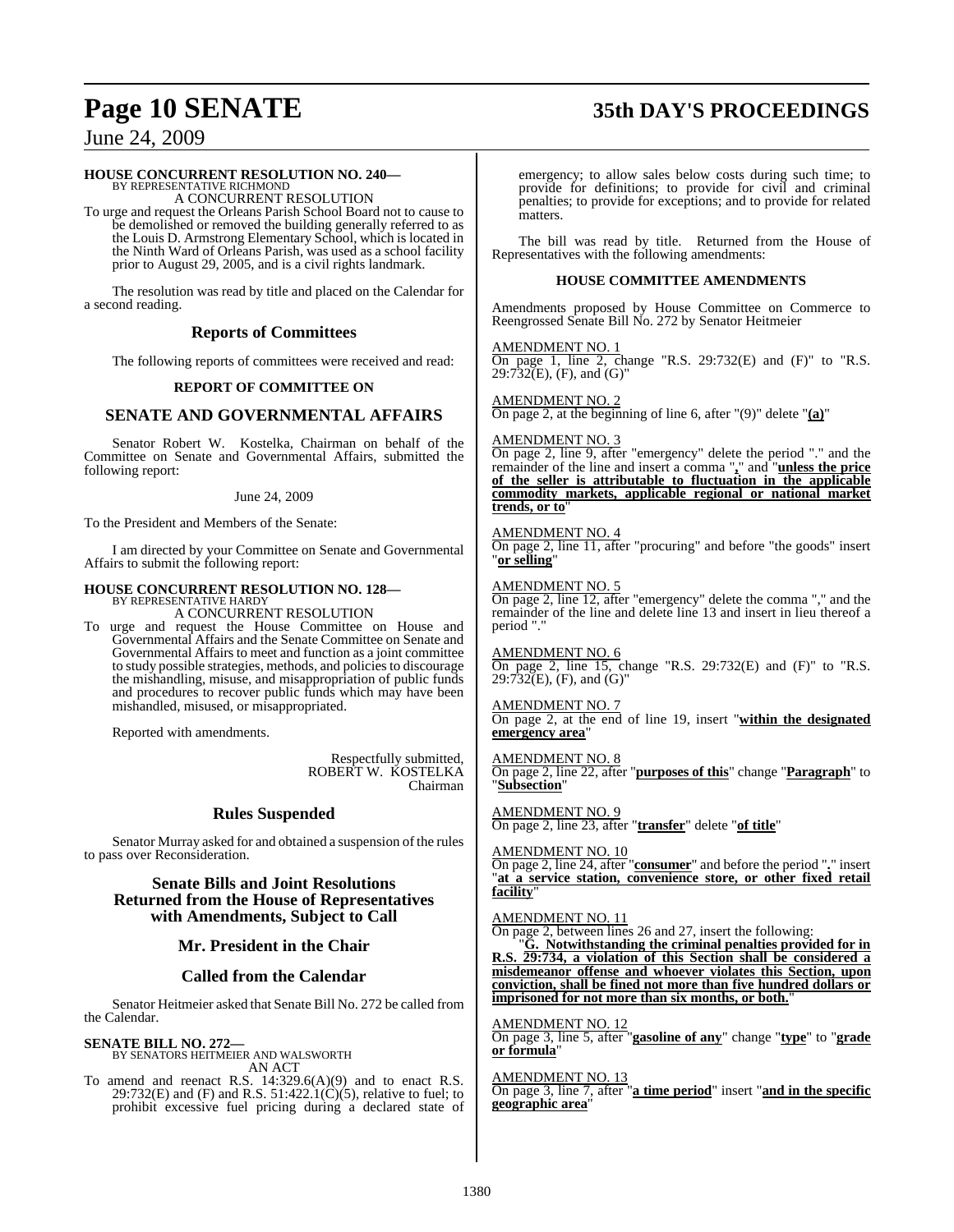# **35th DAY'S PROCEEDINGS Page 11 SENATE**

#### **HOUSE FLOOR AMENDMENTS**

Amendments proposed by Representative Arnold to Reengrossed Senate Bill No. 272 by Senator Heitmeier

#### AMENDMENT NO. 1

Delete House Committee Amendment Nos. 1, 6, and 11 proposed by the House Committee on Commerce and adopted by the House of Representatives on June 8, 2009.

#### **HOUSE FLOOR AMENDMENTS**

Amendments proposed by Representative Little to Reengrossed Senate Bill No. 272 by Senator Heitmeier

#### AMENDMENT NO. 1

On page 2, line 19, after "**gasoline**" and before "**of**" insert "**or diesel fuel**"

AMENDMENT NO.

On page 2, line 23, after "**gasoline**" and before "**at**" insert "**or diesel fuel**"

AMENDMENT NO. 3

Total - 6

In Amendment No. 12 proposed by the House Committee on Commerce and adopted by the House on June 8, 2009, on page 2, line 2, after "gasoline" and before "of" insert "or diesel fuel"

Senator Heitmeier moved to concur in the amendments proposed by the House.

## **ROLL CALL**

The roll was called with the following result:

#### **YEAS**

| Mr. President<br>Adley<br>Alario<br>Amedee<br><b>Broome</b><br>Cheek<br>Donahue<br>Dorsey<br>Duplessis<br>Dupre<br>Total - $28$ | Erdey<br>Gautreaux B<br>Gray Evans<br>Guillory<br>Hebert<br>Heitmeier<br>Kostelka<br>LaFleur<br>Long<br>Marionneaux<br><b>NAYS</b> | Martiny<br>McPherson<br>Michot<br>Morrell<br>Murray<br><b>Nevers</b><br>Ouinn<br><b>Thompson</b> |
|---------------------------------------------------------------------------------------------------------------------------------|------------------------------------------------------------------------------------------------------------------------------------|--------------------------------------------------------------------------------------------------|
| Appel<br>Claitor<br>Total - 5                                                                                                   | Crowe<br>Riser                                                                                                                     | Walsworth                                                                                        |
|                                                                                                                                 | <b>ABSENT</b>                                                                                                                      |                                                                                                  |
| Gautreaux N<br>Jackson                                                                                                          | Morrish<br>Mount                                                                                                                   | Shaw<br>Smith                                                                                    |

The Chair declared the amendments proposed by the House were concurred in. Senator Heitmeier moved to reconsider the vote by which the amendments were concurred in and laid the motion on the table.

#### **Senate Concurrent Resolutions to be Adopted, Subject to Call**

#### **Called from the Calendar**

Senator Murray asked that Senate Concurrent Resolution No. 150 be called from the Calendar.

June 24, 2009

#### **SENATE CONCURRENT RESOLUTION NO. 150—** BY SENATOR MURRAY

A CONCURRENT RESOLUTION

To approve a proposed amendment, Action Plan Amendment Number 33(First Allocation), to the Action Plan for Fiscal Year 2006 Community Development Block Grant Disaster Recovery Funds proposed by the Louisiana Recovery Authority and approved by the governor and the Joint Legislative Committee on the Budget for the Nonprofit Rebuilding Pilot Program; and to provide for other matters pertaining thereto.

The resolution was read by title. Senator Murray moved to adopt the Senate Concurrent Resolution.

#### **ROLL CALL**

The roll was called with the following result:

YEAS

Mr. President Erdey Michot Adley Gautreaux B Morrell Alario Gautreaux N Morrish Amedee Gray Evans Mount<br>
Appel Guillory Murray Appel Guillory<br>Broome Hebert Broome Hebert Nevers<br>
Cheek Heitmeier Quinn Cheek Heitmeier Quinn Donahue Long Shaw<br>Dorsey Marionneaux Thompson Duplessis Martiny Walsworth<br>
Dupre McPherson Total - 35

LaFleur Riser<br>Long Shaw

**NAYS** 

Marionneaux

McPherson

ABSENT

Claitor Kostelka<br>Jackson Smith Jackson Total - 4

Total - 0

The Chair declared the Senate adopted the Senate Concurrent Resolution and ordered it sent to the House.

#### **Appointment of Conference Committee on House Bill No. 340**

The President of the Senate appointed to the Conference Committee on House Bill No. 340 the following members of the Senate:

> Senators Chaisson, N. Gautreaux and Claitor.

### **Message from the House**

#### **HOUSE CONFEREES APPOINTED**

June 24, 2009

To the Honorable President and Members of the Senate:

I am directed to inform your honorable body that the Speaker of the House of Representatives has appointed the following members, on the part of the House of Representatives, to confer, with a like committee from the Senate, on the disagreement to House Bill No. 2 by Representative Greene:

Representatives Greene, Tucker and Fannin.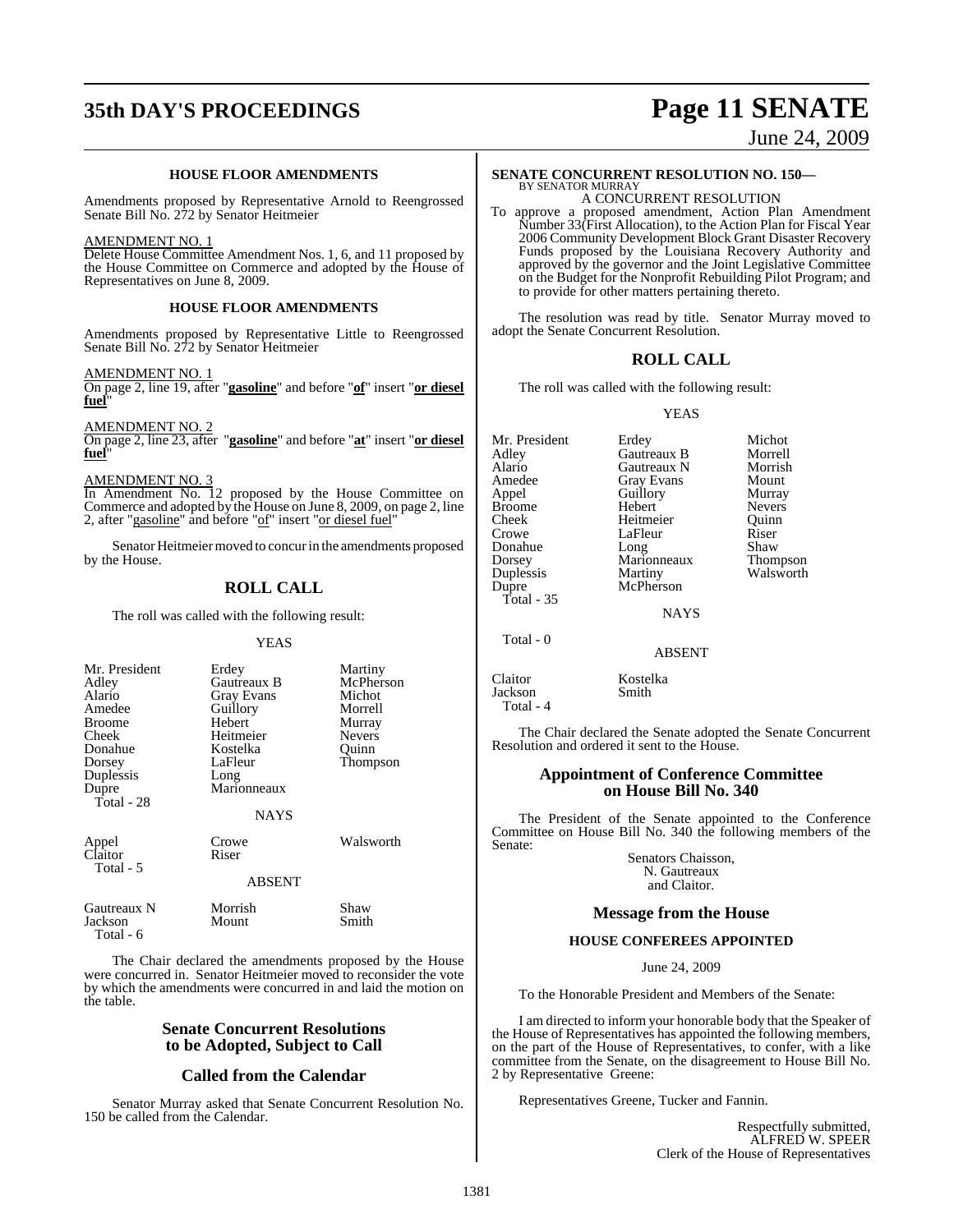# **Page 12 SENATE 35th DAY'S PROCEEDINGS**

June 24, 2009

### **Message from the House**

#### **HOUSE CONFEREES APPOINTED**

#### June 24, 2009

To the Honorable President and Members of the Senate:

I am directed to inform your honorable body that the Speaker of the House of Representatives has appointed the following members, on the part of the House of Representatives, to confer, with a like committee from the Senate, on the disagreement to House Bill No. 98 by Representative Danahay:

Representatives Danahay, Dove and St. Germain.

Respectfully submitted, ALFRED W. SPEER Clerk of the House of Representatives

#### **Message from the House**

#### **HOUSE CONFEREES APPOINTED**

#### June 24, 2009

To the Honorable President and Members of the Senate:

I am directed to inform your honorable body that the Speaker of the House of Representatives has appointed the following members, on the part of the House of Representatives, to confer, with a like committee from the Senate, on the disagreement to House Bill No. 118 by Representative J. Smith:

Representatives J. Smith, Richmond and Champagne.

Respectfully submitted, ALFRED W. SPEER Clerk of the House of Representatives

#### **Message from the House**

#### **HOUSE CONFEREES APPOINTED**

June 24, 2009

To the Honorable President and Members of the Senate:

I am directed to inform your honorable body that the Speaker of the House of Representatives has appointed the following members, on the part of the House of Representatives, to confer, with a like committee from the Senate, on the disagreement to House Bill No. 128 by Representative Henry:

Representatives Henry, Greene and Talbot.

Respectfully submitted, ALFRED W. SPEER Clerk of the House of Representatives

#### **Message from the House**

#### **HOUSE CONFEREES APPOINTED**

#### June 24, 2009

To the Honorable President and Members of the Senate:

I am directed to inform your honorable body that the Speaker of the House of Representatives has appointed the following members, on the part of the House of Representatives, to confer, with a like committee from the Senate, on the disagreement to House Bill No. 145 by Representative Arnold:

Representatives Arnold, Ponti and B. Badon.

Respectfully submitted, ALFRED W. SPEER Clerk of the House of Representatives

#### **Message from the House**

#### **HOUSE CONFEREES APPOINTED**

June 24, 2009

To the Honorable President and Members of the Senate:

I am directed to inform your honorable body that the Speaker of the House of Representatives has appointed the following members, on the part of the House of Representatives, to confer, with a like committee from the Senate, on the disagreement to House Bill No. 352 by Representative Guillory:

Representatives Guillory, Hutter and Armes.

Respectfully submitted, ALFRED W. SPEER Clerk of the House of Representatives

#### **Message from the House**

#### **HOUSE CONFEREES APPOINTED**

June 24, 2009

To the Honorable President and Members of the Senate:

I am directed to inform your honorable body that the Speaker of the House of Representatives has appointed the following members, on the part of the House of Representatives, to confer, with a like committee from the Senate, on the disagreement to House Bill No. 420 by Representative Richard:

Representatives Richard, Gallot and Ligi.

Respectfully submitted, ALFRED W. SPEER Clerk of the House of Representatives

#### **Message from the House**

#### **HOUSE CONFEREES APPOINTED**

June 24, 2009

To the Honorable President and Members of the Senate:

I am directed to inform your honorable body that the Speaker of the House of Representatives has appointed the following members, on the part of the House of Representatives, to confer, with a like committee from the Senate, on the disagreement to House Bill No. 531 by Representative Henry:

Representatives Henry, A. Badon and Hoffmann.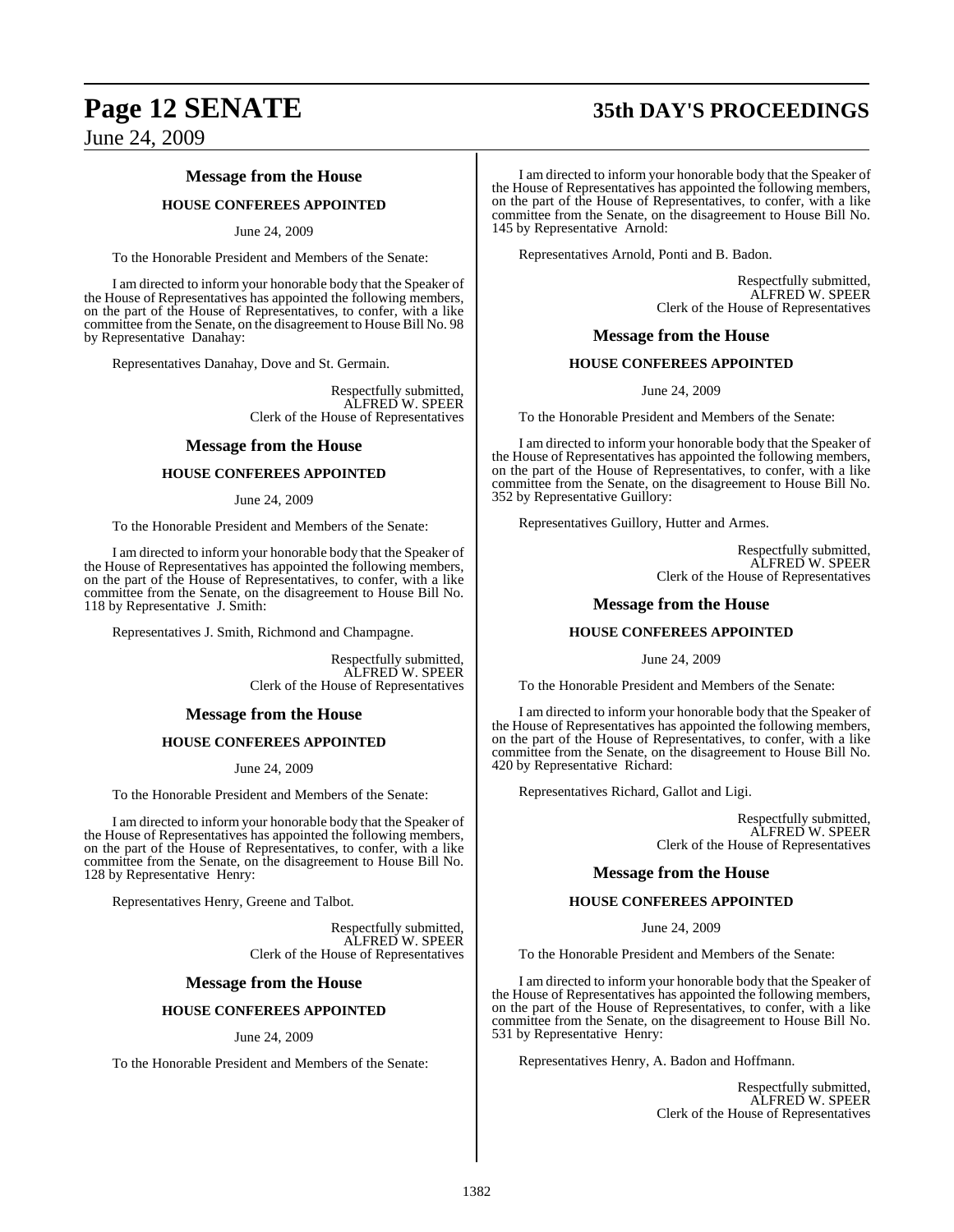# **35th DAY'S PROCEEDINGS Page 13 SENATE**

## **Message from the House**

#### **HOUSE CONFEREES APPOINTED**

June 24, 2009

To the Honorable President and Members of the Senate:

I am directed to inform your honorable body that the Speaker of the House of Representatives has appointed the following members, on the part of the House of Representatives, to confer, with a like committee from the Senate, on the disagreement to House Bill No. 563 by Representative Burrell:

Representatives Burrell, Greene and Wooton.

Respectfully submitted, ALFRED W. SPEER Clerk of the House of Representatives

#### **Message from the House**

#### **HOUSE CONFEREES APPOINTED**

June 24, 2009

To the Honorable President and Members of the Senate:

I am directed to inform your honorable body that the Speaker of the House of Representatives has appointed the following members, on the part of the House of Representatives, to confer, with a like committee from the Senate, on the disagreement to House Bill No. 578 by Representative Richmond:

Representatives Richmond, Greene and Honey.

Respectfully submitted, ALFRED W. SPEER Clerk of the House of Representatives

#### **Message from the House**

#### **HOUSE CONFEREES APPOINTED**

June 24, 2009

To the Honorable President and Members of the Senate:

I am directed to inform your honorable body that the Speaker of the House of Representatives has appointed the following members, on the part of the House of Representatives, to confer, with a like committee from the Senate, on the disagreement to House Bill No. 618 by Representative Greene:

Representatives Greene, Foil and Richmond.

Respectfully submitted, ALFRED W. SPEER Clerk of the House of Representatives

#### **Message from the House**

#### **HOUSE CONFEREES APPOINTED**

#### June 24, 2009

To the Honorable President and Members of the Senate:

# June 24, 2009

I am directed to inform your honorable body that the Speaker of the House of Representatives has appointed the following members, on the part of the House of Representatives, to confer, with a like committee from the Senate, on the disagreement to House Bill No. 689 by Representative Peterson:

Representatives Peterson, Fannin and Tucker.

Respectfully submitted, ALFRED W. SPEER Clerk of the House of Representatives

#### **Message from the House**

#### **HOUSE CONFEREES APPOINTED**

June 24, 2009

To the Honorable President and Members of the Senate:

I am directed to inform your honorable body that the Speaker of the House of Representatives has appointed the following members, on the part of the House of Representatives, to confer, with a like committee from the Senate, on the disagreement to House Bill No. 753 by Representative Richmond:

Representatives Richmond, Greene and Arnold.

Respectfully submitted, ALFRED W. SPEER Clerk of the House of Representatives

#### **Message from the House**

#### **HOUSE CONFEREES APPOINTED**

June 24, 2009

To the Honorable President and Members of the Senate:

I am directed to inform your honorable body that the Speaker of the House of Representatives has appointed the following members, on the part of the House of Representatives, to confer, with a like committee from the Senate, on the disagreement to House Bill No. 774 by Representative Dixon:

Representatives Dixon, Hutter and Chandler.

Respectfully submitted, ALFRED W. SPEER Clerk of the House of Representatives

#### **Message from the House**

#### **HOUSE CONFEREES APPOINTED**

June 24, 2009

To the Honorable President and Members of the Senate:

I am directed to inform your honorable body that the Speaker of the House of Representatives has appointed the following members, on the part of the House of Representatives, to confer, with a like committee from the Senate, on the disagreement to House Bill No. 796 by Representative Peterson:

Representatives Peterson, Hutter and Abramson.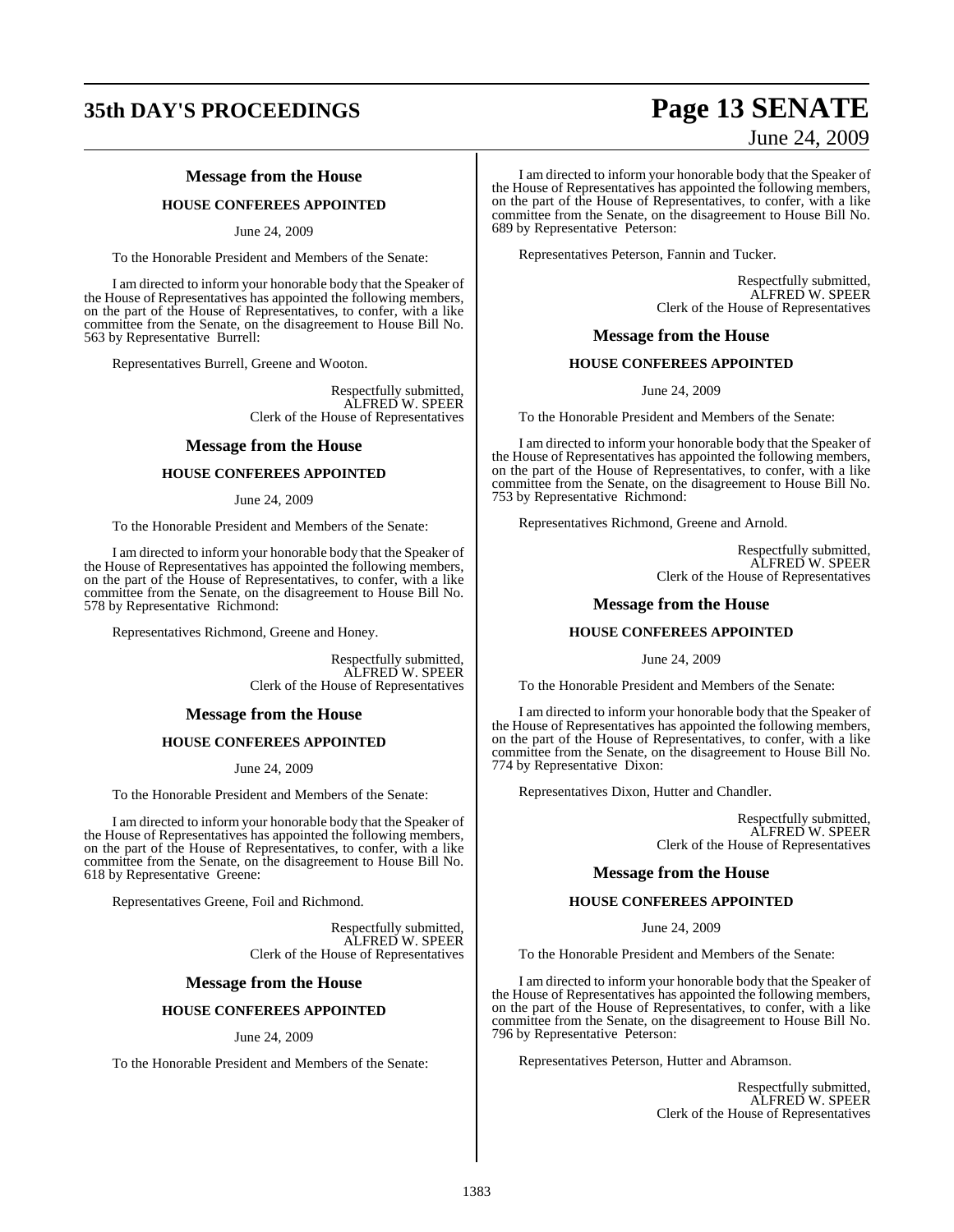# **Page 14 SENATE 35th DAY'S PROCEEDINGS**

June 24, 2009

### **Message from the House**

#### **HOUSE CONFEREES APPOINTED**

June 24, 2009

To the Honorable President and Members of the Senate:

I am directed to inform your honorable body that the Speaker of the House of Representatives has appointed the following members, on the part of the House of Representatives, to confer, with a like committee from the Senate, on the disagreement to House Bill No. 820 by Representative Guillory:

Representatives Guillory, Arnold and Lopinto.

Respectfully submitted, ALFRED W. SPEER Clerk of the House of Representatives

#### **Message from the House**

#### **HOUSE CONFEREES APPOINTED**

#### June 24, 2009

To the Honorable President and Members of the Senate:

I am directed to inform your honorable body that the Speaker of the House of Representatives has appointed the following members, on the part of the House of Representatives, to confer, with a like committee from the Senate, on the disagreement to House Bill No. 852 by Representative Smiley:

Representatives Smiley, Gallot and Honey.

Respectfully submitted, ALFRED W. SPEER Clerk of the House of Representatives

#### **Rules Suspended**

Senator Amedee asked for and obtained a suspension of the rules to revert to the order of:

#### **Senate Bills and Joint Resolutions Returned from the House of Representatives with Amendments, Subject to Call**

#### **Senator Broome in the Chair**

#### **Called from the Calendar**

Senator Amedee asked that Senate Bill No. 278 be called from the Calendar.

**SENATE BILL NO. 278—**

BY SENATORS AMEDEE, ALARIO, APPEL, CHEEK, CROWE,<br>DONAHUE, DUPLESSIS, DUPRE, ERDEY, N. GAUTREAUX, HEBERT,<br>HEITMEIER, LAFLEUR, LONG, MARIONNEAUX, MARTINY,<br>MCPHERSON, MICHOT, MOUNT, NEVERS,RISER, SHAW,THOMPSON<br>AND WALSWORTH

AN ACT

To amend and reenact R.S. 44:5, relative to public records; to provide for the application of laws relative to public records; and to provide for related matters.

The bill was read by title. Returned from the House of Representatives with the following amendments:

#### **HOUSE COMMITTEE AMENDMENTS**

Amendments proposed by House Committee on House and Governmental Affairs to Reengrossed Senate Bill No. 278 by Senator Amedee

AMENDMENT NO. 1 On page 1, line 7, after "A." and before "This" delete "**(1)**"

AMENDMENT NO. 2 On page 1, line 10, delete "or prepared,"

AMENDMENT NO. 3 On page 1, line 13, after "**staff,**" delete "**or**"

#### AMENDMENT NO. 4

On page 1, line 14, after "**schedule**" and before the period "." insert a comma "**,**" and insert "**or communications with or the security** a comma<sub>2</sub> and insert or **communications** with and schedule of the governor's spouse or children'

AMENDMENT NO. 5 On page 1, delete lines 15 through 17

#### AMENDMENT NO. 6

On page 2, line 1, after "B." insert the following: "The **(1) Except as otherwise provided in this Subsection, the** provisions of this Section shall not apply to any agency**, office, or department** transferred or placed within the office of the governor.

**(2) Notwithstanding Paragraph (1) of this Subsection, a record limited to pre-decisional advice and recommendations to the governor concerning budgeting in the custody of any agency or department headed by an unclassified gubernatorial appointee shall be privileged for six months from the date such record is prepared.** 

AMENDMENT NO. 7 On page 2, at the beginning of line 3, before "The" insert "C."

AMENDMENT NO. 8 On page 2, at the beginning of line 7, change "**C.**" to "**D.**"

AMENDMENT NO. 9

On page 2, at the beginning of line 11, change "**include**" to "**means**"

AMENDMENT NO. 10 On page 2, line 14, delete "**includes the**" and insert "**means the governor,**"

#### AMENDMENT NO. 11

On page 2, line 15, after "**of policy,**" delete the remainder of the line and delete lines 16 through 18 and insert the following: "**and employees under their supervision. Internal staff shall not mean any person employed in any other executive agency, including those designated by state law as housed in or transferred to the office of the governor.**"

#### AMENDMENT NO. 12

On page 2, at the beginning of line 19, change "**D.**" to "**E.**"

### AMENDMENT NO. 13

On page 2, line 19, change "**the provisions of this Section,**" to "**any provision of this Chapter,**"

Senator Amedee moved to concur in the amendments proposed by the House.

Senator Adley moved as a substitute motion to reject the amendments proposed by the House.

Senator Amedee objected.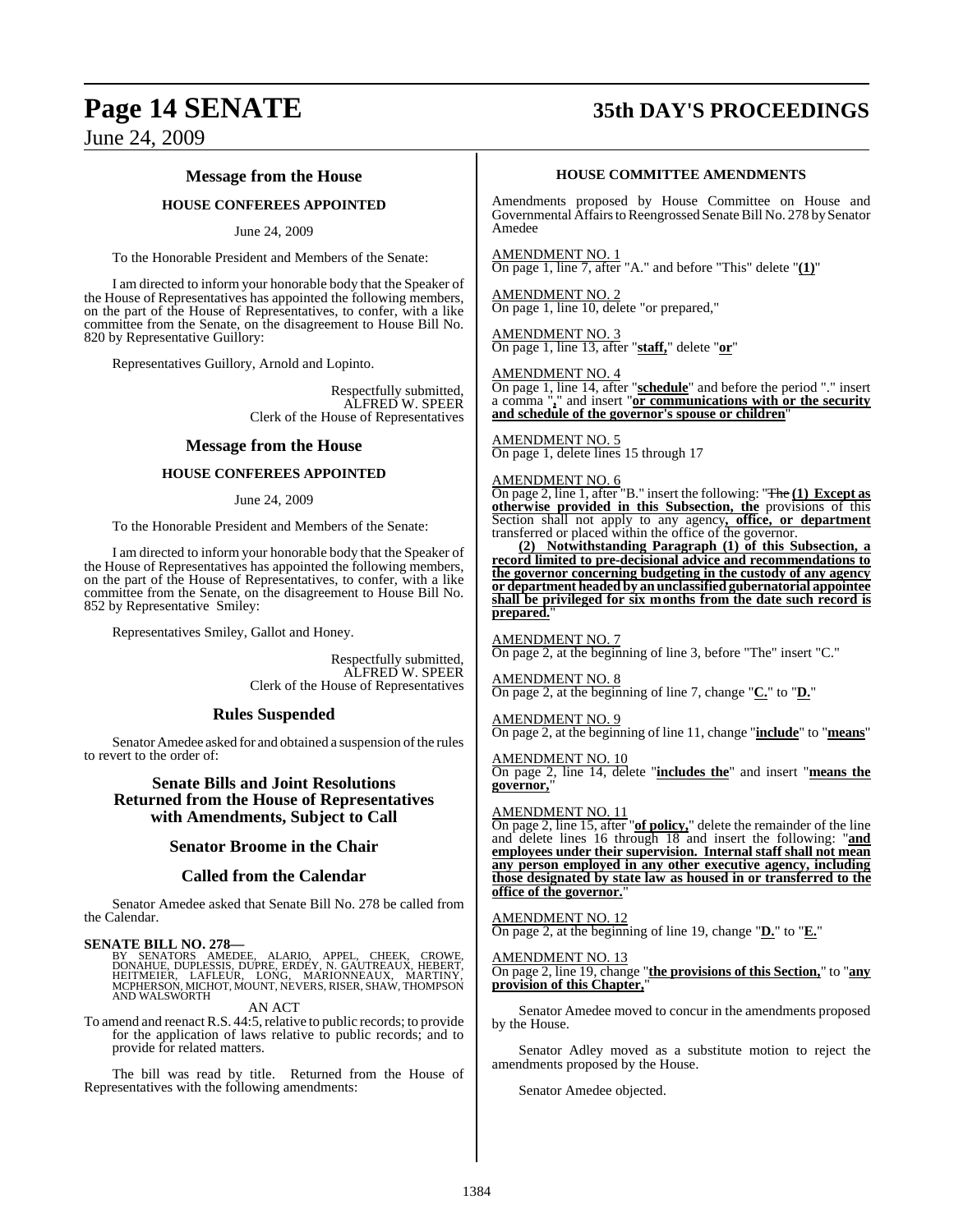# **35th DAY'S PROCEEDINGS Page 15 SENATE**

## **ROLL CALL**

The roll was called with the following result:

#### YEAS

| Adley<br>Appel<br>Claitor<br>Dorsey<br>Total - $10$                                             | Erdey<br>Gautreaux B<br><b>Gray Evans</b><br>Guillory<br><b>NAYS</b>                                          | LaFleur<br>Murray                                                                  |
|-------------------------------------------------------------------------------------------------|---------------------------------------------------------------------------------------------------------------|------------------------------------------------------------------------------------|
| Alario<br>Amedee<br>Cheek<br>Crowe<br>Duplessis<br>Dupre<br>Gautreaux N<br>Hebert<br>Total - 24 | Heitmeier<br>Kostelka<br>Marionneaux<br>Martiny<br>McPherson<br>Michot<br>Morrell<br>Morrish<br><b>ABSENT</b> | Mount<br><b>Nevers</b><br>Ouinn<br>Riser<br>Shaw<br>Smith<br>Thompson<br>Walsworth |
| Mr. President<br>Broome                                                                         | Donahue<br>Jackson                                                                                            | Long                                                                               |

The Chair declared the substitute motion failed to pass.

Total - 5

#### **ROLL CALL**

The roll was called on the original motion to concur in the House amendments with the following result:

#### YEAS

| Mr. President<br>Alario<br>Amedee<br><b>Broome</b><br>Cheek<br>Crowe<br>Duplessis<br>Dupre<br>Erdey<br>Hebert<br>Total - 28 | Heitmeier<br>Kostelka<br>LaFleur<br>Long<br>Marionneaux<br>Martiny<br>McPherson<br>Michot<br>Morrell<br>Morrish | Mount<br><b>Nevers</b><br>Ouinn<br>Riser<br>Shaw<br>Smith<br>Thompson<br>Walsworth |
|-----------------------------------------------------------------------------------------------------------------------------|-----------------------------------------------------------------------------------------------------------------|------------------------------------------------------------------------------------|
| Adley<br>Appel<br>Claitor<br>Total - 8                                                                                      | <b>NAYS</b><br>Dorsey<br>Gautreaux B<br>Gautreaux N<br><b>ABSENT</b>                                            | Gray Evans<br>Murray                                                               |
| Donahue<br>Total - 3                                                                                                        | Guillory                                                                                                        | Jackson                                                                            |

The Chair declared the amendments proposed by the House were concurred in. Senator Amedee moved to reconsider the vote by which the amendments were concurred in and laid the motion on the table.

#### **Message from the House**

#### **CONCURRING IN SENATE CONCURRENT RESOLUTIONS**

#### June 24, 2009

To the Honorable President and Members of the Senate:

# June 24, 2009

I am directed to inform your honorable body that the House of Representatives has finally concurred in the following Senate Concurrent Resolutions:

#### **SENATE CONCURRENT RESOLUTION NO. 72—** BY SENATOR MORRELL

A CONCURRENT RESOLUTION

To urge and request the New Orleans City Council to reject any proposed ordinance or other change that would weaken the standards applicable to the inspector general or office of inspector general.

Reported without amendments.

#### **SENATE CONCURRENT RESOLUTION NO. 78—**

BY SENATOR MURRAY A CONCURRENT RESOLUTION

To urge and request the Louisiana State Law Institute to study and recommend guidelines on the professional responsibilities, rights and duties of attorneys who represent fiduciaries, such as succession representatives and trustees.

Reported without amendments.

#### **SENATE CONCURRENT RESOLUTION NO. 86—** BY SENATOR QUINN A CONCURRENT RESOLUTION

To urge and request the Louisiana State Law Institute to study and make recommendations regarding the feasibility of instituting multidistrict litigation in Louisiana.

Reported without amendments.

#### **SENATE CONCURRENT RESOLUTION NO. 87—** BY SENATOR CLAITOR

A CONCURRENT RESOLUTION

To urge and request the Louisiana State Law Institute to conduct a comprehensive and thorough study of electronic discovery in civil proceedings.

Reported without amendments.

#### **SENATE CONCURRENT RESOLUTION NO. 68—** BY SENATOR ADLEY

- A CONCURRENT RESOLUTION
- To urge and request the Louisiana Student Financial Assistance Commission to study the feasibility of assigning weights to all grades earned by studentswho successfully complete honors and other advanced courses for the purpose of calculating cumulative grade point averages to determine eligibility for Taylor Opportunity Program for Students (TOPS) awards.

Reported without amendments.

**SENATE CONCURRENT RESOLUTION NO. 103—**<br>BY SENATOR CHEEK AND REPRESENTATIVES BARROW, BURFORD,<br>DOERGE, HILL, MICHAEL JACKSON, JOHNSON, KATZ, NOWLIN,<br>POPE, SIMON, WILLIAMS AND WILLMOTT A CONCURRENT RESOLUTION

To urge and request the Department of Health and Hospitals to develop a demonstration program to provide continued Medicaid coverage for women who have delivered a premature baby or who have chronic health issues for a two-year period in an effort to address their health issues, do ongoing preconception counseling, assure access to appropriate family planning services, and receive care management services.

Reported without amendments.

#### **SENATE CONCURRENT RESOLUTION NO. 74—** BY SENATOR SHAW

A CONCURRENT RESOLUTION

To the Senate Committee on Transportation, Highways, and Public Works and the House Committee on Transportation, Highways,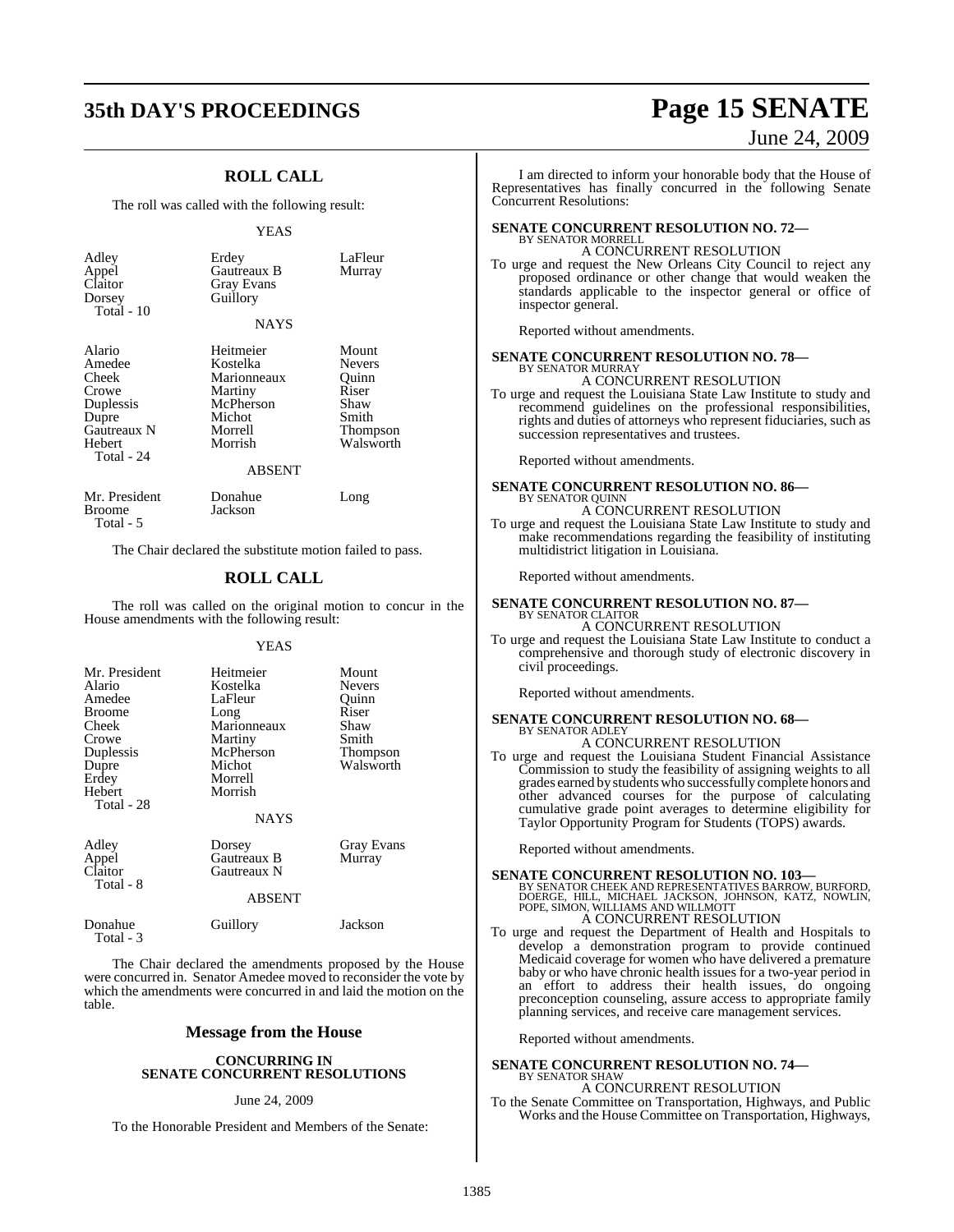# **Page 16 SENATE 35th DAY'S PROCEEDINGS**

## June 24, 2009

and Public Works to meet and function as a joint committee to study the need for additional spans on the Jimmie Davis Bridge and possible funding sources, including tolls.

Reported without amendments.

**SENATE CONCURRENT RESOLUTION NO. 2—**<br>BY SENATORS CROWE AND LONG AND REPRESENTATIVES<br>BURFORD, TIM BURNS, CORTEZ, CROMER, ELLINGTON, HOFFMANN,<br>HOWARD, KATZ, LABRUZZO, LOPINTO, PEARSON AND JANE SMITH<br>A CONCURRENT RESOLUTION

To memorialize the Congress of the United States of America to affirm Louisiana's sovereignty under the Tenth Amendment to the Constitution of the United States of America and to demand that the federal government halt the practice of assuming powers and imposing mandates upon the states for purposes which are not enumerated by the Constitution of the United States of America.

Reported without amendments.

#### **SENATE CONCURRENT RESOLUTION NO. 12—** BY SENATOR BROOME

A CONCURRENT RESOLUTION

To urge and request the Louisiana Recovery Authority to provide new action plans to spend Community Development Block Grant funds allowing nonprofit organizations to perform cost, construction and case management and emergency rental assistance and to use unallocated Community Development Block Grant or other identified funds to fill discrepancies for Louisiana recipients receiving housing grants.

Reported with amendments.

Respectfully submitted, ALFRED W. SPEER Clerk of the House of Representatives

#### **Appointment of Conference Committee on House Bill No. 128**

The President of the Senate appointed to the Conference Committee on House Bill No. 128 the following members of the Senate:

Senators Marionneaux, N. Gautreaux and McPherson.

#### **Appointment of Conference Committee on House Bill No. 563**

The President of the Senate appointed to the Conference Committee on House Bill No. 563 the following members of the Senate:

> Senators Jackson, N. Gautreaux and Marionneaux.

#### **Appointment of Conference Committee on House Bill No. 578**

The President of the Senate appointed to the Conference Committee on House Bill No. 578 the following members of the Senate:

Senators Marionneaux, Jackson and Claitor.

#### **Appointment of Conference Committee on House Bill No. 687**

The President of the Senate appointed to the Conference Committee on House Bill No. 687 the following members of the Senate:

Senators Heitmeier, Mount and Alario.

#### **Appointment of Conference Committee on House Bill No. 720**

The President of the Senate appointed to the Conference Committee on House Bill No. 720 the following members of the Senate:

> Senators Marionneaux, Michot and Chaisson.

### **Appointment of Conference Committee on House Bill No. 765**

The President of the Senate appointed to the Conference Committee on House Bill No. 765 the following members of the Senate:

> Senators Marionneaux, Adley and Hebert.

#### **Appointment of Conference Committee on House Bill No. 827**

The President of the Senate appointed to the Conference Committee on House Bill No. 827 the following members of the Senate:

Senators Kostelka, Heitmeier and Donahue.

#### **Appointment of Conference Committee on House Bill No. 885**

The President of the Senate appointed to the Conference Committee on House Bill No. 885 the following members of the Senate:

> Senators Gray Evans, N. Gautreaux and Michot.

### **Message from the House**

#### **CONCURRING IN SENATE CONCURRENT RESOLUTIONS**

June 24, 2009

To the Honorable President and Members of the Senate:

I am directed to inform your honorable body that the House of Representatives has finally concurred in the following Senate Concurrent Resolutions:

#### **SENATE CONCURRENT RESOLUTION NO. 17—** BY SENATOR NEVERS

A CONCURRENT RESOLUTION To provide for legislative approval of the formula to determine the cost of a minimum foundation program of education in all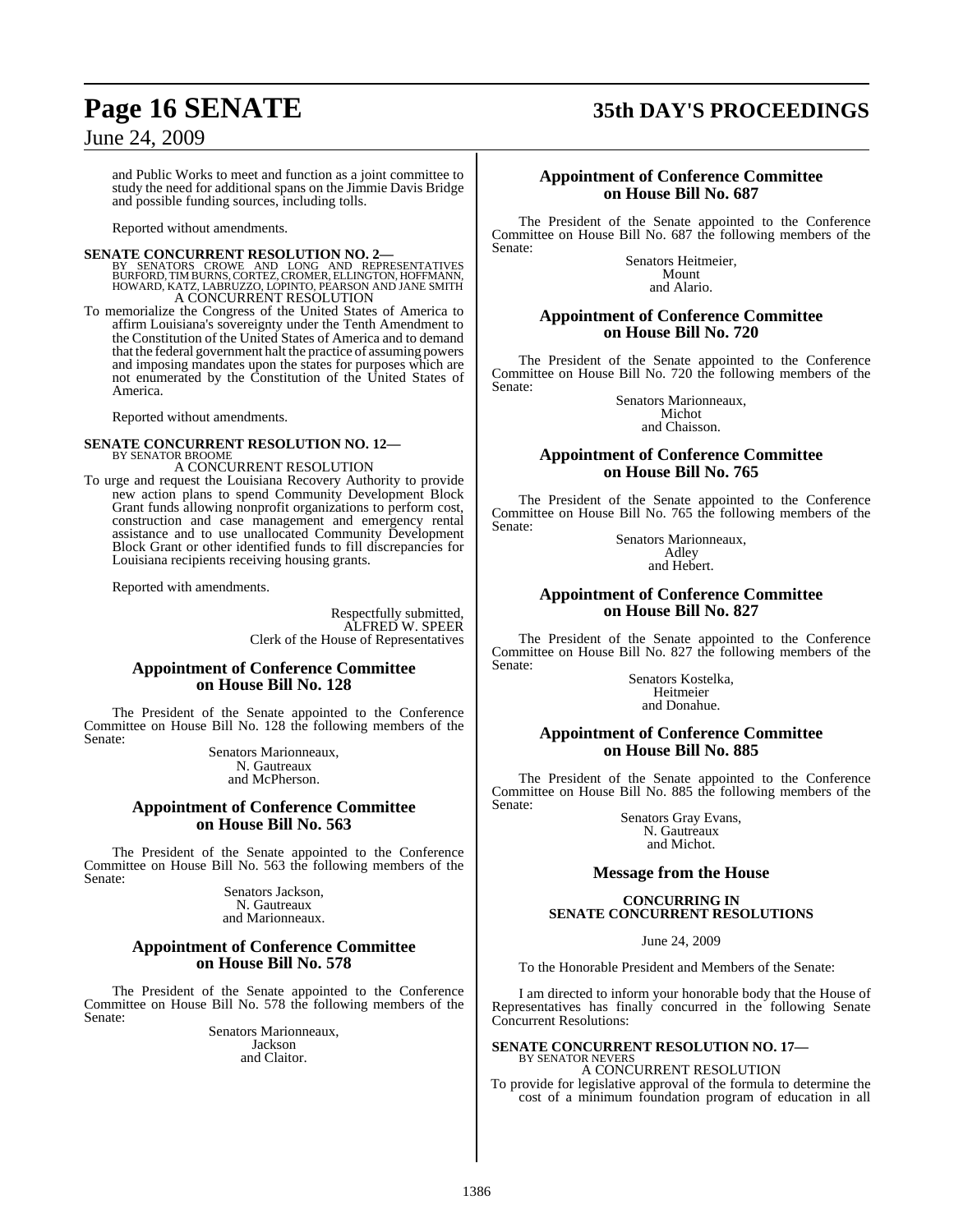# **35th DAY'S PROCEEDINGS Page 17 SENATE**

# June 24, 2009

public elementary and secondary schools as well as to equitably allocate the funds to parish and city school systems as developed by the State Board of Elementary and Secondary Education and adopted by the board on March 12, 2009.

Reported without amendments.

#### **SENATE CONCURRENT RESOLUTION NO. 110—** BY SENATOR MCPHERSON

A CONCURRENT RESOLUTION To urge and request formation of a Complete Streets Work Group in

the Department of Transportation and Development.

Reported with amendments.

#### **SENATE CONCURRENT RESOLUTION NO. 43—** BY SENATOR MCPHERS

A CONCURRENT RESOLUTION

To create the LaPOST study committee to study and make recommendations to the Legislature of Louisiana with respect to the Physician Orders for Life-Sustaining Treatment Paradigm program and whether to establish such a program in this state.

Reported with amendments.

## **SENATE CONCURRENT RESOLUTION NO. 130—** BY SENATOR BROOME A CONCURRENT RESOLUTION

## To express support of and to provide authority for actions by the

Board of Supervisors of Louisiana State University and Agricultural and Mechanical College (LSU) for the strategic collaboration between LSU and Our Lady of the Lake Regional Medical Center (OLOL), as well as seeking, considering, and evaluating other alternatives and strategies, in planning for a new model of health care delivery and medical education in the Baton Rouge region.

Reported with amendments.

# **SENATE CONCURRENT RESOLUTION NO. 48—** BY SENATOR BROOME

A CONCURRENT RESOLUTION

To create the Southern UniversityCenter for Equitable Development Task Force to study and develop statewide recommendations for local strategies and initiatives to meet the economic, social, health, and human resource development needs of economically depressed communities across the state.

Reported with amendments.

## **SENATE CONCURRENT RESOLUTION NO. 57—**

BY SENATORS LONG AND ALARIO A CONCURRENT RESOLUTION

To designate May 18, 2009, as "Pro Life Day in Louisiana."

Reported with amendments.

## **SENATE CONCURRENT RESOLUTION NO. 116—**

BY SENATORS DONAHUE, ADLEY, ALARIO, AMEDEE, APPEL,<br>CHAISSON, CLAITOR, CROWE, DORSEY, DUPRE, ERDEY, B.<br>GAUTREAUX,N.GAUTREAUX,GRAYEVANS,HEBERT,HEITMEIER,<br>KOSTELKA,LONG.MARIONNEAUX,MARTINY,MORRELL,MORRISH,<br>MURRAY,NEVERS,QUINN

To authorize and direct that savings generated from cost effective practices in the NOW program be maintained in the NOW program and applied to new slots for those on the waiting list and to provide that the Department of Health and Hospitals report to the Joint Legislative Committee on the Budget the savings achieved and the number of waiver slots for people with developmental disabilities offered, filled, and served on a quarterly basis, beginning July 1, 2009.

Reported with amendments.

## **SENATE CONCURRENT RESOLUTION NO. 62—**

BY SENATOR MURRAY A CONCURRENT RESOLUTION

To urge and request the Senate Committee on Health and Welfare and the House Committee on Health and Welfare to meet and function as a joint committee to study possible strategies, methods, and policies to prevent physicians and other health care practitioners from prescribing an alternative brand of medication because of financial incentives.

Reported with amendments.

Respectfully submitted, ALFRED W. SPEER Clerk of the House of Representatives

#### **Message from the House**

#### **HOUSE CONFEREES APPOINTED**

June 24, 2009

To the Honorable President and Members of the Senate:

I am directed to inform your honorable body that the Speaker of the House of Representatives has appointed the following members, on the part of the House of Representatives, to confer, with a like committee from the Senate, on the disagreement to Senate Bill No. 350 by Senator Morrell:

Representatives Leger, Hutter and Abramson.

Respectfully submitted, ALFRED W. SPEER Clerk of the House of Representatives

#### **Message from the House**

#### **HOUSE CONFEREES APPOINTED**

June 24, 2009

To the Honorable President and Members of the Senate:

I am directed to inform your honorable body that the Speaker of the House of Representatives has appointed the following members, on the part of the House of Representatives, to confer, with a like committee from the Senate, on the disagreement to Senate Bill No. 347 by Senator Mount:

Representatives Perry, Wooton and Hines.

Respectfully submitted, ALFRED W. SPEER Clerk of the House of Representatives

#### **Message from the House**

#### **HOUSE CONFEREES APPOINTED**

June 24, 2009

To the Honorable President and Members of the Senate:

I am directed to inform your honorable body that the Speaker of the House of Representatives has appointed the following members, on the part of the House of Representatives, to confer, with a like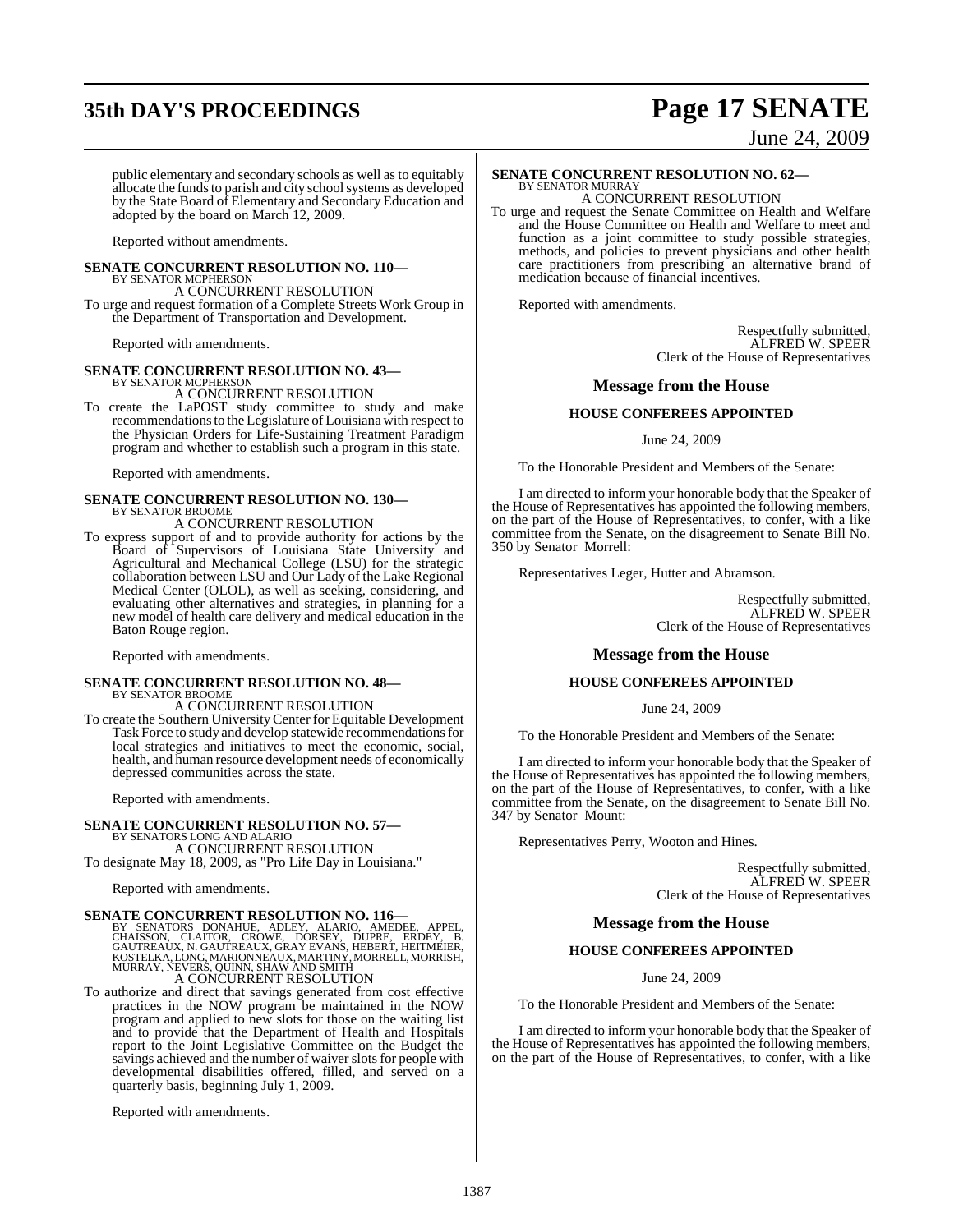committee from the Senate, on the disagreement to Senate Bill No. 304 by Senator Hebert:

Representatives Barras, Barrow and Cortez.

Respectfully submitted, ALFRED W. SPEER Clerk of the House of Representatives

## **Message from the House**

#### **HOUSE CONFEREES APPOINTED**

June 24, 2009

To the Honorable President and Members of the Senate:

I am directed to inform your honorable body that the Speaker of the House of Representatives has appointed the following members, on the part of the House of Representatives, to confer, with a like committee from the Senate, on the disagreement to Senate Bill No. 303 by Representative Riser:

Representatives Ponti, Honey and Talbot.

Respectfully submitted, ALFRED W. SPEER Clerk of the House of Representatives

#### **Message from the House**

#### **HOUSE CONFEREES APPOINTED**

June 24, 2009

To the Honorable President and Members of the Senate:

I am directed to inform your honorable body that the Speaker of the House of Representatives has appointed the following members, on the part of the House of Representatives, to confer, with a like committee from the Senate, on the disagreement to Senate Bill No. 302 by Senator Broome:

Representatives White, Richmond and Hazel.

Respectfully submitted, ALFRED W. SPEER Clerk of the House of Representatives

#### **Message from the House**

#### **HOUSE CONFEREES APPOINTED**

June 24, 2009

To the Honorable President and Members of the Senate:

I am directed to inform your honorable body that the Speaker of the House of Representatives has appointed the following members, on the part of the House of Representatives, to confer, with a like committee from the Senate, on the disagreement to Senate Bill No. 261 by Senator Donahue:

Representatives Cromer, Gallot and Henry.

Respectfully submitted, ALFRED W. SPEER Clerk of the House of Representatives

# **Page 18 SENATE 35th DAY'S PROCEEDINGS**

#### **Message from the House**

#### **HOUSE CONFEREES APPOINTED**

June 24, 2009

To the Honorable President and Members of the Senate:

I am directed to inform your honorable body that the Speaker of the House of Representatives has appointed the following members, on the part of the House of Representatives, to confer, with a like committee from the Senate, on the disagreement to Senate Bill No. 254 by Senator Murray:

Representatives Leger, Wooton and Landry.

Respectfully submitted, ALFRED W. SPEER Clerk of the House of Representatives

#### **Message from the House**

#### **HOUSE CONFEREES APPOINTED**

June 24, 2009

To the Honorable President and Members of the Senate:

I am directed to inform your honorable body that the Speaker of the House of Representatives has appointed the following members, on the part of the House of Representatives, to confer, with a like committee from the Senate, on the disagreement to Senate Bill No. 235 by Senator N. Gautreaux:

Representatives Montoucet, Barrow and B. Badon.

Respectfully submitted, ALFRED W. SPEER Clerk of the House of Representatives

#### **Message from the House**

#### **HOUSE CONFEREES APPOINTED**

June 24, 2009

To the Honorable President and Members of the Senate:

I am directed to inform your honorable body that the Speaker of the House of Representatives has appointed the following members, on the part of the House of Representatives, to confer, with a like committee from the Senate, on the disagreement to Senate Bill No. 140 by Senator Riser:

Representatives Ellington, Dove and Harrison.

Respectfully submitted, ALFRED W. SPEER Clerk of the House of Representatives

#### **Message from the House**

#### **HOUSE CONFEREES APPOINTED**

June 24, 2009

To the Honorable President and Members of the Senate: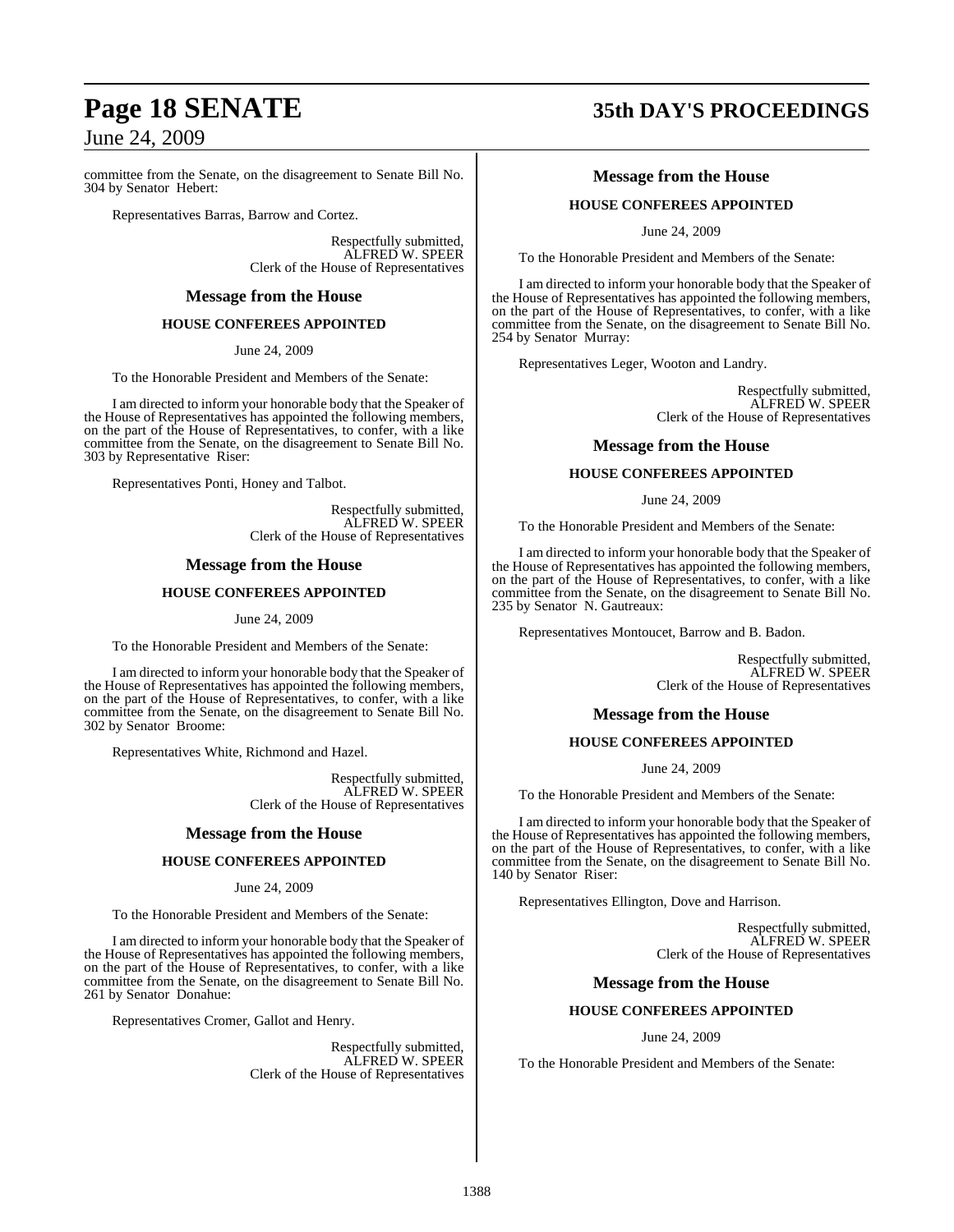# **35th DAY'S PROCEEDINGS Page 19 SENATE**

I am directed to inform your honorable body that the Speaker of the House of Representatives has appointed the following members, on the part of the House of Representatives, to confer, with a like committee from the Senate, on the disagreement to Senate Bill No. 104 by Senator Duplessis:

Representatives Barrow, Richmond and A. Badon.

Respectfully submitted, ALFRED W. SPEER Clerk of the House of Representatives

#### **Message from the House**

#### **HOUSE CONFEREES APPOINTED**

June 24, 2009

To the Honorable President and Members of the Senate:

I am directed to inform your honorable body that the Speaker of the House of Representatives has appointed the following members, on the part of the House of Representatives, to confer, with a like committee from the Senate, on the disagreement to Senate Bill No. 57 by Senator B. Gautreaux:

Representatives Hoffmann, Robideaux and Arnold.

Respectfully submitted, ALFRED W. SPEER Clerk of the House of Representatives

#### **Message from the House**

#### **HOUSE CONFEREES APPOINTED**

June 24, 2009

To the Honorable President and Members of the Senate:

I am directed to inform your honorable body that the Speaker of the House of Representatives has appointed the following members, on the part of the House of Representatives, to confer, with a like committee from the Senate, on the disagreement to Senate Bill No. 33 by Senator Chaisson:

Representatives G. Smith, Greene and Robideaux.

Respectfully submitted, ALFRED W. SPEER Clerk of the House of Representatives

#### **Message from the House**

#### **HOUSE CONFEREES APPOINTED**

June 24, 2009

To the Honorable President and Members of the Senate:

I am directed to inform your honorable body that the Speaker of the House of Representatives has appointed the following members, on the part of the House of Representatives, to confer, with a like committee from the Senate, on the disagreement to Senate Bill No. 20 by Senator Chaisson:

Representatives G. Smith, Robideaux and Downs.

Respectfully submitted, ALFRED W. SPEER Clerk of the House of Representatives

# June 24, 2009

#### **Message from the House**

#### **HOUSE CONFEREES APPOINTED**

June 24, 2009

To the Honorable President and Members of the Senate:

I am directed to inform your honorable body that the Speaker of the House of Representatives has appointed the following members, on the part of the House of Representatives, to confer, with a like committee from the Senate, on the disagreement to Senate Bill No. 1 by Senator Chaisson:

Representatives Schroder, Fannin and Lambert.

Respectfully submitted, ALFRED W. SPEER Clerk of the House of Representatives

#### **Message from the House**

#### **DISAGREEMENT TO HOUSE BILL**

June 24, 2009

To the Honorable President and Members of the Senate:

I am directed to inform your honorable body that the House of Representatives has refused to concur in the proposed Senate Amendment(s) to House Bill No. 881 by Representative Fannin, and ask the President to appoint on the part of the Senate a committee to confer with a like committee from the House on the disagreement.

> Respectfully submitted, ALFRED W. SPEER Clerk of the House of Representatives

#### **Message from the House**

#### **DISAGREEMENT TO HOUSE BILL**

June 24, 2009

To the Honorable President and Members of the Senate:

I am directed to inform your honorable body that the House of Representatives has refused to concur in the proposed Senate Amendment(s) to House Bill No. 523 by Representative Ernst, and ask the President to appoint on the part of the Senate a committee to confer with a like committee from the House on the disagreement.

> Respectfully submitted, ALFRED W. SPEER Clerk of the House of Representatives

#### **Message from the House**

#### **HOUSE CONFEREES APPOINTED**

June 24, 2009

To the Honorable President and Members of the Senate:

I am directed to inform your honorable body that the Speaker of the House of Representatives has appointed the following members, on the part of the House of Representatives, to confer, with a like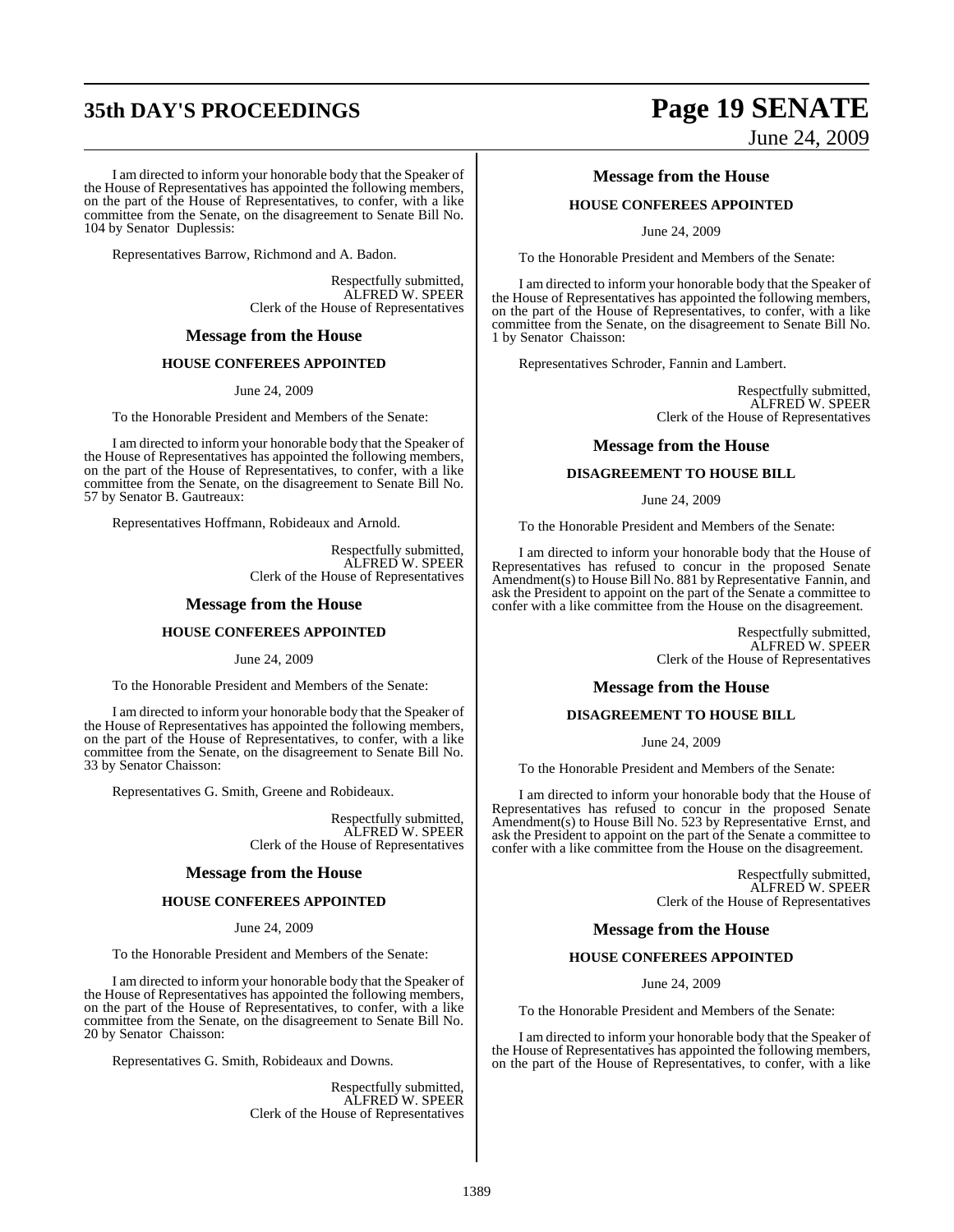committee from the Senate, on the disagreement to House Bill No. 523 by Representative Ernst:

Representatives Ernst, Wooton and Guillory.

Respectfully submitted, ALFRED W. SPEER Clerk of the House of Representatives

#### **Message from the House**

#### **DISAGREEMENT TO HOUSE CONCURRENT RESOLUTION**

June 24, 2009

To the Honorable President and Members of the Senate:

I am directed to inform your honorable body that the House of Representatives has refused to concur in the proposed Senate Amendment(s) to House Concurrent Resolution No. 236 by Representative Fannin, and ask the President to appoint on the part of the Senate a committee to confer with a like committee from the House on the disagreement.

> Respectfully submitted, ALFRED W. SPEER Clerk of the House of Representatives

#### **Message from the House**

#### **HOUSE CONFEREES APPOINTED**

June 24, 2009

To the Honorable President and Members of the Senate:

I am directed to inform your honorable body that the Speaker of the House of Representatives has appointed the following members, on the part of the House of Representatives, to confer, with a like committee from the Senate, on the disagreement to House Bill No. 381 by Representative Hoffmann:

Representatives Hoffmann, Arnold and Chaney.

Respectfully submitted, ALFRED W. SPEER Clerk of the House of Representatives

#### **Message from the House**

#### **HOUSE CONFEREES APPOINTED**

#### June 24, 2009

To the Honorable President and Members of the Senate:

I am directed to inform your honorable body that the Speaker of the House of Representatives has appointed the following members, on the part of the House of Representatives, to confer, with a like committee from the Senate, on the disagreement to House Bill No. 802 by Representative Fannin:

Representatives Fannin, Morris and Tucker.

Respectfully submitted, ALFRED W. SPEER Clerk of the House of Representatives

# **Page 20 SENATE 35th DAY'S PROCEEDINGS**

#### **Message from the House**

#### **HOUSE CONFEREES APPOINTED**

June 24, 2009

To the Honorable President and Members of the Senate:

I am directed to inform your honorable body that the Speaker of the House of Representatives has appointed the following members, on the part of the House of Representatives, to confer, with a like committee from the Senate, on the disagreement to House Bill No. 881 by Representative Fannin:

Representatives Fannin, Williams and Tucker.

Respectfully submitted, ALFRED W. SPEER Clerk of the House of Representatives

#### **Message from the House**

#### **HOUSE CONFEREES APPOINTED**

June 24, 2009

To the Honorable President and Members of the Senate:

I am directed to inform your honorable body that the Speaker of the House of Representatives has appointed the following members, on the part of the House of Representatives, to confer, with a like committee from the Senate, on the disagreement to House Concurrent Resolution No. 236 by Representative Fannin:

Representatives Fannin, Tucker and Peterson.

Respectfully submitted, ALFRED W. SPEER Clerk of the House of Representatives

#### **Message from the House**

#### **HOUSE CONFEREES APPOINTED**

June 24, 2009

To the Honorable President and Members of the Senate:

I am directed to inform your honorable body that the Speaker of the House of Representatives has appointed the following members, on the part of the House of Representatives, to confer, with a like committee from the Senate, on the disagreement to House Bill No. 885 by Representative Perry:

Representatives Perry, Barrow and Champagne.

Respectfully submitted, ALFRED W. SPEER Clerk of the House of Representatives

#### **Message from the House**

#### **HOUSE CONFEREES APPOINTED**

June 24, 2009

To the Honorable President and Members of the Senate:

I am directed to inform your honorable body that the Speaker of the House of Representatives has appointed the following members,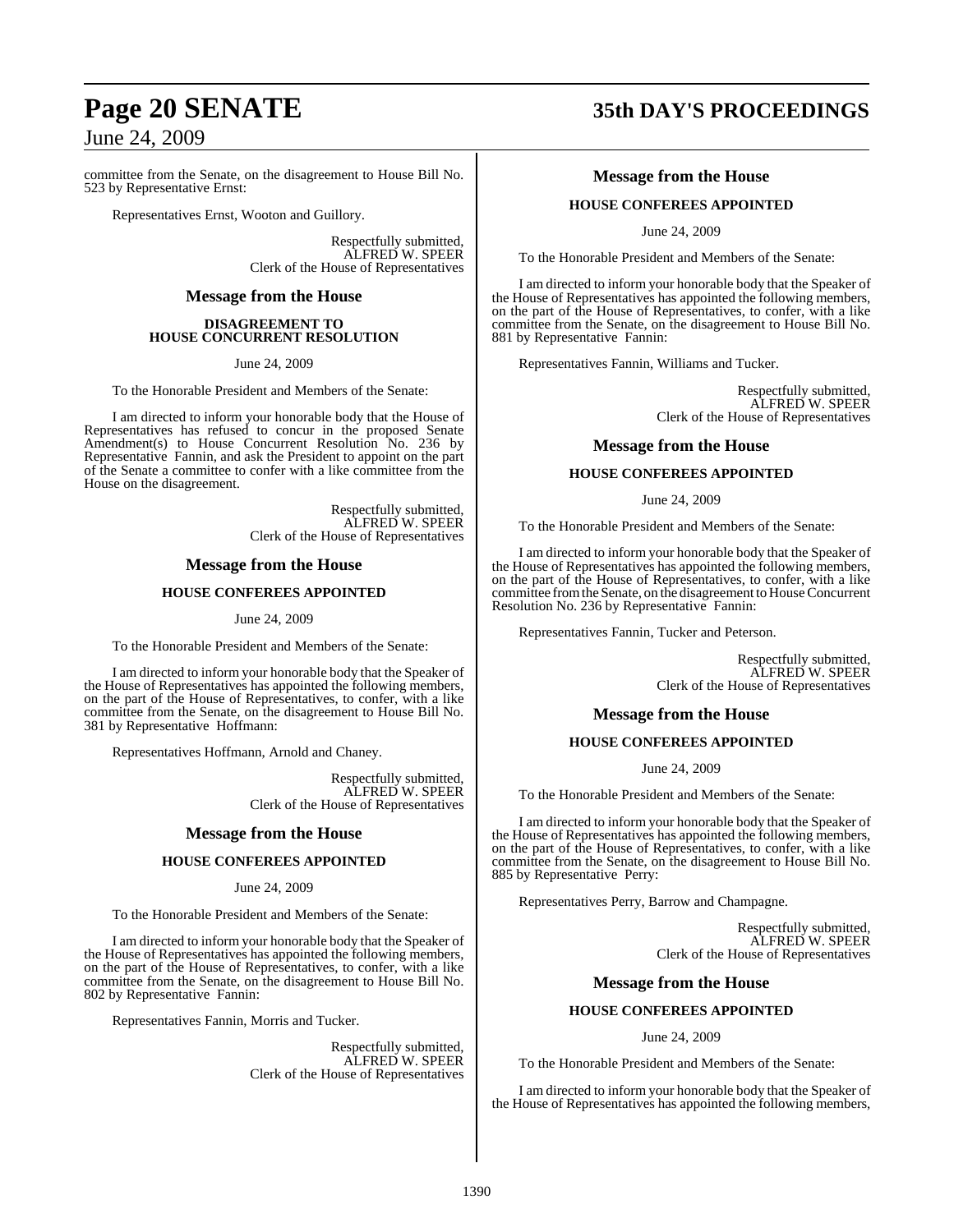# **35th DAY'S PROCEEDINGS Page 21 SENATE**

on the part of the House of Representatives, to confer, with a like committee from the Senate, on the disagreement to House Bill No. 827 by Representative Simon:

Representatives Simon, Gallot and Pugh.

Respectfully submitted, ALFRED W. SPEER Clerk of the House of Representatives

#### **Message from the House**

#### **HOUSE CONFEREES APPOINTED**

June 24, 2009

To the Honorable President and Members of the Senate:

I am directed to inform your honorable body that the Speaker of the House of Representatives has appointed the following members, on the part of the House of Representatives, to confer, with a like committee from the Senate, on the disagreement to House Bill No. 765 by Representative Gallot:

Representatives Gallot, Greene and Morris.

Respectfully submitted, ALFRED W. SPEER Clerk of the House of Representatives

#### **Message from the House**

#### **HOUSE CONFEREES APPOINTED**

June 24, 2009

To the Honorable President and Members of the Senate:

I am directed to inform your honorable body that the Speaker of the House of Representatives has appointed the following members, on the part of the House of Representatives, to confer, with a like committee from the Senate, on the disagreement to House Bill No. 720 by Representative J. Smith:

Representatives J. Smith, Greene and LaFonta.

Respectfully submitted, ALFRED W. SPEER Clerk of the House of Representatives

#### **Message from the House**

#### **HOUSE CONFEREES APPOINTED**

#### June 24, 2009

To the Honorable President and Members of the Senate:

I am directed to inform your honorable body that the Speaker of the House of Representatives has appointed the following members, on the part of the House of Representatives, to confer, with a like committee from the Senate, on the disagreement to House Bill No. 617 by Representative Talbot:

Representatives Talbot, Richmond and Carmody.

Respectfully submitted, ALFRED W. SPEER Clerk of the House of Representatives

June 24, 2009

#### **Message from the House**

#### **CONSIDERATION OF A BILL ON THIRD READING**

June 24, 2009

To the Honorable President and Members of the Senate:

I am directed to inform your honorable body that the House of Representatives has agreed by two-thirds vote of the elected members to allow the Senate to consider House Bill No. 777 by Representative Champagne on third reading after 6:00 P.M. on the  $57<sup>th</sup>$  calendar day of this regular session.

> Respectfully submitted, ALFRED W. SPEER Clerk of the House of Representatives

#### **Motion to Consider**

Senator Hebert moved the adoption of a motion to allow the Senate to consider House Bill No. 777 on Third Reading and Final<br>Passage, subject to call, after the 57<sup>th</sup> calendar day, pursuant to the consent of the House.

#### **ROLL CALL**

The roll was called with the following result:

#### YEAS

| Mr. President | Erdey             | McPherson       |
|---------------|-------------------|-----------------|
| Adley         | Gautreaux B       | Michot          |
| Alario        | Gautreaux N       | Morrell         |
| Amedee        | <b>Gray Evans</b> | Morrish         |
| Appel         | Guillory          | Mount           |
| <b>Broome</b> | Hebert            | Murray          |
| Cheek         | Heitmeier         | <b>Nevers</b>   |
| Claitor       | Jackson           | Ouinn           |
| Crowe         | Kostelka          | Riser           |
| Donahue       | LaFleur           | Shaw            |
| Dorsey        | Long              | Smith           |
| Duplessis     | Marionneaux       | <b>Thompson</b> |
| Dupre         | Martiny           | Walsworth       |
| Total - 39    |                   |                 |
|               | <b>NAYS</b>       |                 |

Total - 0

Total - 0

The Chair declared that the motion to allow the Senate to consider House Bill No. 777 after the 57<sup>th</sup> calendar day was adopted and the bill may be considered pursuant to the consent of the House.

ABSENT

#### **House Bills and Joint Resolutions on Third Reading and Final Passage, Subject to Call**

#### **Called from the Calendar**

Senator Hebert asked that House Bill No. 777 be called from the Calendar.

**HOUSE BILL NO. 777—** BY REPRESENTATIVE CHAMPAGNE AN ACT

To amend and reenact R.S. 42:1113(A)(1), relative to public servants and prohibited contractual arrangements; to authorize a municipal or parish governing authority to appoint one of its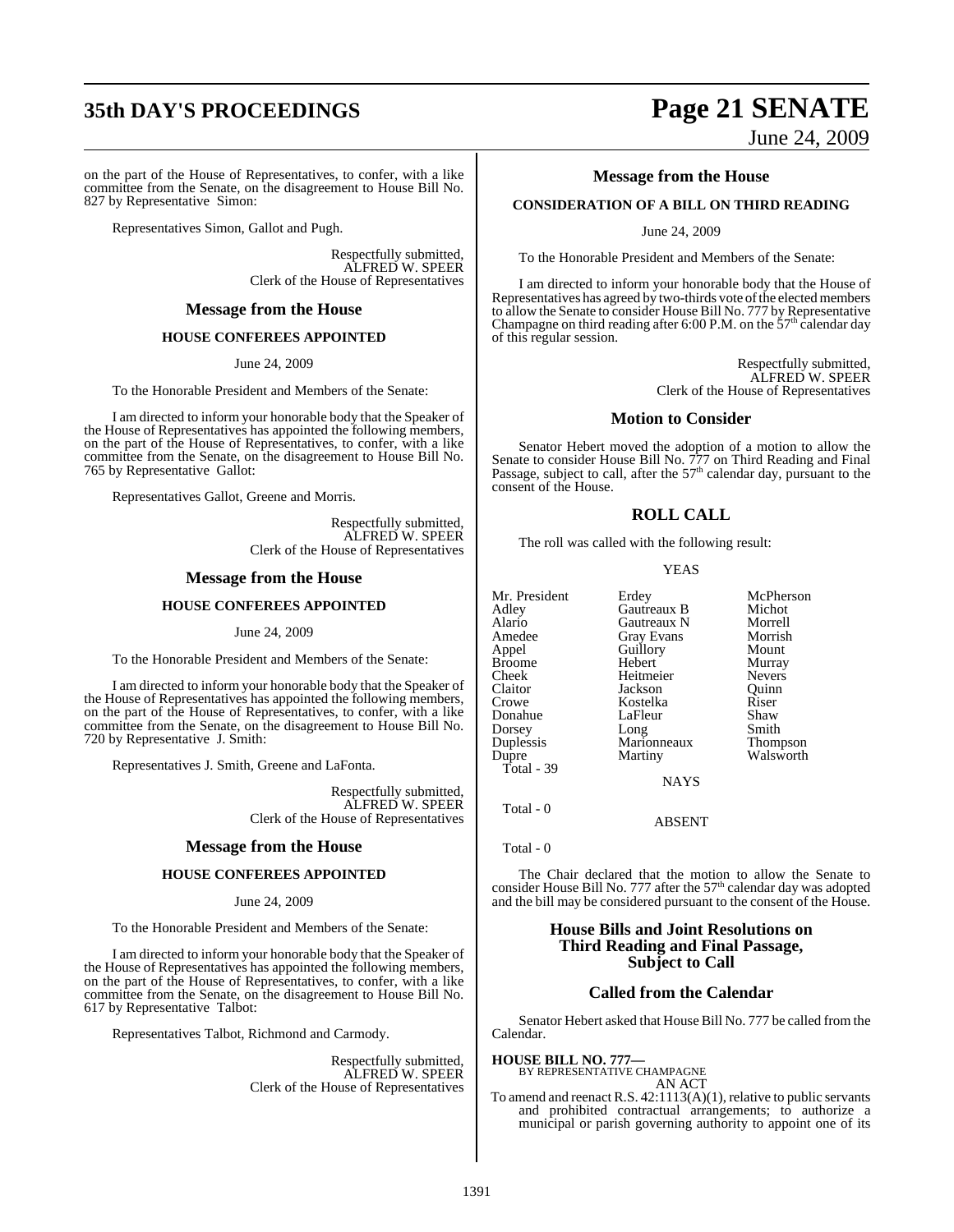# **Page 22 SENATE 35th DAY'S PROCEEDINGS**

## June 24, 2009

members to fill certain vacancies and to certain boards or commissions; to provide relative to the eligibility as a candidate in the next election of any governing authority member appointed to fill a vacancy; and to provide for related matters.

#### **Floor Amendments Sent Up**

Senator Hebert sent up floor amendments.

#### **SENATE FLOOR AMENDMENTS**

Amendments proposed by Senator Hebert to Engrossed House Bill No. 777 by Representative Champagne

#### AMENDMENT NO. 1

On page 1, line 23, after "appointing authority" and before "if a member" insert the following: "and the appointee receives no salary or per diem for service on the board or commission, or"

Senator Hebert moved adoption of the amendments.

Senator Crowe objected.

## **ROLL CALL**

The roll was called with the following result:

#### YEAS

| Adley<br>Alario<br>Amedee<br>Cheek<br>Dorsey<br>Duplessis<br>Dupre<br>Erdey<br>Gautreaux B<br>Total - 25 | Gautreaux N<br><b>Gray Evans</b><br>Guillory<br>Hebert<br>Jackson<br>Kostelka<br>Marionneaux<br>Martiny<br>McPherson<br><b>NAYS</b> | Michot<br>Morrell<br>Morrish<br>Murray<br>Shaw<br>Smith<br>Thompson |
|----------------------------------------------------------------------------------------------------------|-------------------------------------------------------------------------------------------------------------------------------------|---------------------------------------------------------------------|
| Crowe<br>Total - 3                                                                                       | Long<br><b>ABSENT</b>                                                                                                               | <b>Nevers</b>                                                       |
| Mr. President<br>Appel<br><b>Broome</b><br>Claitor<br>Total - 11                                         | Donahue<br>Heitmeier<br>LaFleur<br>Mount                                                                                            | Quinn<br>Riser<br>Walsworth                                         |

The Chair declared the amendments were adopted.

#### **Floor Amendments Sent Up**

Senator Alario sent up floor amendments.

#### **SENATE FLOOR AMENDMENTS**

Amendments proposed by Senator Alario to Engrossed House Bill No. 777 by Representative Champagne

#### AMENDMENT NO. 1

In Senate Committee Amendment No. 1 proposed by the Senate and Governmental Affairs Committee and adopted by the Senate on May 21, 2009, on line 2 thereof, between the second "R.S. 42:" and  $1123(10)$ (c)" insert "1113(D)(2)(i) and"

#### AMENDMENT NO. 2

In Senate Committee Amendment No. 2 proposed by the Senate and Governmental Affairs Committee and adopted by the Senate on May 2, 2009, on line 8 thereof, between "boards;" and the quotation marks """ insert "to except certain health care provider contracts with

the Office of Group Benefits from prohibited contractual agreements;"

#### AMENDMENT NO. 3

In Senate Committee Amendment No. 3 proposed by the Senate and Governmental Affairs Committee and adopted by the Senate on May 21, 2009, on line 10 thereof, change "R.S.  $\frac{22:1123(10)}{c}$  is" to "R.S.  $42:1113(D)(2)(i)$  and  $1123(10)(c)$  are"

#### AMENDMENT NO. 4

In Senate Committee Amendment No. 4 proposed by the Senate and Governmental Affairs Committee and adopted by the Senate on May 21, 2009, delete line 13 thereof and insert the following:  $\sum_{n=1}^{\infty}$ "D. \* \* \*

(2) The provisions of this Subsection shall not prohibit the following:

\* \* \* (i) A health care provider contract by a physician or other licensed health care provider with the Office of Group Benefits to provide medical, surgical, and hospital services or medical equipment or pharmaceuticals at a reduced rate for members of the Office of Group Benefits Program as the sole reimbursement for such medical services, treatment, or health care. \* \* \*

§1123. Exceptions"

#### AMENDMENT NO. 5

In Senate Committee Amendment No. 4 proposed by the Senate and Governmental Affairs Committee and adopted by the Senate on May 21, 2009, after line 29 thereof, add the following:

"Section 2. The provisions of R.S.  $42:111\overline{3}(D(2)(i))$  as enacted by this Act are deemed remedial in nature and are to be applied retroactively to contracts entered into on or after January 1, 2008."

On motion of Senator Alario, the amendments were adopted.

#### **Floor Amendments Sent Up**

Senator Adley sent up floor amendments.

#### **SENATE FLOOR AMENDMENTS**

Amendments proposed by Senator Adley to Engrossed House Bill No. 777 by Representative Champagne

#### AMENDMENT NO. 1

On page 1, line 20, between "appointed" and "shall" insert ", except as provided in R.S.  $42:1121(\overline{G})$ ,"

On motion of Senator Adley, the amendments were adopted.

The bill was read by title. Senator Hebert moved the final passage of the amended bill.

### **ROLL CALL**

The roll was called with the following result:

**YEAS** 

| Mr. President<br>Adley | Erdey<br>Gautreaux B | Michot<br>Morrish |
|------------------------|----------------------|-------------------|
| Alario                 | Gautreaux N          | Mount             |
| Amedee                 | Gray Evans           | Murray            |
| Appel                  | Guillory             | <b>Nevers</b>     |
| Broome                 | Hebert               | Ouinn             |
| Cheek                  | Jackson              | Riser             |
| Claitor                | Kostelka             | Shaw              |
| Crowe                  | LaFleur              | Smith             |
| Donahue                | Long                 | <b>Thompson</b>   |
| Dorsey                 | Marionneaux          | Walsworth         |
| Duplessis              | Martiny              |                   |
| Dupre                  | McPherson            |                   |
| Total - 37             |                      |                   |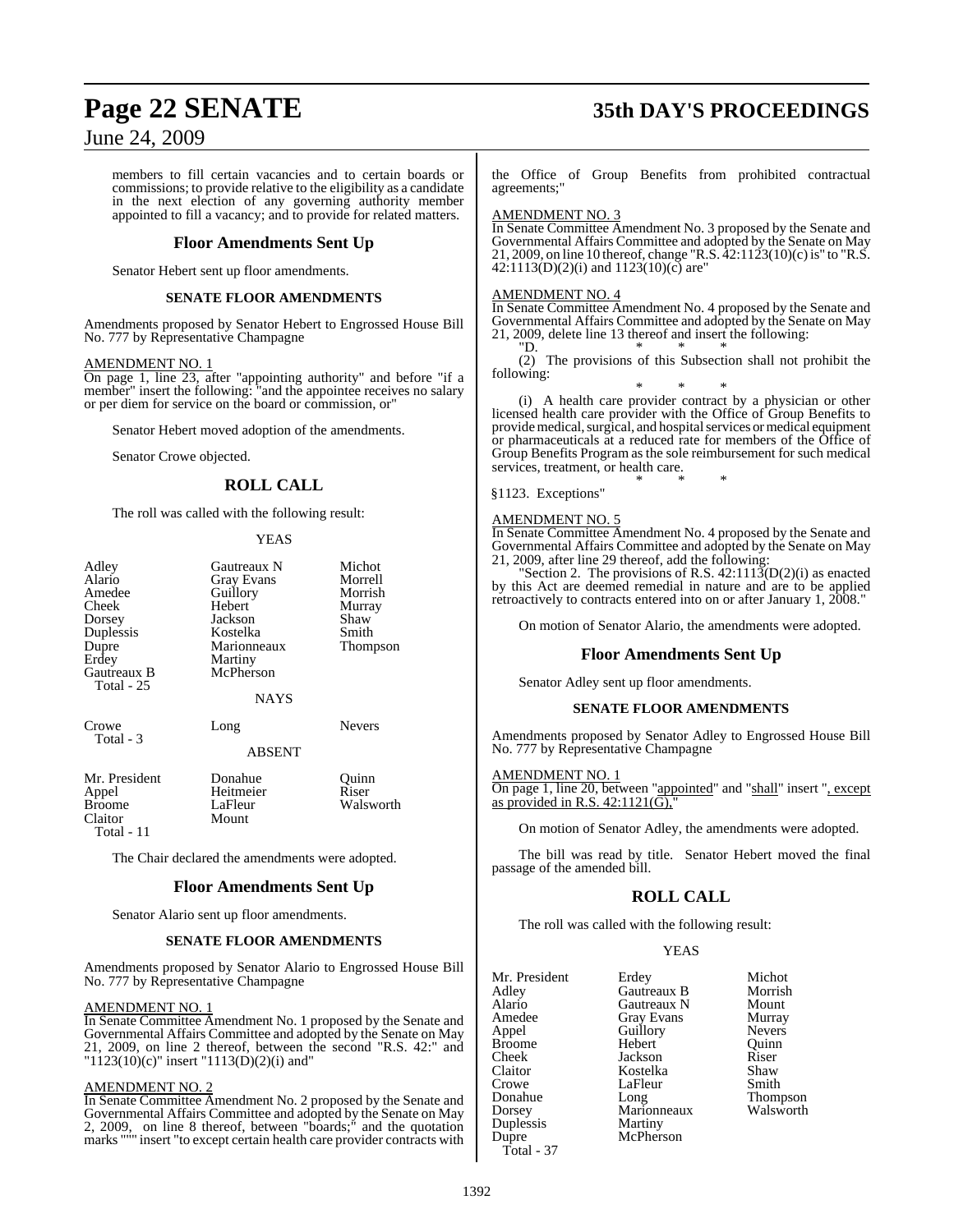# **35th DAY'S PROCEEDINGS Page 23 SENATE**

**NAYS** 

Morrell Total - 1

#### ABSENT

Heitmeier Total - 1

The Chair declared the amended bill was passed and ordered it returned to the House. Senator Hebert moved to reconsider the vote by which the bill was passed and laid the motion on the table.

#### **Message from the House**

#### **CONSIDERATION OF A BILL ON THIRD READING**

#### June 24, 2009

To the Honorable President and Members of the Senate:

I am directed to inform your honorable body that the House of Representatives has agreed by two-thirds vote of the elected members to allow the Senate to consider House Bill No. 227 by Representative<br>Greene on third reading after 6:00 P.M. on the 57<sup>th</sup> calendar day of this regular session.

> Respectfully submitted, ALFRED W. SPEER Clerk of the House of Representatives

#### **Senator Amedee in the Chair**

#### **Motion to Consider**

Senator Walsworth moved the adoption of a motion to allow the Senate to consider House Bill No. 227 on Third Reading and Final<br>Passage, subject to call, after the 57<sup>th</sup> calendar day, pursuant to the consent of the House.

### **ROLL CALL**

The roll was called with the following result:

#### YEAS

| Mr. President<br>Adley<br>Alario<br>Amedee<br>Appel<br><b>Broome</b><br>Cheek<br>Claitor<br>Donahue<br>Dorsey<br>Duplessis<br>Dupre<br>Erdey | Gautreaux B<br>Gautreaux N<br><b>Gray Evans</b><br>Guillory<br>Hebert<br>Heitmeier<br>Jackson<br>Kostelka<br>LaFleur<br>Long<br>Marionneaux<br>Martiny<br>McPherson | Michot<br>Morrell<br>Morrish<br>Mount<br>Murray<br><b>Nevers</b><br>Ouinn<br>Riser<br>Shaw<br>Smith<br>Thompson<br>Walsworth |
|----------------------------------------------------------------------------------------------------------------------------------------------|---------------------------------------------------------------------------------------------------------------------------------------------------------------------|------------------------------------------------------------------------------------------------------------------------------|
| Total - 38                                                                                                                                   | <b>NAYS</b>                                                                                                                                                         |                                                                                                                              |
| Total - 0                                                                                                                                    | <b>ABSENT</b>                                                                                                                                                       |                                                                                                                              |
| Crowe                                                                                                                                        |                                                                                                                                                                     |                                                                                                                              |

Total - 1

The Chair declared that the motion to allow the Senate to consider House Bill No. 227 after the 57<sup>th</sup> calendar day was adopted and the bill may be considered pursuant to the consent of the House.

June 24, 2009

#### **House Bills and Joint Resolutions on Third Reading and Final Passage, Subject to Call, Resumed**

#### **Called from the Calendar**

Senator Walsworth asked that House Bill No. 227 be called from the Calendar.

#### **HOUSE BILL NO. 227—**

BY REPRESENTATIVE GREENE

AN ACT

To amend and reenact R.S. 43:31(B)(2), relative to public printing; to remove certain exemptions from certain public printing requirements; to limit certain exemptions from certain public printing requirements; and to provide for related matters.

#### **Floor Amendments Sent Up**

Senator Walsworth sent up floor amendments.

#### **SENATE FLOOR AMENDMENTS**

Amendments proposed by Senator Walsworth to Engrossed House Bill No. 227 by Representative Greene

#### AMENDMENT NO. 1

In Senate Committee Amendment No. 5, proposed by the Senate Committee on Senate and Governmental Affairs and adopted by the Senate on June 11, 2009, on page 1, between lines 29 and 30, insert: "(d) Any reports, research, studies, publications, and other printed matter of the healthcare institutions of the Louisiana public higher education system.

On motion of Senator Walsworth, the amendments were adopted.

The bill was read by title. Senator Walsworth moved the final passage of the amended bill.

## **ROLL CALL**

The roll was called with the following result:

#### YEAS

| Mr. President | Gautreaux B   | Michot        |
|---------------|---------------|---------------|
| Adlev         | Gautreaux N   | Morrell       |
| Alario        | Gray Evans    | Morrish       |
| Amedee        | Guillory      | Mount         |
| Appel         | Hebert        | Murray        |
| Broome        | Heitmeier     | <b>Nevers</b> |
| Cheek         | Jackson       | Ouinn         |
| Claitor       | Kostelka      | Riser         |
| Donahue       | LaFleur       | Shaw          |
| Dorsey        | Long          | Smith         |
| Duplessis     | Marionneaux   | Thompson      |
| Dupre         | Martiny       | Walsworth     |
| Erdey         | McPherson     |               |
| Total - 38    |               |               |
|               | <b>NAYS</b>   |               |
| Total - 0     |               |               |
|               | <b>ABSENT</b> |               |
| Crowe         |               |               |
| Total - 1     |               |               |

The Chair declared the amended bill was passed and ordered it returned to the House. Senator Walsworth moved to reconsider the vote by which the bill was passed and laid the motion on the table.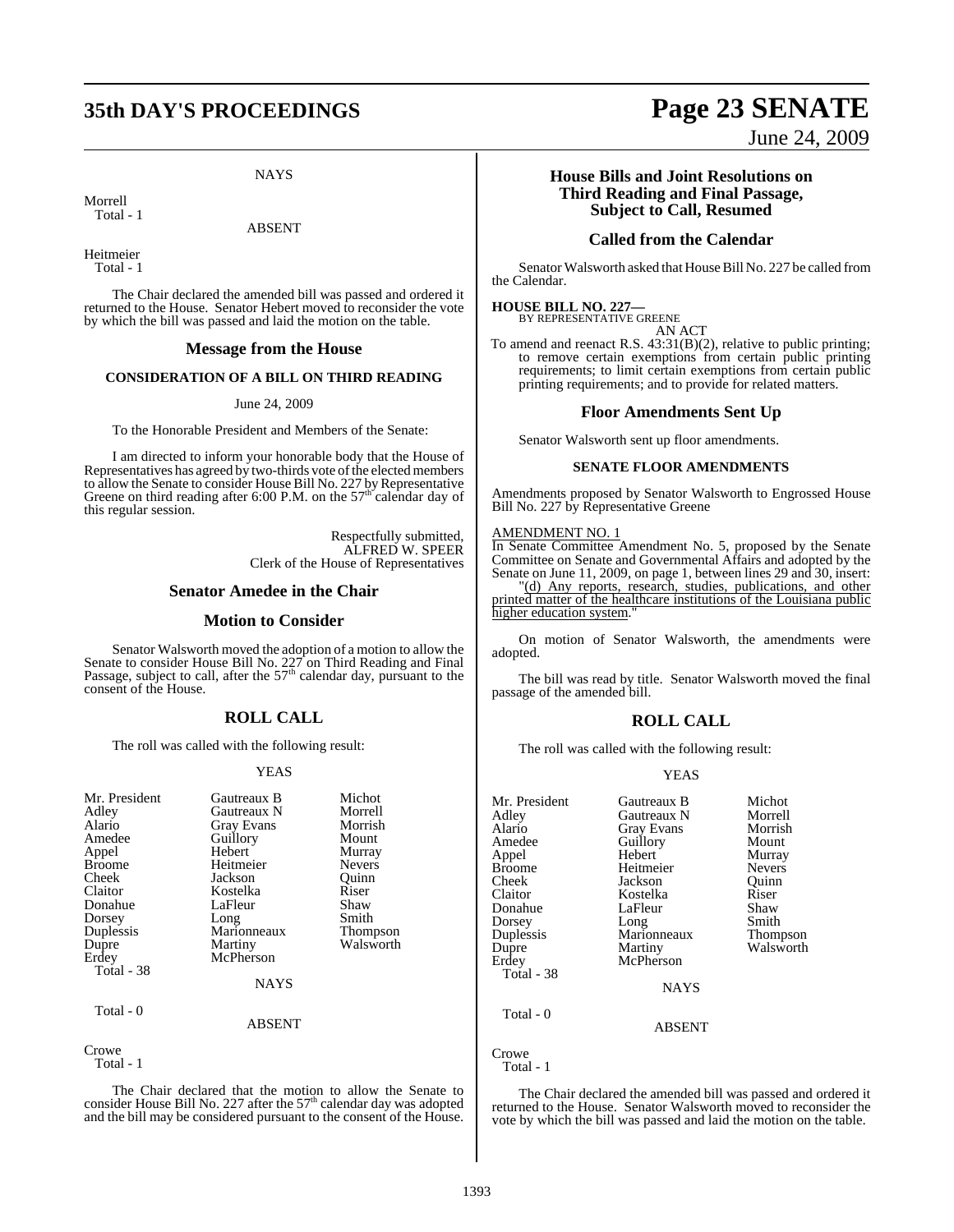# **Page 24 SENATE 35th DAY'S PROCEEDINGS**

June 24, 2009

#### **Message from the House**

#### **CONSIDERATION OF A BILL ON THIRD READING**

#### June 24, 2009

To the Honorable President and Members of the Senate:

I am directed to inform your honorable body that the House of Representatives has agreed by two-thirds vote of the elected members to allow the Senate to consider House Bill No. 516 by Representative<br>Williams on third reading after 6:00 P.M. on the 57<sup>th</sup> calendar day of this regular session.

> Respectfully submitted, ALFRED W. SPEER Clerk of the House of Representatives

#### **Senator Adley in the Chair**

#### **Motion to Consider**

Senator Jackson moved the adoption of a motion to allow the Senate to consider House Bill No. 516 on Third Reading and Final<br>Passage, subject to call, after the 57<sup>th</sup> calendar day, pursuant to the consent of the House.

#### **ROLL CALL**

The roll was called with the following result:

#### YEAS

Crowe Total - 1

The Chair declared that the motion to allow the Senate to consider House Bill No. 516 after the  $57<sup>th</sup>$  calendar day was adopted and the bill may be considered pursuant to the consent of the House.

#### **House Bills and Joint Resolutions on Third Reading and Final Passage, Subject to Call, Resumed**

#### **Called from the Calendar**

Senator Jackson asked that House Bill No. 516 be called from the Calendar.

**HOUSE BILL NO. 516—** BY REPRESENTATIVES WILLIAMS, ELLINGTON, FANNIN, ELBERT GUILLORY, HAZEL, LIGI, MCVEA, MORRIS, PEARSON, SMILEY, GARY SMITH, PATRICIA SMITH, AND STIAES AN ACT

To enact Subpart Q-1, to be comprised of R.S. 39:100.121, and Q-2, to be comprised of R.S. 39:100.125, of Part II-A of Chapter 1 of Subtitle I of Title 39 of the Louisiana Revised Statutes of 1950, relative to state funds; to establish the Center of Excellence for Autism Spectrum Disorder Fund as a special treasury fund; to provide for deposit, use, and investment of monies in the fund; to establish the Walking the Walk for Our Kids Fund as a special treasury fund; to provide for deposit, use, and investment of monies in the fund; to provide for an effective date; and to provide for related matters.

#### **Floor Amendments Sent Up**

Senator Jackson sent up floor amendments.

#### **SENATE FLOOR AMENDMENTS**

Amendments proposed by Senator Jackson to Engrossed House Bill No. 516 by Representative Williams

#### AMENDMENT NO. 1

Delete Senate Floor Amendments proposed by Senator Walsworth identified as SFAHB516 BERGEROK 3546 and adopted by the Senate on June 18, 2009.

#### AMENDMENT NO. 2

On page 1, line 4, after "1950" and before "," insert "and R.S. 47:870 and R.S. 51:2357"

#### AMENDMENT NO. 3

On page 1, line 5, after "fund;" and before "to" insert "to establish the Technology Commercialization Fund as a special fund in the state treasury; to authorize a grants program related to commercialization of technologies developed at certain institutions;"

#### AMENDMENT NO. 4

On page 2, between lines 24 and 25, insert the following:

Section 2. R.S. 47:870 is hereby enacted to read as follows: §870. Disposition of certain collections

After compliance with Article VII, Section 9(B) of the Constitution of Louisiana, the state treasurer is hereby authorized and directed to transfer the first two hundred fifty thousand dollars of collections derived from the proceeds of the taxes on cigarettes levied in R.S. 47:841(B) which are in excess of the rate levied on the effective date of this Section to the Technology Commercialization Fund as provided in R.S. 51:2357. Each year thereafter, the state treasurer shall transfer, subject to an annual appropriation by the legislature, no less than two hundred fifty thousand dollars to the Technology Commercialization Fund.

Section 3. R.S. 51:2357 is hereby enacted to read as follows: §2357. Technology Commercialization Fund

A. The Technology Commercialization Fund, hereinafter referred to asthe "fund", is hereby established as a special fund in the state treasury for purposes of supporting a competitive grants program for commercialization of technologies developed at accredited Louisiana institutions of higher education and academic research centers as provided in Subsection C of this Section. Monies shall be transferred, subject to an annual appropriation by the legislature, into the Technology Commercialization Fund in accordance with the provisions of R.S. 47:870.

B. Monies in the fund, shall be invested by the state treasurer in the same manner as those in the state general fund and interest earnings on the investment of monies in the fund shall be credited to the fund. Any unencumbered or unexpended monies in the fund at the end of the fiscal year shall remain in the fund.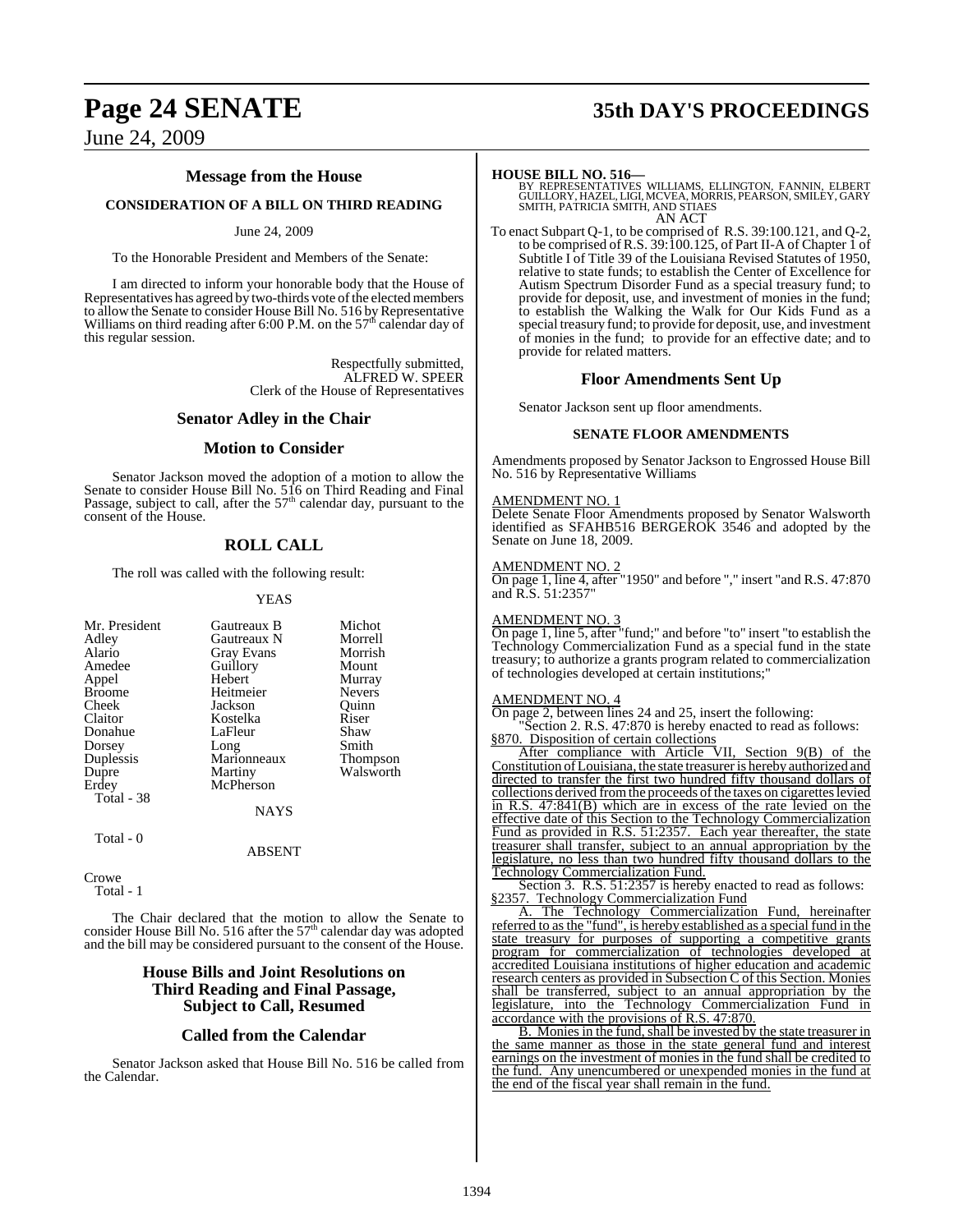# **35th DAY'S PROCEEDINGS Page 25 SENATE**

# June 24, 2009

C. Subject to an annual appropriation by the legislature, monies in the fund shall be used by the Louisiana Economic Development Corporation, hereinafter referred to as the "corporation", to provide for a competitive grants program for the advancement of commercialization of technologies developed at accredited Louisiana institutions of higher education and academic research centers. The corporation shall establish a committee to assist in the review and consideration of proposals for grants. The committee shall be comprised of representatives of the public and private sectors, of which a majority of members shall be from the private sector. The which a majority of members shall be from the private sector. corporation shall develop the rules of the grants program, to include the methods and form of grant application and award thresholds.

#### AMENDMENT NO. 5

On page 2, line 25 change "Section 2." to "Section 4."

Senator Jackson moved adoption of the amendments.

Senator Walsworth objected.

### **ROLL CALL**

The roll was called with the following result:

#### YEAS

| Mr. President<br>Adley<br>Alario<br><b>Broome</b><br>Cheek<br>Donahue<br>Total - 17 | Dorsey<br>Duplessis<br>Dupre<br><b>Gray Evans</b><br>Heitmeier<br>Jackson<br><b>NAYS</b> | LaFleur<br>Michot<br>Morrell<br>Murray<br>Ouinn  |
|-------------------------------------------------------------------------------------|------------------------------------------------------------------------------------------|--------------------------------------------------|
| Amedee<br>Appel<br>Claitor<br>Marionneaux<br>Total - 10                             | Mount<br>Riser<br>Shaw<br>Smith<br><b>ABSENT</b>                                         | <b>Thompson</b><br>Walsworth                     |
| Crowe<br>Erdey<br>Gautreaux B<br>Gautreaux N<br>Total - 12                          | Guillory<br>Hebert<br>Kostelka<br>Long                                                   | Martiny<br>McPherson<br>Morrish<br><b>Nevers</b> |

The Chair declared the amendments were adopted.

#### **Floor Amendments Sent Up**

Senator Murray sent up floor amendments.

#### **SENATE FLOOR AMENDMENTS**

Amendments proposed by Senator Murray to Engrossed House Bill No. 516 by Representative Williams

#### AMENDMENT NO. 1

On page 1, delete lines 2 and 3 in their entirety, and insert in lieu thereof "To enact Subpart Q, to be comprised of R.S. 39:100.121, Q-1, to be comprised of R.S. 39:100.122, and Q-2, to be comprised of R.S. 39:100.125, of Part II-A of Chapter 1 of Subtitle I of Title 39 of the Louisiana"

#### AMENDMENT NO. 2

On page 1, line 4, after "relative to state funds;" insert "to establish the Hurricane Recovery Health Insurance Premium Fund;"

#### AMENDMENT NO. 3

On page 1, line 11, after "Section 1." delete the remainder of the line and insert "Subpart Q, comprised ofR.S. 39:100.121, Q-1, comprised of R.S. 39:100.122 and Q-2, comprised of R.S."

AMENDMENT NO. 4

#### On page 1, between lines 13 and 14, insert the following: "SUBPART Q. HURRICANE RECOVERY HEALTH INSURANCE PREMIUM FUND

§100.121. Hurricane Recovery Health Insurance Premium Fund

A. There is hereby created, as a special fund in the state treasury, the Hurricane Recovery Health Insurance Premium Fund, hereafter referred to as "the fund".

B. Beginning July 1, 2009, and each fiscal year thereafter, and after compliance with the requirements of Article VII, Section 9(B) of the Constitution of Louisiana relative to the Bond Security and Redemption Fund, and after a sufficient amount is allocated fromthat fund to pay all of the obligations secured by the full faith and credit of the state which become due and payable within any fiscal year and before monies are credited to the state general fund, the treasurer shall pay, subject to an annual appropriation by the legislature, into the Hurricane Recovery Health Insurance Premium Fund an amount equal to forty percent of the premiums necessary to provide health insurance for certain plan members of the Cameron Parish School Board, the Orleans Parish School Board, the Plaquemines Parish School Board, and the St. Bernard Parish School Board, but not less than the amount appropriated for such purposes as provided in Schedule 20-945 / Aid to Local Government Entities contained in Act 642 of the 2006 Regular Session of the Legislature. Monies credited to the fund shall be distributed as provided in Subsection C of this Section.

C. Subject to an annual appropriation by the legislature, monies in the fund shall be distributed as follows:

(1) Sixty-three and three-tenths percent shall be distributed to the Orleans Parish School Board and shall be used to reduce the employee portions of health insurance premiums for certain system retirees.

(2) Monies distributed to the Cameron Parish School Board, the Plaquemines Parish School Board, and the St. Bernard Parish School Board shall be used for subsidy of health insurance premiums. Distributions to the school boards shall be as follows:

(a) Four and nine-tenths percent to the Cameron Parish School Board.

(b) Ten and four-tenths percent to the Plaquemines Parish School Board.

(c) Twenty-one and four-tenths percent to the St. Bernard Parish School Board.

D. All unexpended and unencumbered monies in the fund at the end of the fiscal year shall remain in the fund. The monies in the fund shall be invested by the state treasurer in the same manner as monies in the state general fund, and interest earned on the investment of these monies shall be credited to the state general fund.'

#### AMENDMENT NO. 5

On page 1, at the beginning of line 16, change "§100.121." to "§100.122."

Senator Murray moved adoption of the amendments.

Senator Marionneaux objected.

#### **ROLL CALL**

The roll was called with the following result:

#### YEAS

| Alario<br>Appel<br>Broome<br>Cheek | Duplessis<br>Dupre<br><b>Gray Evans</b><br>Jackson | Morrell<br>Morrish<br>Murray |
|------------------------------------|----------------------------------------------------|------------------------------|
| Dorsey                             | LaFleur                                            |                              |
| Total - 13                         |                                                    |                              |
|                                    | <b>NAYS</b>                                        |                              |

Claitor **Kostelka** Shaw<br>Crowe Long Smith Crowe Long Smith

Amedee Heitmeier Riser<br>Claitor Kostelka Shaw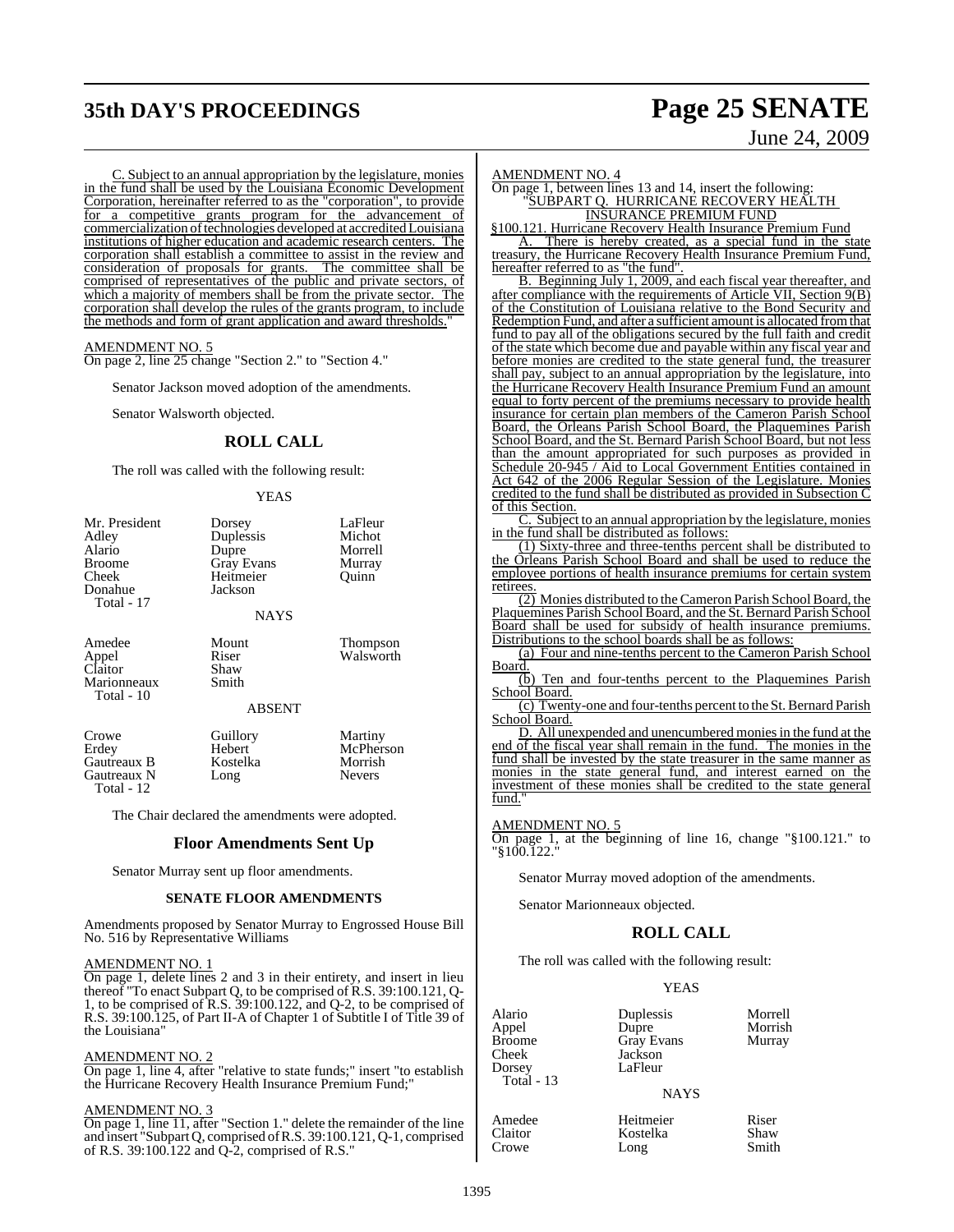| Donahue     | Marionneaux   | <b>Thompson</b> |
|-------------|---------------|-----------------|
| Erdey       | Martiny       | Walsworth       |
| Gautreaux N | Mount         |                 |
| Hebert      | <b>Nevers</b> |                 |
| Total - 19  |               |                 |
|             | <b>ABSENT</b> |                 |
|             |               |                 |

Mr. President Guillory Ouinn Adley McPherson<br>Gautreaux B Michot Gautreaux B Total - 7

The Chair declared the amendments were rejected.

The bill was read by title. Senator Jackson moved the final passage of the amended bill.

## **ROLL CALL**

The roll was called with the following result:

#### YEAS

| Mr. President<br>Adley<br>Alario<br>Amedee<br>Appel<br><b>Broome</b><br>Cheek<br>Claitor<br>Crowe | Dupre<br><b>Gray Evans</b><br>Guillory<br>Hebert<br>Heitmeier<br>Jackson<br>LaFleur<br>Long<br>Marionneaux | McPherson<br>Morrell<br>Morrish<br>Mount<br>Murray<br>Ouinn<br>Smith<br>Thompson |
|---------------------------------------------------------------------------------------------------|------------------------------------------------------------------------------------------------------------|----------------------------------------------------------------------------------|
| Dorsey<br>Total - 28                                                                              | Martiny                                                                                                    |                                                                                  |
|                                                                                                   | <b>NAYS</b>                                                                                                |                                                                                  |
| Donahue<br>Erdey<br><b>Gautreaux N</b><br>Total - 8                                               | Kostelka<br><b>Nevers</b><br>Riser                                                                         | Shaw<br>Walsworth                                                                |
|                                                                                                   | <b>ABSENT</b>                                                                                              |                                                                                  |
| Duplessis<br>Total - 3                                                                            | Gautreaux B                                                                                                | Michot                                                                           |

The Chair declared the amended bill was passed and ordered it returned to the House. Senator Jackson moved to reconsider the vote by which the bill was passed and laid the motion on the table.

#### **Message from the House**

#### **CONSIDERATION OF A BILL ON THIRD READING**

#### June 24, 2009

To the Honorable President and Members of the Senate:

I am directed to inform your honorable body that the House of Representatives has agreed by two-thirds vote of the elected members to allow the Senate to consider House Bill No. 535 by Representative<br>Williams on third reading after 6:00 P.M. on the 57<sup>th</sup> calendar day of this regular session.

> Respectfully submitted, ALFRED W. SPEER Clerk of the House of Representatives

#### **Senator N. Gautreaux in the Chair**

#### **Motion to Consider**

Senator Gray Evans moved the adoption of a motion to allow the Senate to consider House Bill No. 535 on Third Reading and Final

# **Page 26 SENATE 35th DAY'S PROCEEDINGS**

Passage, subject to call, after the  $57<sup>th</sup>$  calendar day, pursuant to the consent of the House.

## **ROLL CALL**

The roll was called with the following result:

#### YEAS

| Mr. President | Erdey             | Morrell         |
|---------------|-------------------|-----------------|
| Adley         | Gautreaux N       | Morrish         |
| Alario        | <b>Gray Evans</b> | Mount           |
| Amedee        | Guillory          | Murray          |
| Appel         | Hebert            | <b>Nevers</b>   |
| <b>Broome</b> | Heitmeier         | Ouinn           |
| Cheek         | Jackson           | Riser           |
| Claitor       | Kostelka          | Shaw            |
| Crowe         | LaFleur           | Smith           |
| Donahue       | Long              | <b>Thompson</b> |
| Dorsey        | Marionneaux       | Walsworth       |
| Duplessis     | Martiny           |                 |
| Dupre         | Michot            |                 |
| Total - 37    |                   |                 |
|               | <b>NAYS</b>       |                 |
| Total - 0     |                   |                 |

ABSENT

Gautreaux B McPherson Total - 2

The Chair declared that the motion to allow the Senate to consider House Bill No. 535 after the  $57<sup>th</sup>$  calendar day was adopted and the bill may be considered pursuant to the consent of the House.

#### **House Bills and Joint Resolutions on Third Reading and Final Passage, Subject to Call, Resumed**

#### **Called from the Calendar**

Senator Gray Evans asked that House Bill No. 535 be called from the Calendar.

#### **HOUSE BILL NO. 535—**

BY REPRESENTATIVE WILLIAMS AN ACT

To amend and reenact R.S. 36:801.5(B) and to enact Part IV-C of Chapter 9 of Title 17 of the Louisiana Revised Statutes of 1950, to be comprised of R.S. 17:2048.52, and R.S. 36:651(AA)(3), relative to creating the Simulation Medical Training and Education Council for Louisiana; to provide for its purpose; to provide for membership; to provide for governance of the council; to provide for staffing and facilities; to provide for compensation; to provide for reporting requirements; to place the council within the Louisiana Health WorksCommission and the Department of Education; and to provide for related matters.

The bill was read by title. Senator Gray Evans moved the final passage of the bill.

### **ROLL CALL**

The roll was called with the following result:

#### **YEAS**

| Erdey             | Michot        |
|-------------------|---------------|
| Gautreaux B       | Morrell       |
| Gautreaux N       | Morrish       |
| <b>Gray Evans</b> | Mount         |
| Guillory          | Murray        |
| Hebert            | <b>Nevers</b> |
|                   |               |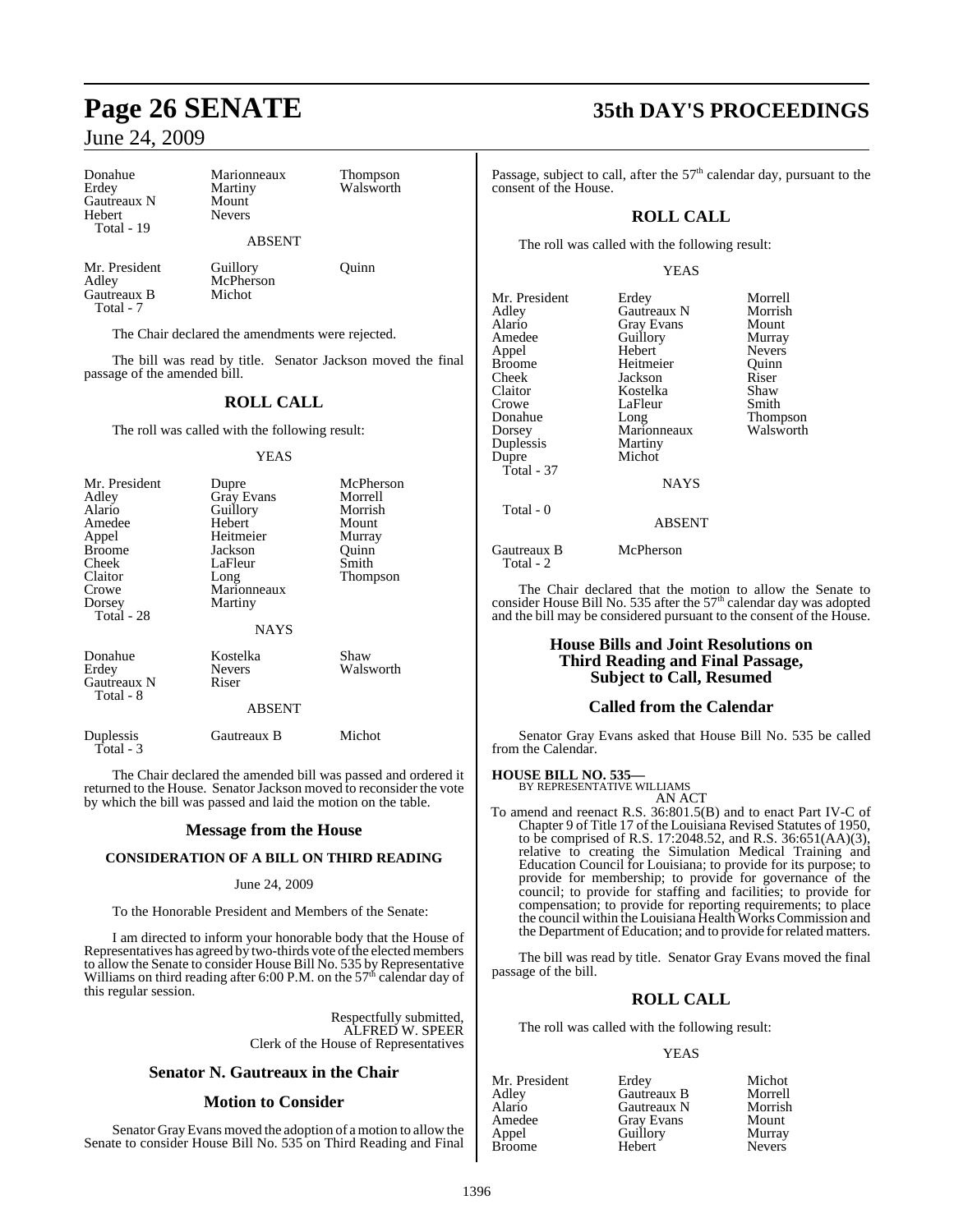# **35th DAY'S PROCEEDINGS Page 27 SENATE**

Donahue LaFleur<br>Dorsey Long Duplessis Marionneaux<br>Dupre Martiny Total - 38

Cheek Heitmeier Quinn Claitor **Jackson** Riser<br>Crowe **Rostelka** Shaw Crowe Kostelka Shaw Dorsey Long Thompson<br>
Duplessis Marionneaux Walsworth Martiny

NAYS

Total - 0

ABSENT

McPherson Total - 1

The Chair declared the bill was passed and ordered it returned to the House. Senator Gray Evans moved to reconsider the vote by which the bill was passed and laid the motion on the table.

#### **Message from the House**

#### **CONSIDERATION OF A BILL ON THIRD READING**

#### June 24, 2009

To the Honorable President and Members of the Senate:

I am directed to inform your honorable body that the House of Representatives has agreed by two-thirds vote of the elected members to allow the Senate to consider House Bill No. 265 by Representative<br>H. Burns on third reading after 6:00 P.M. on the 57<sup>th</sup> calendar day of this regular session.

> Respectfully submitted, ALFRED W. SPEER Clerk of the House of Representatives

#### **Mr. President in the Chair**

#### **Motion to Consider**

Senator Martiny moved the adoption of a motion to allow the Senate to consider House Bill No. 265 on Third Reading and Final<br>Passage, subject to call, after the 57<sup>th</sup> calendar day, pursuant to the consent of the House.

#### **ROLL CALL**

The roll was called with the following result:

#### YEAS

| Mr. President | Gautreaux B       | Michot        |
|---------------|-------------------|---------------|
| Adley         | Gautreaux N       | Morrell       |
| Alario        | <b>Gray Evans</b> | Morrish       |
| Amedee        | Guillory          | Mount         |
| Appel         | Hebert            | Murray        |
| <b>Broome</b> | Heitmeier         | <b>Nevers</b> |
| Cheek         | Jackson           | Ouinn         |
| Crowe         | Kostelka          | Riser         |
| Donahue       | LaFleur           | Shaw          |
| Dorsey        | Long              | Smith         |
| Duplessis     | Marionneaux       | Thompson      |
| Dupre         | Martiny           | Walsworth     |
| Erdey         | McPherson         |               |
| Total - 38    |                   |               |
|               |                   |               |

**NAYS** 

Claitor Total - 1 June 24, 2009

#### ABSENT

Total - 0

The Chair declared that the motion to allow the Senate to consider House Bill No. 265 after the  $57<sup>th</sup>$  calendar day was adopted and the bill may be considered pursuant to the consent of the House.

#### **House Bills and Joint Resolutions on Third Reading and Final Passage, Subject to Call, Resumed**

#### **Called from the Calendar**

Senator Martiny asked that House Bill No. 265 be called from the Calendar.

**HOUSE BILL NO. 265—** BY REPRESENTATIVE HENRY BURNS AN ACT

To amend and reenact R.S.  $32:393(A)$  and  $(C)(1)(b)$  and  $853(A)(1)(a)$ and  $(c)$ (iii), relative to operator's records; to provide for the time in which convictions be sent to the Department of Public Safety and Corrections; to provide for the authority to add conviction to driver's operating record; and to provide for related matters.

#### **Floor Amendments Sent Up**

Senator Martiny sent up floor amendments.

#### **SENATE FLOOR AMENDMENTS**

Amendments proposed by Senator Martiny to Engrossed House Bill No. 265 by Representative Henry Burns

#### AMENDMENT NO. 1

On page 1, line 2, after "853(A)(1)(a) and (c)(iii)" insert "and R.S.  $44:\bar{4}.\bar{1(B)}(17)$ "

#### AMENDMENT NO. 2

On page 1, line 5, after "record;" insert "to provide for an exception from the public records;"

#### AMENDMENT NO. 3

On page 2, line 10, after "invoked." insert "Reports received by the department pursuant to this Subparagraph shall be used for administrative purposes only and shall be confidential for purposes of the state public records laws and are not subject to inspection or copying as a public record."

#### AMENDMENT NO. 4

On page 3, after line 10 insert the following:

Section 2. R.S. 44:4.1(B)(17) is hereby amended and reenacted to read as follows:

§4.1. Exceptions

\* \* \* B. The legislature further recognizes that there exist exceptions, exemptions, and limitations to the laws pertaining to public records throughout the revised statutes and codes of this state. Therefore, the following exceptions, exemptions, and limitations are hereby continued in effect by incorporation into this Chapter by citation:

\* \* \* (17) R.S. 32:393(C)(1)(b), 398, 707.2, 1254 \* \* \*"

On motion of Senator Martiny, the amendments were adopted.

The bill was read by title. Senator Martiny moved the final passage of the amended bill.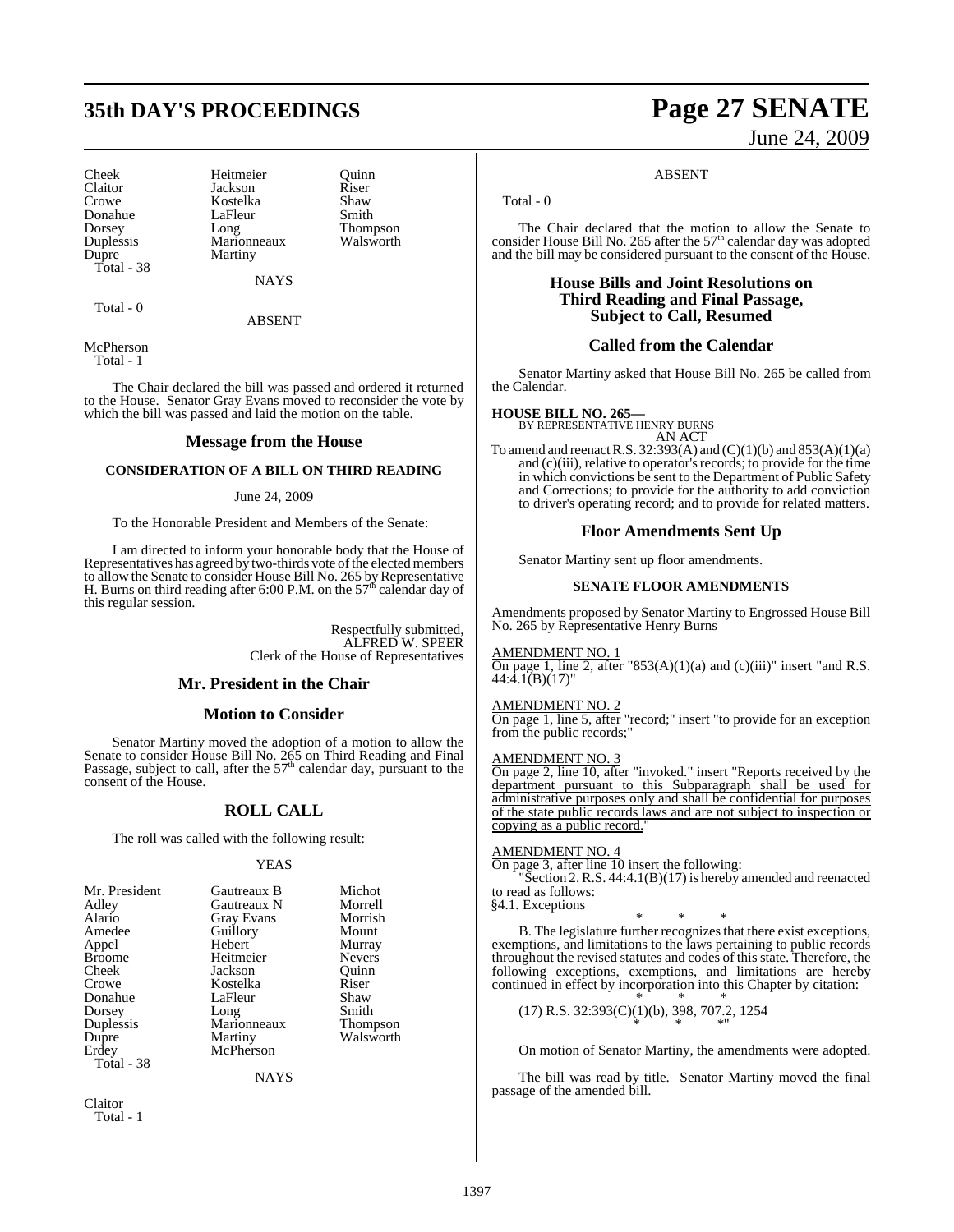## **ROLL CALL**

The roll was called with the following result:

#### YEAS

| Mr. President<br>Alario<br>Amedee<br>Appel<br><b>Broome</b><br>Cheek<br>Claitor<br>Crowe<br>Donahue<br>Dorsey<br>Duplessis<br>Dupre<br>Erdey<br>Total - 38 | Gautreaux B<br>Gautreaux N<br><b>Gray Evans</b><br>Guillory<br>Hebert<br>Heitmeier<br>Jackson<br>Kostelka<br>LaFleur<br>Long<br>Marionneaux<br>Martiny<br>McPherson | Michot<br>Morrell<br>Morrish<br>Mount<br>Murray<br><b>Nevers</b><br>Ouinn<br>Riser<br>Shaw<br>Smith<br><b>Thompson</b><br>Walsworth |
|------------------------------------------------------------------------------------------------------------------------------------------------------------|---------------------------------------------------------------------------------------------------------------------------------------------------------------------|-------------------------------------------------------------------------------------------------------------------------------------|
|                                                                                                                                                            | <b>NAYS</b>                                                                                                                                                         |                                                                                                                                     |

Total - 0

Adley Total - 1

The Chair declared the amended bill was passed and ordered it returned to the House. Senator Martiny moved to reconsider the vote by which the bill was passed and laid the motion on the table.

ABSENT

#### **Message from the House**

#### **CONSIDERATION OF A BILL ON THIRD READING**

#### June 24, 2009

To the Honorable President and Members of the Senate:

I am directed to inform your honorable body that the House of Representatives has agreed by two-thirds vote of the elected members to allow the Senate to consider House Bill No. 246 by Representative<br>McVea on third reading after 6:00 P.M. on the 57<sup>th</sup> calendar day of this regular session.

> Respectfully submitted, ALFRED W. SPEER Clerk of the House of Representatives

#### **Motion to Consider**

Senator Broome moved the adoption of a motion to allow the Senate to consider House Bill No. 246 on Third Reading and Final<br>Passage, subject to call, after the 57<sup>th</sup> calendar day, pursuant to the consent of the House.

#### **ROLL CALL**

The roll was called with the following result:

Guillory

Heitmeier

#### YEAS

- Broome Hebert Murray<br>Cheek Heitmeier Nevers
- Mr. President Erdey McPherson<br>Adley Gautreaux B Michot Adley Gautreaux B Michot<br>Alario Gautreaux N Morrell Alario Gautreaux N Morrell<br>Amedee Gray Evans Morrish Amedee Gray Evans Morrisl<br>
Appel Guillory Mount

# **Page 28 SENATE 35th DAY'S PROCEEDINGS**

Claitor Jackson Quinn Donahue LaFleur Shaw<br>Dorsey Long Smith Dorsey Long Smith<br>
Dorsey Long Smith<br>
Duplessis Marionneaux Thompson Dupre Martiny Walsworth Total - 39

Kostelka Riser<br>LaFleur Shaw Marionneaux<br>Martiny **NAYS** 

Total - 0

Total - 0

The Chair declared that the motion to allow the Senate to consider House Bill No. 246 after the 57<sup>th</sup> calendar day was adopted and the bill may be considered pursuant to the consent of the House.

ABSENT

### **House Bills and Joint Resolutions on Third Reading and Final Passage, Subject to Call, Resumed**

#### **Called from the Calendar**

Senator Broome asked that House Bill No. 246 be called from the Calendar.

#### **HOUSE BILL NO. 246—**

BY REPRESENTATIVES MCVEA, RICHARDSON, AND WHITE AN ACT

To enact R.S. 39:562(P), relative to the issuance of bonds; to provide an increase in the bonded debt limit of certain school districts for specified purposes; to provide guidelines, conditions, and limitations relative to such debt; to provide an effective date; and to provide for related matters.

The bill was read by title. Senator Broome moved the final passage of the bill.

## **ROLL CALL**

The roll was called with the following result:

| Mr. President<br>Adley<br>Alario<br>Amedee<br>Appel<br><b>Broome</b><br>Cheek<br>Claitor<br>Crowe<br>Donahue<br>Dorsey<br>Duplessis<br>Dupre | Erdey<br>Gautreaux B<br>Gautreaux N<br>Gray Evans<br>Guillory<br>Hebert<br>Heitmeier<br>Jackson<br>Kostelka<br>LaFleur<br>Long<br>Marionneaux<br>Martiny | McPherson<br>Michot<br>Morrell<br>Morrish<br>Mount<br>Murray<br><b>Nevers</b><br>Ouinn<br>Riser<br>Shaw<br>Smith<br>Thompson<br>Walsworth |
|----------------------------------------------------------------------------------------------------------------------------------------------|----------------------------------------------------------------------------------------------------------------------------------------------------------|-------------------------------------------------------------------------------------------------------------------------------------------|
|                                                                                                                                              |                                                                                                                                                          |                                                                                                                                           |
| Total - 39                                                                                                                                   |                                                                                                                                                          |                                                                                                                                           |
|                                                                                                                                              | <b>NAYS</b>                                                                                                                                              |                                                                                                                                           |
| Total - 0                                                                                                                                    | ABSENT                                                                                                                                                   |                                                                                                                                           |

Total - 0

The Chair declared the bill was passed and ordered it returned to the House. Senator Broome moved to reconsider the vote by which the bill was passed and laid the motion on the table.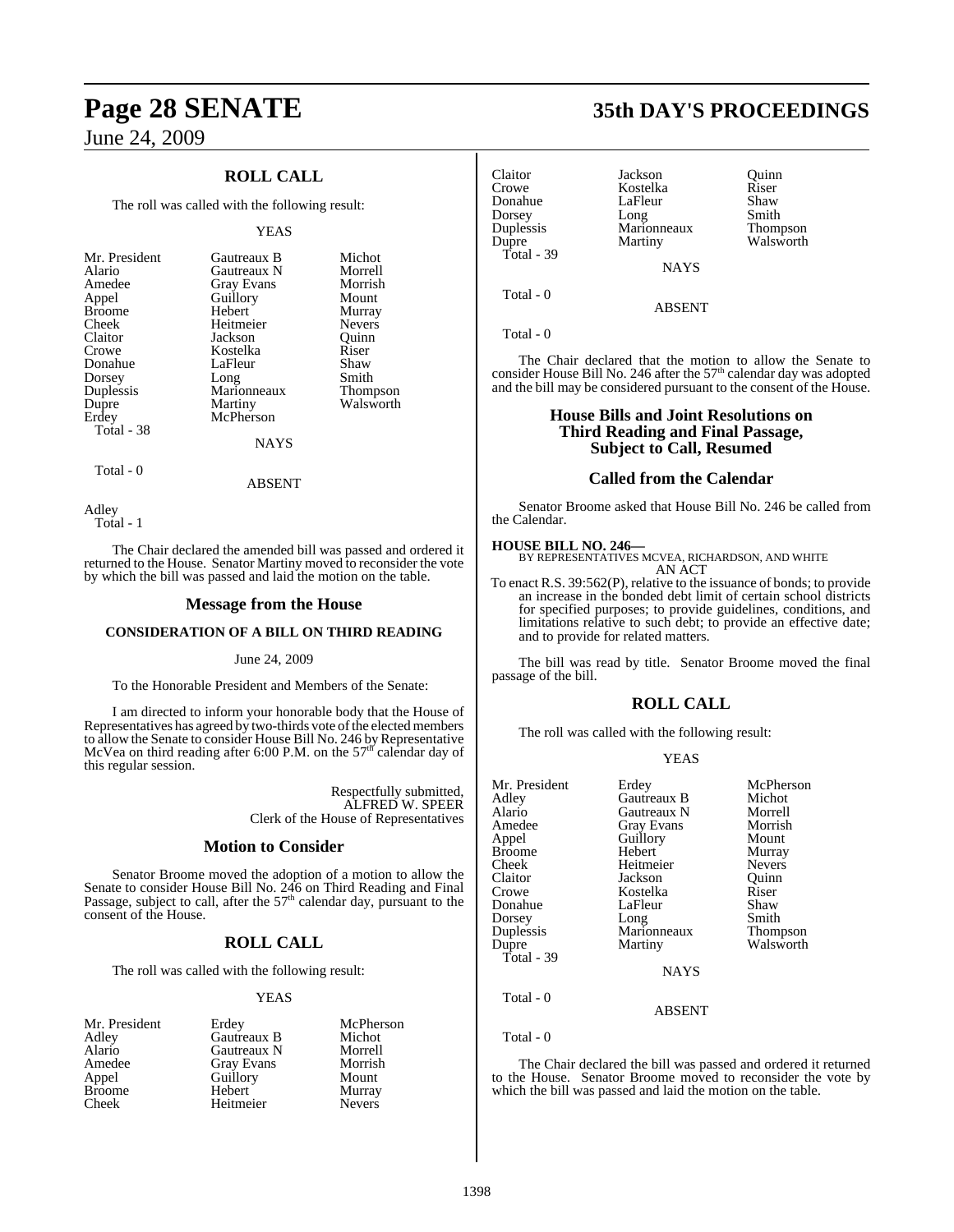# **35th DAY'S PROCEEDINGS Page 29 SENATE**

## **Message from the House**

#### **PASSED SENATE BILLS AND JOINT RESOLUTIONS**

June 24, 2009

To the Honorable President and Members of the Senate:

I am directed to inform your honorable body that the House of Representatives has finally passed the following Senate Bills and Joint Resolutions:

# **SENATE BILL NO. 91—** BY SENATOR N. GAUTREAUX

AN ACT

To enact R.S. 47:6035, relative to tax credits for the individual or corporation income tax or corporation franchise tax; to provide a tax credit for certain qualified energy systems; to provide terms, conditions, and definitions; to provide for promulgation of rules and regulations; to provide an effective date; and to provide for related matters.

Reported with amendments.

# **SENATE BILL NO. 159—** BY SENATOR MARIONNEAUX

AN ACT

To amend and reenact R.S.  $47:6007$  (C)(2)(c)(iv), relative to tax credits; to provide for the kinds of expenditures which qualify an infrastructure project for initial certification on or before December 31, 2008; to provide for an effective date; and to provide for related matters.

Reported with amendments.

Respectfully submitted, ALFRED W. SPEER Clerk of the House of Representatives

### **Message from the House**

#### **HOUSE CONFEREES APPOINTED**

June 24, 2009

To the Honorable President and Members of the Senate:

I am directed to inform your honorable body that the Speaker of the House of Representatives has appointed the following members, on the part of the House of Representatives, to confer, with a like committee from the Senate, on the disagreement to House Bill No. 813 by Representative Connick:

Representatives Connick, Kleckley and Harrison.

Respectfully submitted, ALFRED W. SPEER Clerk of the House of Representatives

#### **Appointment of Conference Committee on House Bill No. 523**

The President of the Senate appointed to the Conference Committee on House Bill No. 523 the following members of the Senate:

> Senators Martiny, Heitmeier and Morrell.

June 24, 2009

#### **Appointment of Conference Committee on House Bill No. 617**

The President of the Senate appointed to the Conference Committee on House Bill No. 617 the following members of the Senate:

Senators Martiny, Michot and Heitmeier.

#### **Appointment of Conference Committee on House Bill No. 802**

The President of the Senate announced the following change in the Conference Committee membership on the disagreement to House Bill No. 802:

> Senator Jackson, vice Senator Broome.

#### **Appointment of Conference Committee on House Bill No. 881**

The President of the Senate appointed to the Conference Committee on House Bill No. 881 the following members of the Senate:

> Senators Chaisson, Michot and Jackson.

#### **Appointment of Conference Committee on House Concurrent Resolution No. 236**

The President of the Senate appointed to the Conference Committee on House Concurrent Resolution No. 236 the following members of the Senate:

Senators Chaisson, Michot and Broome.

#### **Rules Suspended**

Senator Duplessis asked for and obtained a suspension of the rules to revert to the Morning Hour.

#### **Introduction of Senate Resolutions**

Senator Duplessis asked for and obtained a suspension of the rules to read Senate Resolutions a first and second time.

#### **SENATE RESOLUTION NO. 133—**

BY SENATOR DUPLESSIS A RESOLUTION

To extend the reporting deadline of the Notary Public Study Committee to report to the Louisiana Legislature.

On motion of Senator Duplessis the resolution was read by title and adopted.

#### **SENATE RESOLUTION NO. 134—** BY SENATOR BROOME

A RESOLUTION

To commend Jamie Johnell Roddy upon winning the 2009 Miss New Orleans USA Pageant.

On motion of Senator Broome the resolution was read by title and adopted.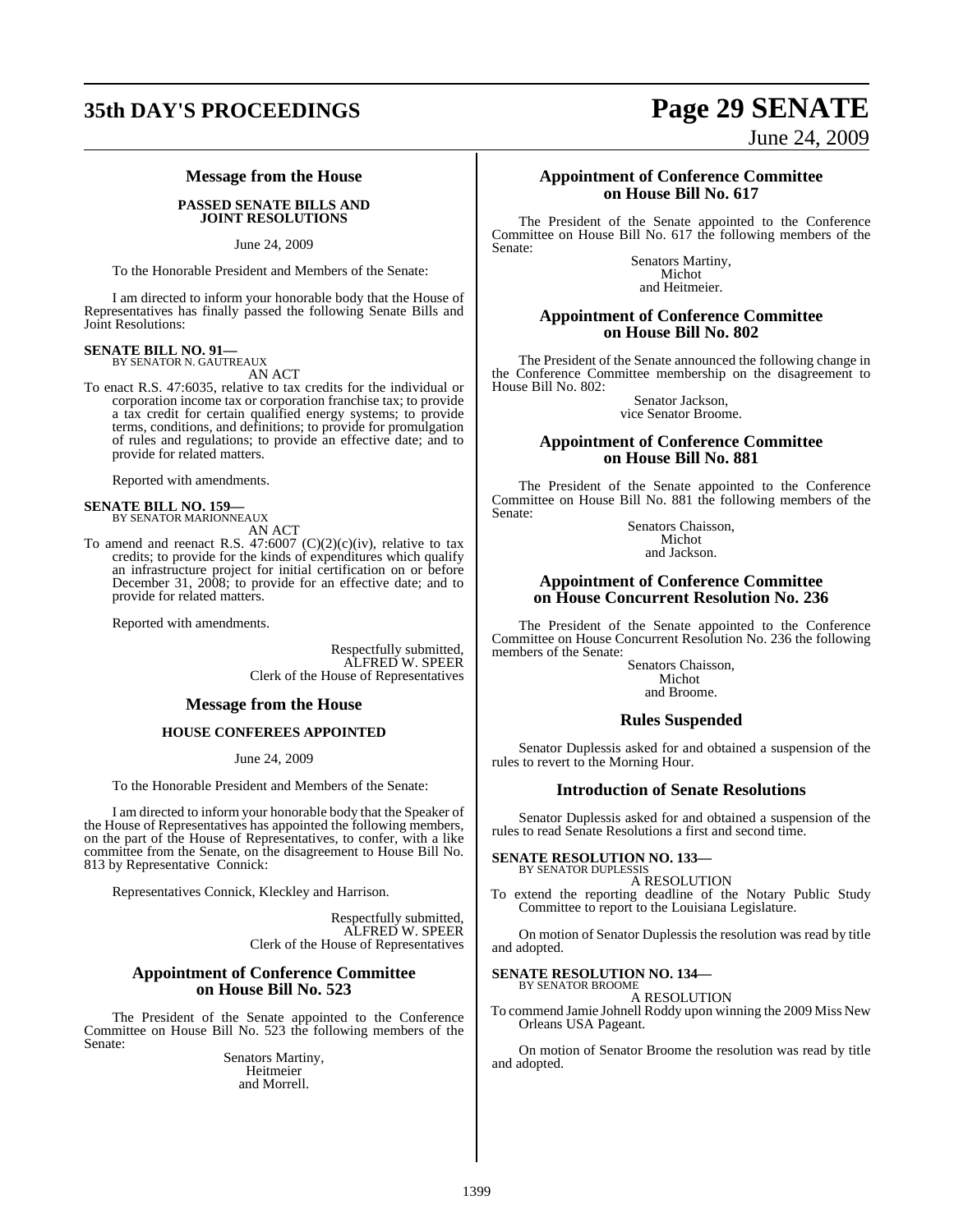#### **SENATE RESOLUTION NO. 135—**

BY SENATOR NEVERS A RESOLUTION

To urge and request the Department of Transportation and Development and the Department of Agriculture and Forestry to submit a report on all state-controlled, inspected, or maintained dams and spillways in Louisiana to the Senate Committee on Transportation, Highways, and Public Works and the Senate Committee on Agriculture, Forestry, Aquaculture, and Rural Development.

On motion of Senator Nevers the resolution was read by title and adopted.

#### **SENATE RESOLUTION NO. 136—** BY SENATOR GRAY EVANS

A RESOLUTION

To direct the Department of Social Services and the Department of Education to submit to the Senate Committee on Health and Welfare all documents which were created in accordance with the "Plan To Provide Improved Educational Outcomes for Students in Foster Care" pursuant to and in compliance with House Concurrent Resolution 228 of the 2006 Regular Session.

On motion of Senator Gray Evans the resolution was read by title and adopted.

### **Introduction of Senate Concurrent Resolutions**

Senator N. Gautreaux asked for and obtained a suspension of the rules to read Senate Concurrent Resolutions a first and second time.

# **SENATE CONCURRENT RESOLUTION NO. 158—** BY SENATOR N. GAUTREAUX

A CONCURRENT RESOLUTION To memorialize the Congress of the United States to support the American Clean Energy and Security Act of 2009.

The resolution was read by title. Senator N. Gautreaux moved to adopt the Senate Concurrent Resolution.

## **ROLL CALL**

The roll was called with the following result:

### YEAS

| Mr. President<br>Adley<br>Alario<br>Amedee<br>Appel<br><b>Broome</b><br>Cheek<br>Claitor<br>Donahue<br>Dorsey<br>Duplessis<br>Dupre<br>Erdey<br>Total - 37<br>Total - 0 | Gautreaux B<br>Gautreaux N<br>Gray Evans<br>Guillory<br>Hebert<br>Heitmeier<br>Jackson<br>LaFleur<br>Long<br>Marionneaux<br>Martiny<br>McPherson<br>Michot<br><b>NAYS</b><br><b>ABSENT</b> | Morrell<br>Morrish<br>Mount<br>Murray<br><b>Nevers</b><br>Ouinn<br>Riser<br>Shaw<br>Smith<br>Thompson<br>Walsworth |
|-------------------------------------------------------------------------------------------------------------------------------------------------------------------------|--------------------------------------------------------------------------------------------------------------------------------------------------------------------------------------------|--------------------------------------------------------------------------------------------------------------------|
| Crowe<br>Total - 2                                                                                                                                                      | Kostelka                                                                                                                                                                                   |                                                                                                                    |

The Chair declared the Senate adopted the Senate Concurrent Resolution and ordered it sent to the House.

# **Page 30 SENATE 35th DAY'S PROCEEDINGS**

# **SENATE CONCURRENT RESOLUTION NO. 159—** BY SENATOR GRAY EVANS

A CONCURRENT RESOLUTION

To urge and request the Senate Local and Municipal Affairs Committee and the House Municipal, Parochial, and Cultural Affairs Committee to meet and function as a joint committee to study and examine best practices for designating ongoing revenue sources for the Louisiana Housing Trust Fund.

The resolution was read by title. Senator Gray Evans moved to adopt the Senate Concurrent Resolution.

### **ROLL CALL**

The roll was called with the following result:

#### YEAS

| Mr. President | Gautreaux B       | Michot        |
|---------------|-------------------|---------------|
| Adley         | Gautreaux N       | Morrell       |
| Alario        | <b>Gray Evans</b> | Morrish       |
| Amedee        | Guillory          | Mount         |
| Appel         | Hebert            | Murray        |
| <b>Broome</b> | Heitmeier         | <b>Nevers</b> |
| Cheek         | Jackson           | Ouinn         |
| Claitor       | Kostelka          | Riser         |
| Donahue       | LaFleur           | Shaw          |
| Dorsey        | Long              | Smith         |
| Duplessis     | Marionneaux       | Thompson      |
| Dupre         | Martiny           | Walsworth     |
| Erdey         | McPherson         |               |
| Total - 38    |                   |               |
|               | <b>NAYS</b>       |               |
|               |                   |               |

 $Total = 0$ 

Crowe

Total - 1

The Chair declared the Senate adopted the Senate Concurrent Resolution and ordered it sent to the House.

ABSENT

#### **Messages from the Governor**

The following messages from the Governor were received and read as follows:

#### **STATE OF LOUISIANA** OFFICE OF THE GOVERNOR

### June 24, 2009

The Honorable President and Members of the Senate

Ladies and Gentlemen:

I have appointed the following persons on the attached list to the offices indicated.

In compliance with Article IV, Section 5(H)(3) of the Louisiana Constitution of 1974, I do hereby present these names for your review.

### **Capital Area Human Services District** Amy Betts

**Poverty Point Reservoir District** Sylvia Armstrong

> Sincerely, BOBBY JINDAL Governor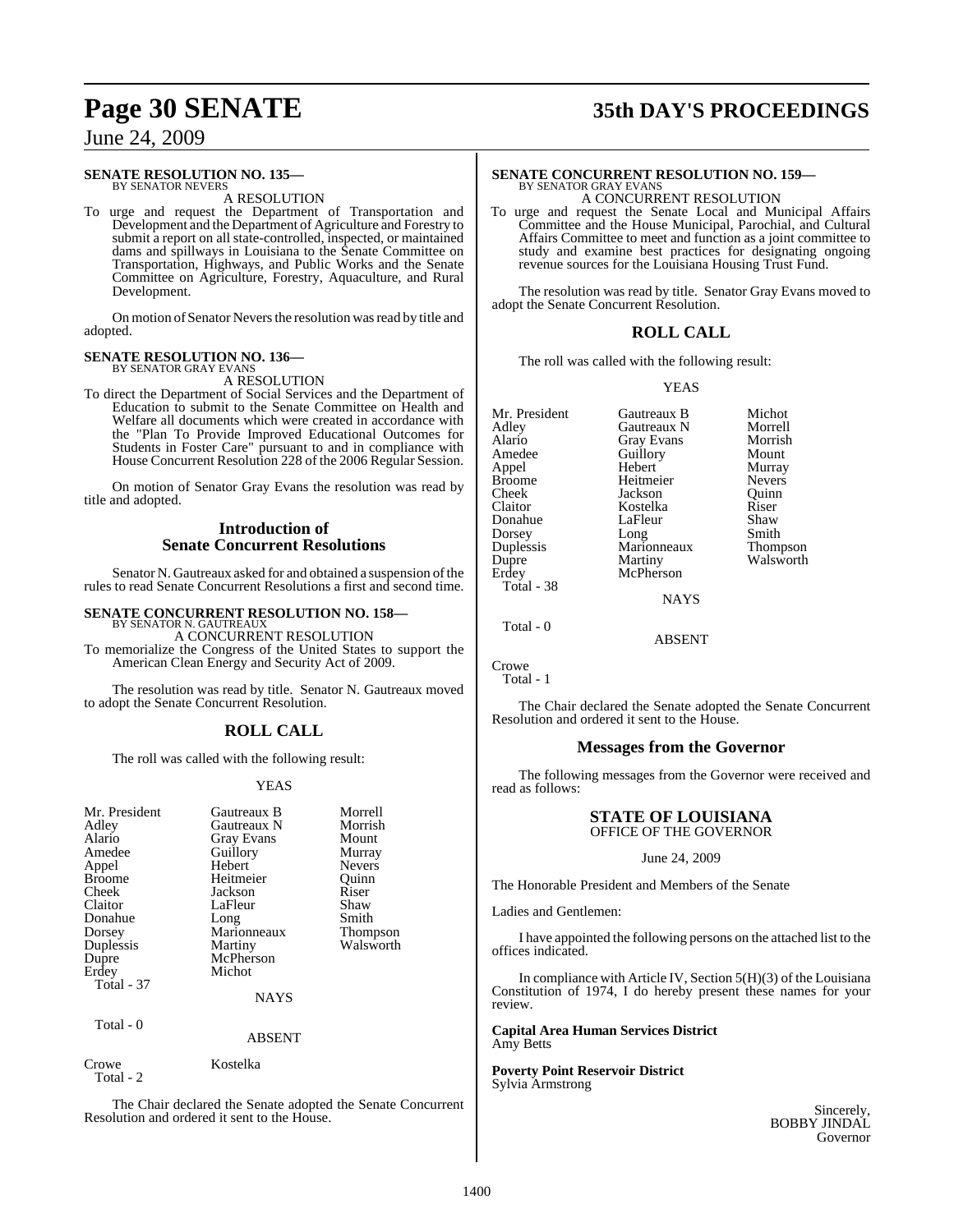# **35th DAY'S PROCEEDINGS Page 31 SENATE**

#### **STATE OF LOUISIANA** OFFICE OF THE GOVERNOR

June 24, 2009

Mr. Alfred W. Speer Clerk of the House of Representatives State Capitol Baton Rouge, Louisiana 70804

Mr. Glenn Koepp Secretary of the Senate State Capitol Baton Rouge, Louisiana 70804

> RE: House Bill No. 1 of the 2009 Regular Session of the Legislature

Provide for the ordinary operating expenses of state government for Fiscal Year 2009-2010

#### Dear Gentlemen:

As authorized by Article III, Section 18(B), and more particularly, Article IV, Section 5(G)(1) of the Constitution of Louisiana, I have exercised my right to veto 563 items of the General Appropriation Bill. I respectfully request that you deliver on my behalf the following message to the members of the Legislature:

Even as Louisiana's economy continues to out-perform the national economy and the South, we know we are not immune to the current national economic downturn. These economic forces, combined with significant declines in the prices of oil and natural gas and the leveling off of the post-hurricane economic boom, contributed to significantly lower revenues to state government and required meaningful reductions in the FY 09-10 budget.

But just like any family or business living within its means, a tighter budget for state government represents not just a challenge to live within our means, but an opportunity to think strategically, prioritize what is essential, and plan ahead by pursuing reforms and innovations that will strengthen our state for years to come.

Many of the critical steps in tightening the belt of state government began months before the start of the 2009 Legislative session. Departments were asked to evaluate their spending and to analyze the performance of programs within their agency to isolate those low-performing programs that could be targeted for strategic reductions in funding. Agencies were then asked to submit strategic priority plans, and for the first time in the history of the budget, they were also asked to provide meaningful performance data on the activities being funded through their agencies. These priority planning and performance review efforts helped ensure that spending reductions were targeted and prioritized, instead of implementing blanket across-the-board cuts with no account of a program's importance or performance history. This review process also helped departments identify critical services they wanted to protect from severe funding reductions.

Through this thorough evaluation of current spending, the FY 09-10 budget includes targeted cost savings across state government that streamline government and increase efficiencies of service. In many instances, these savings came as a result of reforming policy, by consolidating offices and functions, and by downsizing or eliminating some programs and halting the expansion or creation of new programs.

Even as we tighten our belt in state government, we will absolutely not waiver from our commitment to continue moving Louisiana forward. The FY 09-10 budget protects and continues our investment in ethics reform and transforming our workforce development system, while also maintaining the state's commitment to strategic investments in health care, education, economic development, public safety, and other critical areas.

# June 24, 2009

Working closely with the Legislature, we also took steps to mitigate reductionsto higher education and healthcare and to give us an opportunity to prepare for continuing budget challenges in the years ahead.

Prior to House concurrence with the Senate-passed House Bill No. 1, we informed House leaders that we would veto everything in the bill contingent upon funding from the Insure Louisiana Incentive Program Fund, from the Budget Stabilization fund, and from delaying planned tax relief. The House did not approve the latter, and we have been informed by Senate staff that funding tied to all three sources was interdependent and could not be separated. We told leaders of our intentions because we wanted to be clear about our actions while we also worked with the Legislature to add funds back into the budget to aid higher education and health care through other appropriations bills.

This letter is to communicate that I have in fact vetoed those contingent items and others in House Bill No. 1, as follows:

#### **VETO MESSAGE NO. 1 (553 Items)**

*Page 10 Lines 19-31 and Page 11 Lines 1-16; Page 12 Lines 14-23, 24-37, 38-52 and Page 13 Lines 1-7; Page 20 Lines 11-29; Page 23 Lines 30-46; Page 26 Lines 48-54 and Page 27 Lines 1-10; page 29 Lines 19-36, 37-53; page 30, Lines 1-17, 18-34, 35-52; Page 31 Lines 1-17, 18-34, 35-51; Page 32 Lines 1-17, 18- 34, 35-51; Page 33 Lines 1-17, 18-34, 35-51; Page 34,Lines 1-17, 18-34, 35-51; Page 35 Line 1-17, 18-36, 37-53; Page 36 Lines 1-17, 18-34, 35-51; Page 37 Lines 1-17, 18-34, 35-51; Page 38 Lines 1-18, 19-36, 37- 53; Page 39 Lines 1-17, 18-34, 35-51; Page 40 Lines 1-17, 18-34, 35-51; Page 41 Lines 1-17, 18-34, 35- 51; Page 42 Lines 9-24; Page 52 Lines 13-29, 39-47 and Page 53 Lines 1-7; Page 56 Lines 26-40; Page 57 Lines 8-24; Page 60 Lines 35-47 and Page 61 Lines 1-4; Page 73 Lines 30-44, 45-56 and Page 74 Lines 1-3; Page 74 Lines 4-18, 19-34; 54-56 and Page 75 Lines 1-13; Page 75 Lines 14-28, 29-43; 44-55 and Page 76 Lines 1-5; Page 76 Lines 6-18; Page 77 Lines 29-44, 45-49 and Page 78 Lines 1-10; Page 78 Lines 11-25; Page 79 Lines 25-40, 41-55 and Page 80 Line 1; Page 80 Lines 2- 17, 18-32; Page 81 Lines 18-33, 34-49; Page 82 Lines 5-20, 21-37, 38-52; Page 83 Lines 29-51, 52-53 and Page 84 Lines 1-14; Page 84 Lines 24-39; Page 87 Lines 17-33, 34-50, 51 and Page 88 Lines 1-16; Page 88 Lines 17-33, 41-49; Page 90 Lines 1-9; Page 91 Lines 9-24; Page 92 Lines 42-55 and Page 93 Lines 1-2, 3-18, 19- 34; Page 96 Lines 37-54, 55 and Page 97 Lines 1-17; Page 97 Lines 18-33, 34-49, 50-57 and Page 98 Lines 1-10; Page 98 Lines 11-27, 28-45, 46-57 and Page 99 Lines 1-4; Page 99 Lines 5-21, 22-38, 39- 54, 55-57 and Page 100 Lines 1-13; Page 102 Lines 35-50; Page 107 Lines 41-52 and Page 108 Lines 1-4; Page 108 Lines 43-51 and Page 109 Lines 1-7; Page 121 Lines 45-57 and Page 122 Lines 1-3; Page 122 Lines 4-18; Page 127 Lines 13-29; Page 129 Lines 57-58 and Page 130 Lines 1-13; Page 130 Lines 14-28, 31-46; Page 131 Lines 5-13; Page 132 Lines 16-24; Page 134 Lines 4-12; Page 136 Lines 9-17; Page 137 Lines 50-54 and Page 138 Lines 1-7; Page 141 Lines 36-45, 46-50 and Page 142 Lines 1-6; Page 142 Lines 7- 16, 17-25, 26-35, 36-45, 46-52 and Page 143 Lines 1-2; Page 143 Lines 3-11, 12-20, 21-29, 30-38; Page 145 Lines 8-44; Page 146 Lines 14-40; Page 148 Lines 19-34, 42-55; Page 149 Lines 1-14; Page 151 Lines 1-18; Page 154 Lines 30-45, 46-55 and Page 155 Lines 1-8; Page 155 Lines 9-24, Lines 39-49 and Page 156 Lines 1- 8;Page 160 Lines 28-39; Page 166 Lines 14-30, 31-46, 52 and Page 167 Lines 1-15; Page 169 Lines 29-44, 45-52 and Page 170 Lines 1-8; Page 170 Lines 9-24; Page 171 Lines 39-53; Page 180 Lines 37-52, 53-54 and Page 181 Lines 1-14; Page 181 Lines 15-31, 32- 47; Page 182 Lines 16-31, 32-48; Page 185 Lines 44-49 and Page 186 Lines 1-3; Page 197 Lines 51-55 and Page 198 Lines 1-11; Page 206 Lines 10-25; Page 207 Lines 1-18; Page 215 Lines 40-53 and Page 216 Lines 1-2;Page 216 Lines 3-18; Page 223 Lines 1-10, 11- 19; Page 224 Lines 3-10, 11-26; Page 228 Lines 8-17; Page 229 Lines 44-56 and Page 230 Lines 1-3; Page 230 Lines 4-13; Page 231 Lines 3-18, 19-35, 36-52; Page 232 Lines 8-24, 25-41, 42-54 and Page 233 Lines 1-4; Page 236 Lines 43-55 and Page 237 Lines 1-6; Page 240 Lines 34-48; Page 242 Lines 28-49; Page 243 Lines 1-9; Page 245 Lines 7-23; Page 247 Lines 37-53; Page 248 Lines*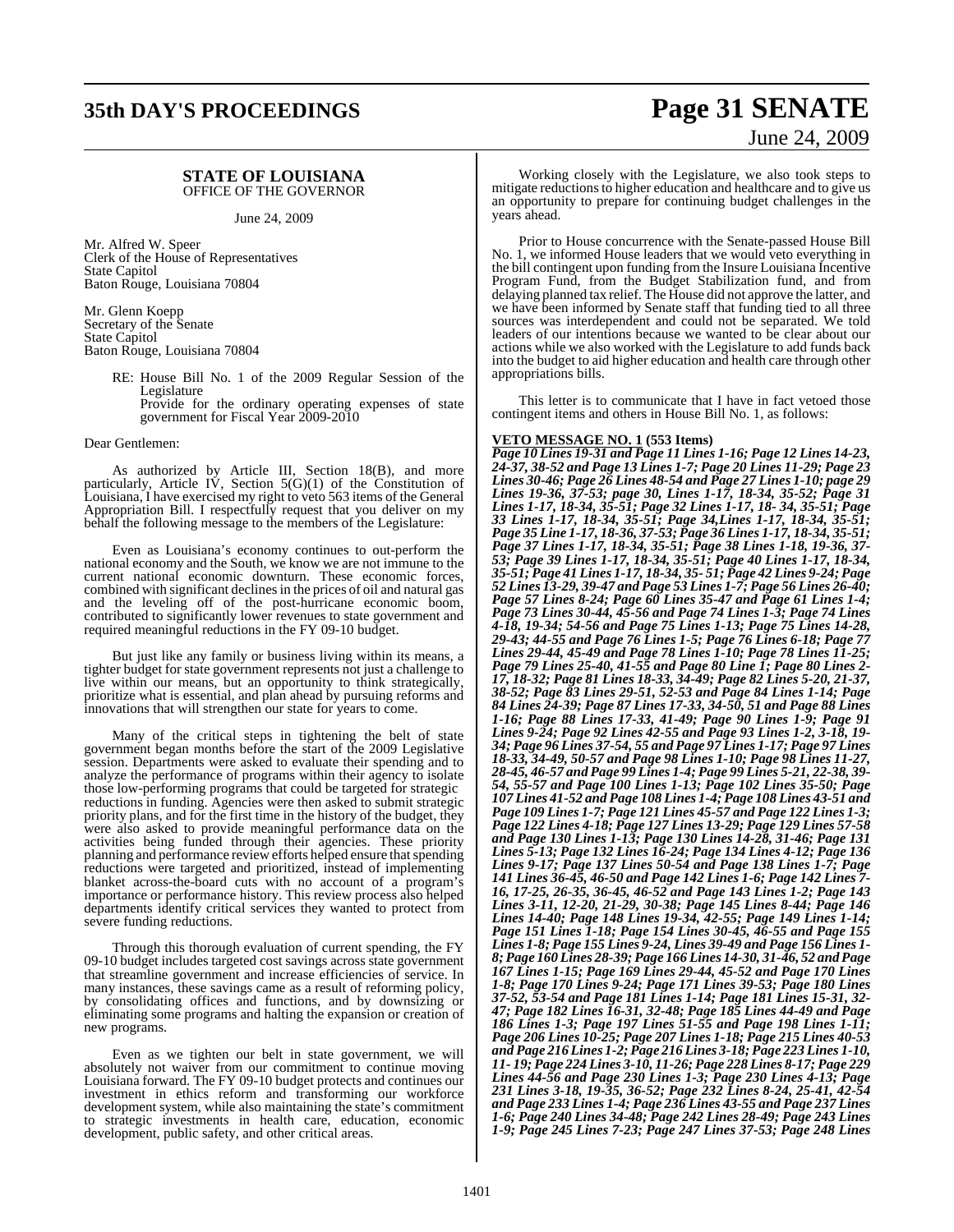*38-51; Page 249 Lines 1-18; Page 251 Lines 57-59 and Page 252 Lines 1-14, 15-31, 32-48;Page 255 Lines 55-60 and Page 256 Lines 1-10; Page 257 Lines 1-16; Page 260 Lines 1-18; Page 261 Lines 41-52; Page 267 Lines 38-53, 54-55 and Page 268 Lines 1-14; Page 269 Lines 36-50; Page 281 Lines 14-29; Page 294 Lines 19-35; Page 295 Lines 37-53; page 303 Lines 9-23, 24-40; Page 310 Line 47 and Page 311 Lines 1-15; Page 312 Lines 2-16; Page 315 Lines 15-31, 32-46; Page 316 Lines 10-25, 26-42, 43-57; Page 317 Lines 1-15, 16-30, 31-45, 46-58 and Page 318 Lines 1-2; Page 318 Lines 3-18, 19-33, 34-48, 49-56 and Page 319 Lines 1-8; Page 319 Lines 9- 24, 25-39, 40-55, 56-58 and Page 320 Lines 1-13; Page 320 Lines 14-28, 29-43, 44-58; Page 321 Lines 1- 15, 16-30, 31-45, 46-57 and Page 322 Lines 1-3, 4-18, 19-33, 34-49, 50-56 and Page 323 Lines 1-8; Page 323 Lines 9-23, 24-38, 39-53, 54-57 and Page 324 Lines 1-11; Page 324 Lines 12-26, 27-41, 42-57; Page 325 Lines 1-16, 17- 31, 32-46, 47-57 and Page 326 Lines 1-4; Page 326 Lines 5-19, 20- 34, 35-49, 50-57 and Page 327 Lines 1-7; Page 327 Lines 8-22, 23- 37, 38-52, 53-56 and Page 328 Lines 1-11; Page 328 Lines 12-26, 27-41, 42-56; Page 329 Lines 1-15, 16-31, 32-46, 47-57 and Page 330 Lines 1-4; Page 330 Lines 5- 20, 21-36, 37-51, 52-57 and page 331 Lines 1-9; Page 331 Lines 10-25, 26-41, 42-57; Page 332 Lines 1-16, 17-31, 32-47, 48-56 and Page 333 Lines 1-6; Page 333 Lines 7-21, 22-37, 38-52, 53-57 and Page 334 Lines 1-10; Page 334 Lines 11-25, 26-40, 41-55, 56-57 and Page 335 Lines 1-13; Page 335 Lines 14-29, 30-44, 45-57 and Page 336 Lines 1-2; Page 336 Lines 3-17, 18-32, 33-47, 48-56 and Page 337 Lines 1-6; Page 337 Lines 7-21, 22-36, 37-52, 53-57 and Page 338 Lines 1-11; Page 338 Lines 12-27, 28-42, 43-57 and Page 339 Lines 1-2; Page 339 Lines 3-18, 19-35, 36-51, 52-56 and Page 340 Lines 1-11; Page 340 Lines 12- 26, 27-42, 43-58; Page 341 Lines 1-15, 16-30, 31-46, 47-56 and Page 342 Lines 1-5; Page 342 Lines 6- 21, 22-38, 39-53, 54-56 and Page 343 Lines 1-13; Page 343 Lines, 29-44, 45-57 and Page 344 Lines 1-3; Page 344 Lines 4-18, 19-33, 34-48, 49-57 and Page 345 Lines 1-6; Page 345 Lines 7-21, 22-36, 37-51, 52- 57 and Page 346 Lines 1-10; Page 346 Lines 11-25, 26-41, 42-55 and Page 347 Line 1; Page 347 Lines 2- 17, 18-33, 34-49, 50-57 and Page 348 Lines 1- 9; Page 348 Lines 10-25, 26-41, 42-57; Page 349 Lines 1-17, 18-34, 35-49, 50-57 and Page 350 Lines 1-7; Page 350 Lines 8-22, 23-37, 38-53, 54-55 and Page 351 Lines 1-13; Page 351 Lines 14-29, 30- 45, 46-58 and Page 352 Lines 1-2; Page 352 Lines 3-17, 18-32, 35- 49, 50- 57 and Page 353 Lines 1-8; Page 353 Lines 9-23, 24-38, 39- 54, 55-56 and Page 354 Lines 1-13; Page 354 Lines 14-28, 29-43, 44-55 and Page 355 Lines 1-5; Page 355 Lines 6-22, 23-39, 40-55, 56-57 and Page 356 Lines 1-13;Page 356 Lines 14-28, 29-43, 44-55 and Page 357 Lines 1-4; Page 357 Lines 5-20, 21-35, 36-51, 52-57 and Page 358 Lines 1-10; Page 358 Lines 11-26, 27-41, 42-56, 57- 58 and Page 359 1-13; Page 359 Lines 14-28, 29-43, 44-58; Page 360 Lines 1-16, 17-32,33-47, 48-56 and Page 361 Lines 1-7; Page 361 Lines 8-23, 24-39, 40-55; Page 362 Lines 1-15, 16-31, 48-58 and Page 363 Lines 1-4; Page 363 Lines 5-19, 20-34, 35-49, 50-56 and Page 364 Lines 1-9; Page 364 Lines 10-24, 25-39, 40-55, 56-57 and Page 365 Lines 1-13; Page 365 Lines 14-29, 30-45, 46-57 and Page 366 Lines 1-4; Page 366 Lines 5-20, 21-35, 36- 50, 51-56 and Page 367 Lines 1-9; Page 367 Lines 10-25, 42-57; Page 368 Lines 1-16, 17-32, 33-48, 49-56 and Page 369 Lines 1-8; Page 369 Lines 9-24, 25-40, 41-56; Page 370 Lines 1-16, 17-32, 33-47, 48-57 and Page 371 Lines 1-5; Page 371 Lines 6-21, 22-37, 38-53, 54-56 and Page 372 Lines 1-13; Page 372 Lines 14-29, 30-44, 45-57 and Page 373 Lines 1-3; Page 373 Lines 4-18, 19-33, 34-49, 50-57 and Page 374 Lines 1-7; Page 374 Lines 8-22, 23-37, 38-52, 53-54 and Page 375 Lines 1-13; Page 375 Lines 14-29, 30-44, 45- 57 and Page 376 Lines 1-2; Page 376 Lines 3-18, 19-34, 35-49, 50-57 and Page 377 Lines 1-7; Page 377 Lines 8-22, 23-37, 38-52, 53-56 and Page 378 Lines 1-11; Page 378 Lines 12-26, 27-42, 43-57; Page 379 Lines 1- 15, 16-30, 31-45, 46-56 and Page 380 Lines 1-4; Page 380 Lines 5- 20, 21-35, 36-50, 51-57 and Page 381 Lines 1-8; Page 381 Lines 9- 23, 24-38, 54-55 and Page 382 Lines 1-13; Page 382 Lines 14-28, 29-43, 44-58; Page 383 Lines 1-15, 16-31, 32-47, 48-56 and Page 384 Lines 1-7; Page 384 Lines 8-22, 23- 37, 38-52, 53-57 and Page 385 Lines 1-10; Page 385 Lines 11-25, 26-40, 41-55, 56-57 and Page 386 Lines 1-13; Page 386 Lines 14-28, 29-43, 44-58;Page 387 Lines 1-15, 16-30, 31-45, 46-57 and Page 388 Lines 1-3; Page 388 Lines 4-18, 19-33, 34-48, 49-56 and Page 389 Lines 1-7; Page 389 Lines 8-24, 25-39, 40-54, 55-56 and page 390 Lines 1-13; Page 390*

# **Page 32 SENATE 35th DAY'S PROCEEDINGS**

*Lines 29-43, 44-58, 1-15, 16-30, 31-45, 46-56 and Page 392 Lines 1-4; Page 392 Lines 5-20, 21-38, 39-53, 54-56 and Page 393 Lines 1-13; Page 393 Lines 14-29, 30- 47, 48-57 and Page 394 Lines 1-5; Page 394 Lines 6-21, 22-38, 39-53, 54-55 and Page 395 Lines 1-13; Page 395 Lines 14-28, 29-43, 44-58; Page 396 Lines 1-16, 48-54 and Page 397 Lines 1-9; Page 397 Lines 10-24, 25-39, 40-54, 55-56 and Page 398 Lines 1-13; Page 398 Lines 14-28, 29-43, 44-58; Page 399 Lines 1-15, 16-30, 31-45, 46-55 and Page 400 Lines 1-5; Page 400 Lines 6-20, 21-35, 36-51, 52-56 and Page 401 Lines 1-10; Page 401 Lines 11-25, 26-40, 41-55; Page 402 Lines 1-16, 17-31, 32-46, 47-55 and Page 403 Lines 1-6; Page 403 Lines 7-22, 23-38, 39-54, 55-56 and Page 404 Line 1-13; Page 404 Lines 14-28, 29-44, 45-56 and Page 405 Lines 1-3; Page 405 Lines 4-19, 20-35, 36-51, 52-56 and Page 406 Lines 1-11; Page 406 Lines 12-26, 27-41, 42- 56; Page 407 Lines 1-15, 16-30, 31-45, 46-56 and Page 408 Lines 1-5; Page 408 Lines 6-20, 21-35, 36-50, 51-55 and Page 409 Lines 1-10; Page 409 Lines 11-27, 28-44, 45-56 and Page 410 Lines 1-3; Page 410 Lines 4-19, 20-36, 37-52, 53-57 and Page 411 Lines 1-10; Page 411 Lines 11-25, 26-40, 41-55; Page 412 Lines 1-15, 16-30, 31-45, 46-54 and Page 413 Lines 1-7; Page 413 Lines 8-22, 23- 37, 42-57; Page 414 Lines 4-16, 17-30; Page 416 Lines 10-62 and Page 417 Lines 1-67 and Page 418 Lines 1-67 and Page 419 Lines 1-67 and Page 420 Lines 1-67 and Page 421 Lines 1-67 and Page 422 Lines 1-5:*

These amendments provide for appropriations designated as "Supplementary Budget Recommendations" contingent on the abolishment of the Insure Louisiana Incentive Program Fund and an appropriation from the Budget Stabilization Fund, and upon the Delay of the Restoration of Excess Itemized Deductions and further contingent upon the recognition of additional revenue by the Revenue Estimating Conference. The Louisiana Constitution protects the security and integrity of the State Treasury by, among other means, requiring a balanced budget ("Appropriations by the legislature…shall not exceed the official forecast in effect at the time the appropriations are made." La Const. Art. VII, §10E) and prohibiting appropriations based on contingencies ("no appropriations shall be made under the heading of contingencies..." La Const. Art. III §16A) These amendments provide for appropriations in excess of the official forecast and are based on events, including the passage of legislation, which have not occurred. Therefore, I am vetoing these items.

#### **VETO MESSAGE NO. 2** *Page 4, Lines 12 through 20:*

The language is duplicative of language currently in the

## **VETO MESSAGE NO. 3**

Preamble. Therefore, I am vetoing this item.

*Page 5, Lines 10 through 15:*

The Commission on Streamlining Government will make recommendations for streamlining state employees and agencies in the coming fiscal year and we want to include the input of this Commission, and the date included in this language precludes that. Additionally, the Commissioner will be making these recommendations to the Legislature as part of the Executive Budget submission process, and therefore, this language is duplicative and I am vetoing this item.

#### **VETO MESSAGE NO. 4** *Page 18, Lines 8 through 14:*

This amendment provides funding from monies that are not state funds and by virtue of Article VII, Section 9C of the Constitution of the State of Louisiana are exempt from being deposited into the State Treasury. Therefore, I am vetoing this item.

#### **VETO MESSAGE NO. 5** *Page 74, Lines 50 through 53:*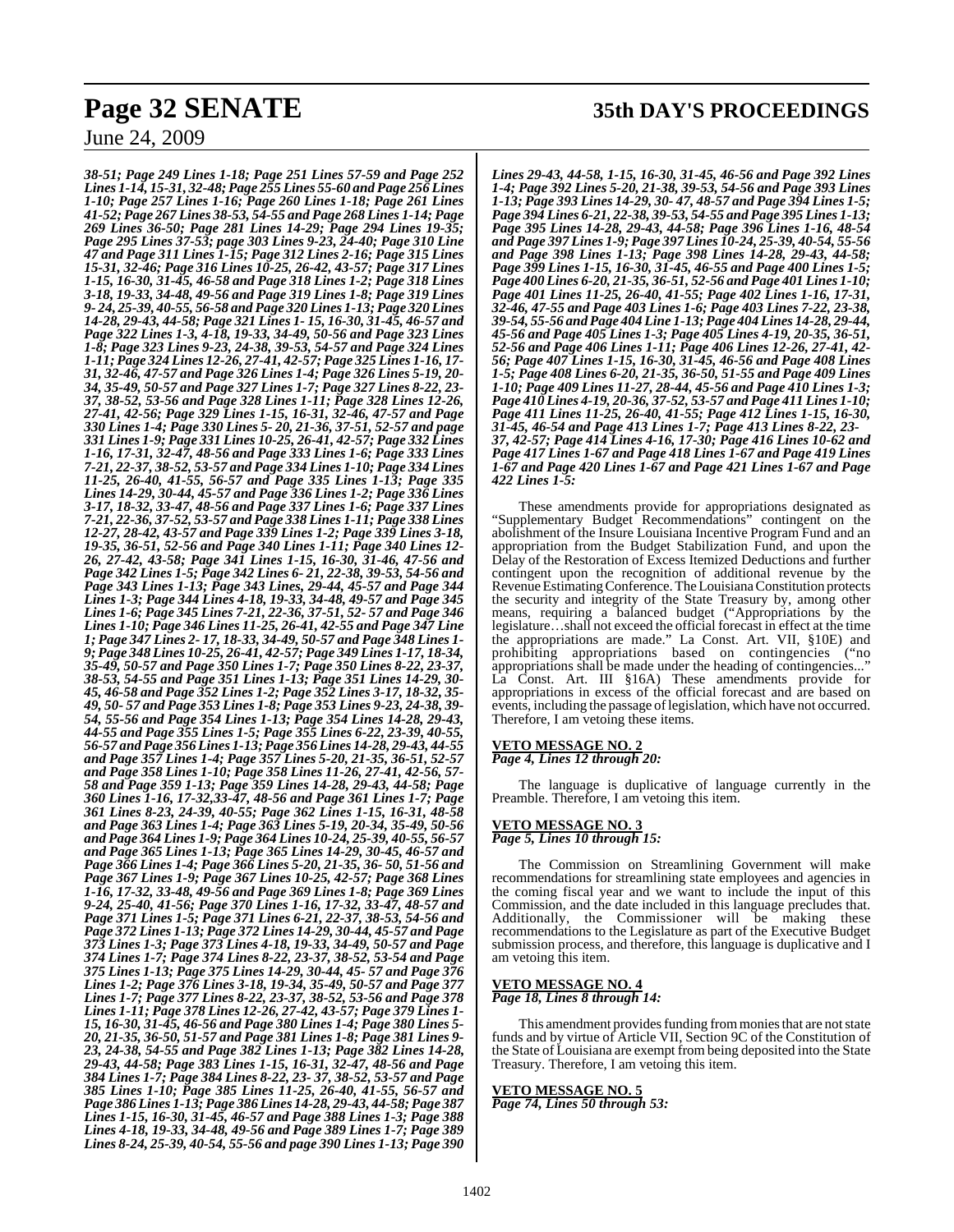# **35th DAY'S PROCEEDINGS Page 33 SENATE**

This language amendment does not provide additional funding, but instead, is an unfunded mandate. Therefore, I am vetoing this item.

#### **VETO MESSAGE NO. 6** *Page 166, Lines 50 through 51:*

This amendment funds a Non-Governmental Organization (NGO), which did not meet the criteria established in my letter of April 27, 2009, and therefore, I am vetoing this item.

## **VETO MESSAGE NO. 7**

*Page 222, Lines 35 through 38:*

I have vetoed thisitem to give the Legislature the opportunity to work with the higher education community to appropriate this funding through another appropriations bill to mitigate reductions and give higher education time to restructure and become more efficient.

#### **VETO MESSAGE NO. 8 (3 Items)**

*Page 224, Lines 27 through 35, Page 228, Lines 1 through 4; Page 228, Lines 5-7:*

I have vetoed these itemsto give the Legislature the opportunity to work with the higher education community to appropriate this funding with more flexible authorizing language through another appropriations bill to mitigate reductions and give higher education time to restructure and become more efficient.

## **VETO MESSAGE NO. 9**

*Page 239, Lines 53-57*:

This item should be funded through higher education formula funding. Therefore, I am vetoing this item.

> Sincerely, BOBBY JINDAL Governor

#### **Message from the House**

#### **CONSIDERATION OF A BILL ON THIRD READING**

June 24, 2009

To the Honorable President and Members of the Senate:

I am directed to inform your honorable body that the House of Representatives has agreed by two-thirds vote of the elected members to allow the Senate to consider House Bill No. 779 by Representative Tucker on third reading after 6:00 P.M. on the  $57<sup>th</sup>$  calendar day of this regular session.

> Respectfully submitted, ALFRED W. SPEER Clerk of the House of Representatives

#### **Motion to Consider**

Senator Appel moved the adoption of a motion to allow the Senate to consider House Bill No. 779 on Third Reading and Final Passage, after the  $57<sup>th</sup>$  calendar day, pursuant to the consent of the House.

#### **ROLL CALL**

The roll was called with the following result:

#### YEAS

|         | Mr. President |  |
|---------|---------------|--|
| Appel   |               |  |
| Claitor |               |  |

t Gray Evans Murray<br>Kostelka Nevers Kostelka Never<br>
Martiny Shaw Martiny

# June 24, 2009

| Donahue<br>Dupre<br>Total - 14                                                   | Michot<br>Morrell                                                               | Walsworth                                                   |
|----------------------------------------------------------------------------------|---------------------------------------------------------------------------------|-------------------------------------------------------------|
|                                                                                  | <b>NAYS</b>                                                                     |                                                             |
| Alario<br>Amedee<br>Cheek<br>Crowe<br>Dorsey<br>Duplessis<br>Erdey<br>Total - 20 | Gautreaux B<br>Gautreaux N<br>Hebert<br>Heitmeier<br>Jackson<br>LaFleur<br>Long | McPherson<br>Morrish<br>Mount<br>Riser<br>Smith<br>Thompson |
|                                                                                  | <b>ABSENT</b>                                                                   |                                                             |
| Adley<br>Broome                                                                  | Guillory<br>Marionneaux                                                         | Ouinn                                                       |

Total - 5

The Chair declared that the Senate refused to grant the motion to consider House Bill No. 779 after the 57<sup>th</sup> calendar day.

## **Conference Committee Reports Received**

#### June 24, 2009

Conference Committee Reports were received for the following legislative instruments:

Senate Bill Nos. 57, 140, 143, 254, 302, 303 and 347.

House Bill Nos. 76, 98, 119, 145, 352, 404, 420, 439, 522, 523, 600, 612, 629, 687, 729, 796, 820 and 827.

The Conference Committee Reports for the legislative instruments listed lie over under the rules.

#### **Message from the House**

#### **PASSED SENATE BILLS AND JOINT RESOLUTIONS**

#### June 24, 2009

To the Honorable President and Members of the Senate:

I am directed to inform your honorable body that the House of Representatives has finally passed the following Senate Bills and Joint Resolutions:

**SENATE BILL NO. 194—** BY SENATORS BROOME, DORSEY AND GRAY EVANS AN ACT

To enact R.S. 47:6035, relative to tax credits; to provide a credit against the corporate income tax and the corporation franchise tax for employers who allow parental involvement in schools during working hours; to provide for an effective date; and to provide for related matters.

Reported with amendments.

#### **SENATE BILL NO. 206—**

DORSEY, DUPRE, ERDEY, LONG, MARIONNEAUX AND RISER AN ACT

To amend and reenact R.S. 47:305.59, relative to the sales and use tax of the state and its political subdivisions; to exempt the sale and use of certain construction materials sold to certain organizations; and to provide for related matters.

Reported with amendments.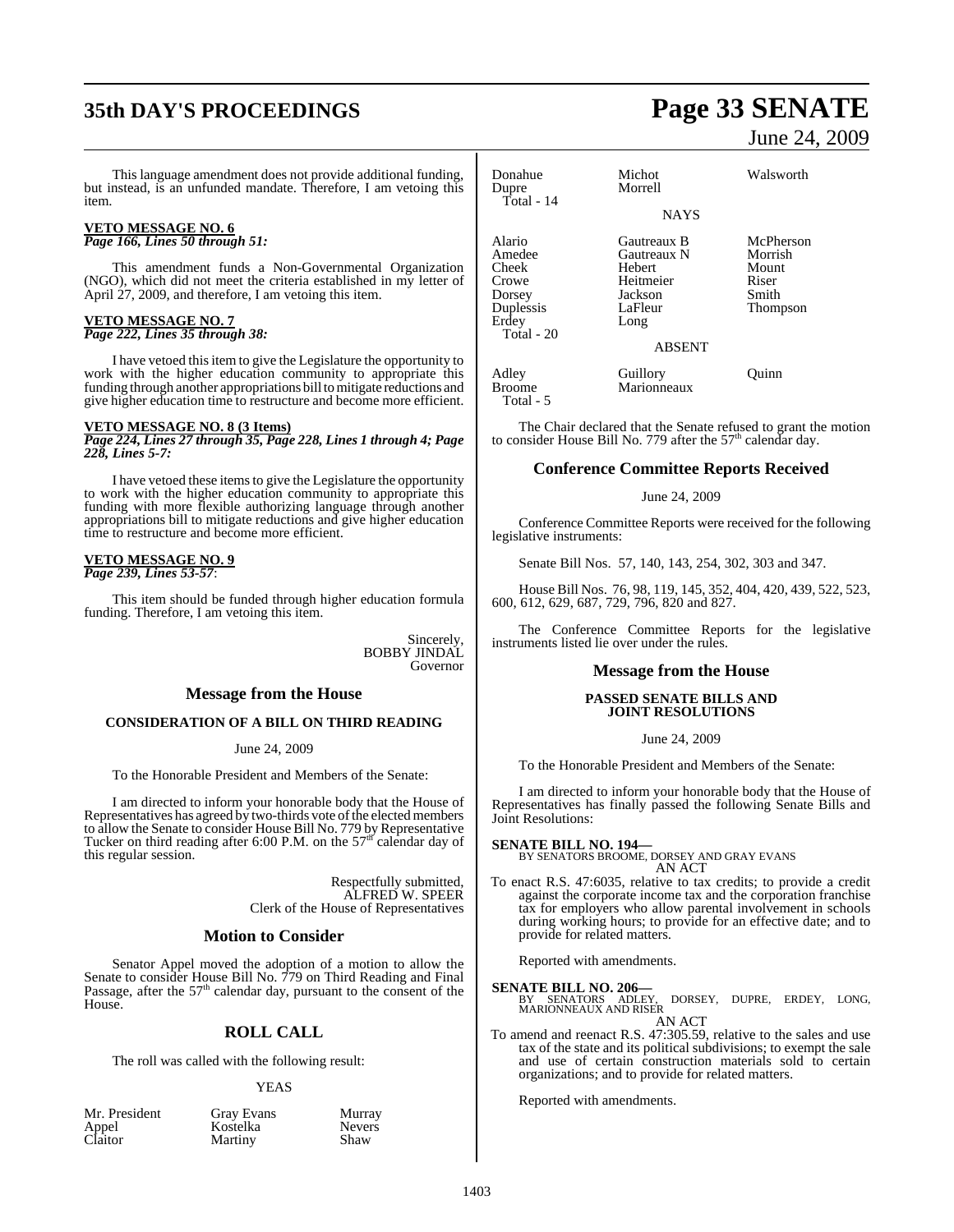# **Page 34 SENATE 35th DAY'S PROCEEDINGS**

June 24, 2009

#### **SENATE BILL NO. 245—**

BY SENATORS ADLEY AND THOMPSON AN ACT

To amend and reenact the introductory paragraphs of R.S. 47:6007(C)(1)(b) and (c), and R.S. 47:6007(C)(1)(c)(i) and (ii), and (5), to enact R.S.  $47:6007(D)(2)(e)$ , and to repeal R.S.  $47:6007(C)(1)(d)$ , relative to tax credits; to increase the motion picture investor tax credit; to provide with respect to the submission to the Department of Economic Development of a notarized statement by the applicant which demonstrates conformity with certain provisions of law; to provide for transfers of certain credits; to provide for the amount of payroll credit; and to provide for related matters.

Reported with amendments.

**SENATE BILL NO. 246—**<br>BY SENATORS CHEEK, NEVERS AND THOMPSON AND<br>REPRESENTATIVE LIGI AN ACT

To enact Part XXIX-A of Chapter 5 of Title 40 of the Louisiana Revised Statutes of 1950, to be comprised of R.S. 40:1299.97.1 through 1299.97.4, relative to the Electronic Health Records Loan Program; to provide findings and purpose; to provide definitions; to facilitate access to funding for acquisition and implementation of certified electronic health record technology by health care providers; and to provide for related matters.

Reported without amendments.

Respectfully submitted, ALFRED W. SPEER Clerk of the House of Representatives

#### **Privilege Report of the Committee on Senate and Governmental Affairs**

### **ENROLLMENTS**

Senator Kostelka, Chairman on behalf of the Committee on Senate and Governmental Affairs, submitted the following report:

#### June 24, 2009

To the President and Members of the Senate:

I am directed by your Committee on Senate and Governmental Affairs to submit the following report:

The following Senate Bills have been properly enrolled:

#### **SENATE BILL NO. 9—** BY SENATOR LONG

#### AN ACT

To amend and reenact R.S. 47:303(D)(1), 305(D)(1)(i) and (H), and 337.9(D)(25), and to enact R.S. 47:301(16)(q) and 47:305.50(F) and  $47:321(H)(3)$ , relative to the sales and use tax of the state and its political subdivisions; to provide for an exemption for certain property used as demonstrators; to provide an exclusion for certain component parts of immovable property; to provide with respect to the legislative intent of Act No. 632 of the 2008 Regular Session of the Legislature as it relates to sales and use tax; to establish a collaborative working group to develop certain proposals and make certain reports regarding component parts of immovable property for purposes of sales and use tax; to provide for applicability and retroactivity; to provide an exemption for certain railroad ties; and to provide for related matters.

# **SENATE BILL NO. 32—** BY SENATOR CHAISSON

AN ACT

To amend and reenact R.S. 15:1098.7(D), relative to the authority of the governing authority of the parish of St. John the Baptist; to expend an annual tax of one mill for a period of twenty years to fund the cost of housing juveniles; to permit the expenditure of such funds on hand and to be received for operation and maintenance cost and for construction and/or renovation of a facility to house the juvenile probation officers, judges, counselors, and other personnel associated with juvenile services; to provide for an effective date; and to provide for related matters.

# **SENATE BILL NO. 156—** BY SENATOR LAFLEUR

AN ACT

To amend and reenact R.S. 22:1545(C), 1546(D), 1547(A), the introductory paragraph of R.S. 22:1547(I), R.S. 22:1551(C),  $1571(A)(1)$ ,  $(B)$ ,  $(C)(4)$ , and  $(E)$ , and  $1573(B)$ ,  $(C)$ ,  $(D)$ ,  $(E)$  and the introductory paragraph of R.S.  $22:1573(I)(1)(a)$  and R.S. 44:4.1(B)(10) and to repeal R.S. 22:1545(F), 1546(B)(3), 1553(C), 1572, 1573(F)(2) and R.S. 36:686(C)(3), relative to insurance producers; to provide for exemptions to prelicensing education requirements; to provide for the fingerprinting and criminal history check of applicants; to provide for confidentiality; to provide for application for license; to provide for lines of authority for licenses; to provide for exemptions from licensing examinations; to provide for prelicensing requirements; to provide for prelicensing and continuing education programs; to abolish the Insurance Education Advisory Council; to repeal certain temporary licenses; to provide for continuing education requirements; and to provide for related matters.

**SENATE BILL NO. 222—**<br>BY SENATORS ADLEY, JACKSON, MCPHERSON AND SHAW AND<br>REPRESENTATIVES BILLIOT, HENRY BURNS, DIXON, DOERGE,<br>DOWNS, GUINN, HOWARD, MORRIS, NORTON AND ST. GERMAIN AN ACT

To amend and reenact R.S. 34:2309(9), relative to powers and authority of the Red River Waterway Commission; to adjust the uses to which the commission's ad valorem property tax is allocated; and to provide for related matters.

**SENATE BILL NO. 231—**<br>BY SENATORS N. GAUTREAUX AND THOMPSON AND<br>REPRESENTATIVES BOBBY BADON, HARDY, HUTTER, NORTON AND<br>THIBAUT

#### AN ACT

To amend and reenact R.S. 4:214.1, relative to horse racing; to provide for a minimum number of live quarter horse racing dates; and to provide for related matters.

**SENATE BILL NO. 271—**<br>BY SENATORS NEVERS, LONG, MCPHERSON, RISER, SMITH,<br>THOMPSON AND WALSWORTH

AN ACT To enact Part IX of Chapter 28 of Title 3 of the Louisiana Revised Statutes of 1950, to be comprised of R.S. 3:4421 through 4425, relative to creation of the "Forestry Product Fairness Act"; to provide for legislative purpose; to provide relative to incentives to directly support the purchase of forestry products; to provide for promulgation of rules and regulations; to provide for definitions; and to provide for related matters.

**SENATE BILL NO. 279—** BY SENATOR WALSWORTH AND REPRESENTATIVE PETERSON AN ACT

To enact R.S. 29:726.2, relative to the use of public facilities as emergency evacuation shelters; to provide for terms; to provide for certain entities to identify and maintain a list of public facilities suitable for use as emergency evacuation shelters; to provide for duties; and to provide for related matters.

**SENATE BILL NO. 282—**<br>BY SENATOR HEBERT AND REPRESENTATIVES CORTEZ, FRANKLIN,<br>MONICA, PEARSON, ROY AND TALBOT AN ACT

To enact R.S. 22:1879, relative to disclosure of health care provider network information to consumers; to provide for reporting of certain health care related information by health care facilities, certain facility based providers, and health insurance issuers; to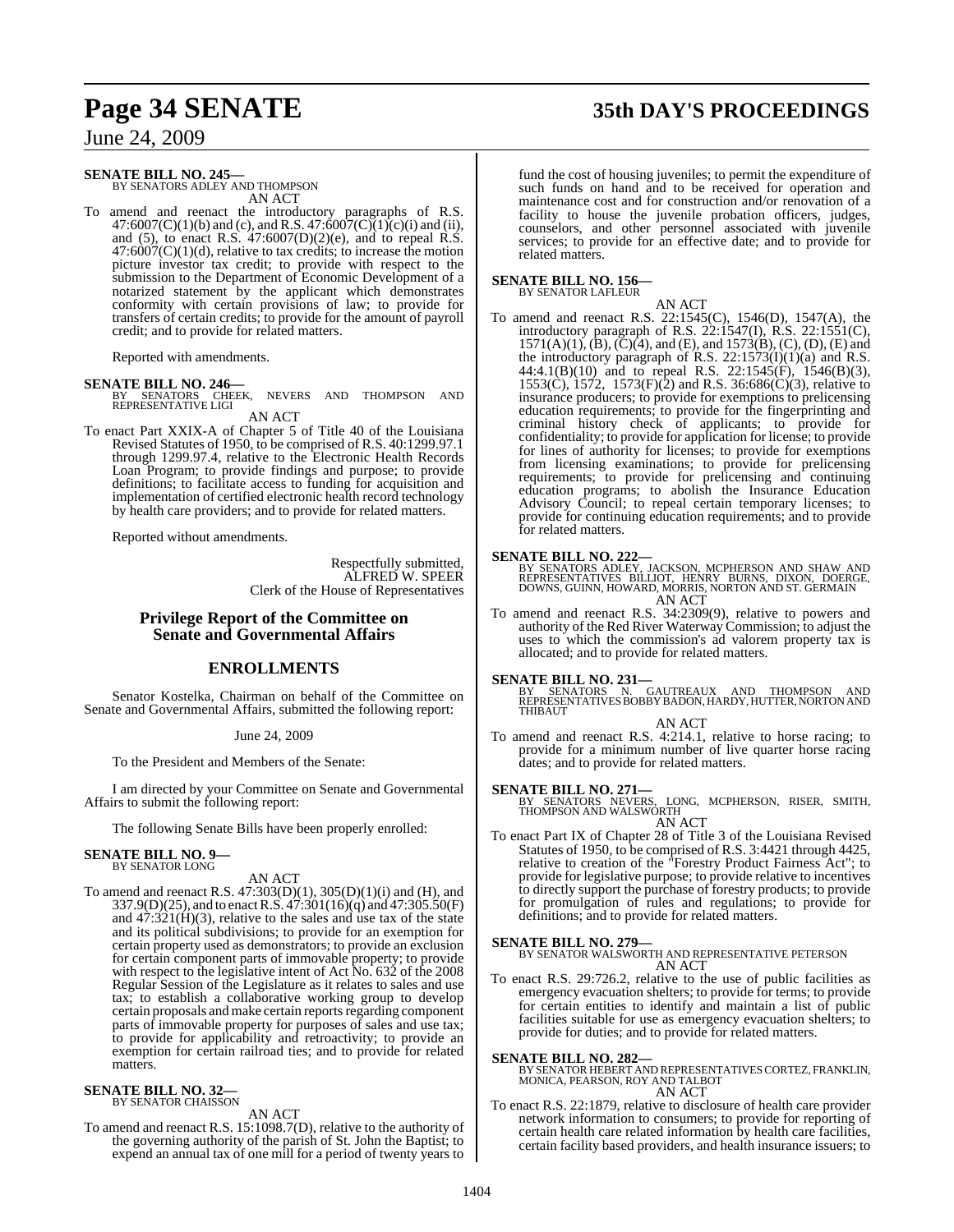# **35th DAY'S PROCEEDINGS Page 35 SENATE**

# June 24, 2009

provide for duties of the Department of Insurance and the Department of Health and Hospitals; and to provide for related matters.

# **SENATE BILL NO. 308—** BY SENATOR MCPHERSON

AN ACT

To amend and reenact R.S. 48:285, 286(A)(1) and (B), 287, 288, 289(B), the introductory paragraph of 290(B), the introductory paragraph of 290(C), and (D), 291, the introductory paragraph of  $2\overline{9}2(\overline{B})$ ,  $292.1(\overline{B})$ ,  $293$ , and  $294$ , relative to employment of consultants; to provide relative to the requirements for employment of consultants by the Department of Transportation and Development; to provide for an effective date; and to provide for related matters.

**SENATE BILL NO. 26—**<br>BY SENATORS N. GAUTREAUX, ADLEY, ALARIO, AMEDEE, CHEEK, DOPIESSIS, DUPRE, B. GAUTREAUX, GRAY EVANS,<br>HEBERT, KOSTELKA, LONG, MARIONNEAUX, MARTINY,<br>MCPHERSON, MICHOT, MORRELL, MORRISH, MURRAY, NEVERS,<br>R

#### AN ACT

To amend and reenact R.S. 51:2453(4), relative to the Louisiana Quality Jobs Program Act; to expand the definition of "new direct job" to include employees of a contract labor provider in certain instances; to provide for definitions; to provide for an effective date; and to provide for related matters.

#### **SENATE BILL NO. 240—** BY SENATOR MOUNT

## AN ACT

To enact R.S. 33:3811.2 and 3812(H), relative to Calcasieu Parish; to provide for the creation of waterworks districts and subdistricts; to provide for the expansion of the board of waterworks districts and subdistricts; and to provide for related matters.

# **SENATE BILL NO. 256—** BY SENATORS MURRAY AND DORSEY

AN ACT

To amend and reenact R.S. 25:799(D)(2)(b) and (F), and to enact R.S. 25:799(I), (J), and (K), relative to the French Quarter-Marigny Historic Area Management District; to provide relative to powers; to authorize the levying of taxes and parcel fees; to provide for a budget; and to provide for related matters.

**SENATE BILL NO. 281—**<br>BY SENATORS APPEL AND THOMPSON AND REPRESENTATIVE<br>ELLINGTON AN ACT

To enact Chapter 5-S of Title 25 of the Louisiana Revised Statutes of 1950, to be comprised ofR.S. 25:380.161 through 167, andR.S. 36:744(CC) and 801.23, relative to state museums; to create the Schepis Museum advisory board in the Department of State; to provide for powers and duties of the board; to provide for funding; to provide for the disposition of property; and to provide for related matters.

**SENATE BILL NO. 296—** BY SENATOR B. GAUTREAUX AND REPRESENTATIVE ROBIDEAUX AN ACT

To amend and reenact R.S. 11:42(B)(5) and (11), 102(B)(1),(2)(b)(i) and (ii) and (c),  $(3)(b)$  and (c), and  $(5)$ ,  $542(A)$ ,  $(B)$ , (C)(1)(introductory paragraph), (2), (3), (4)(a)(introductory paragraph), (b)(introductory paragraph), and (c), (5)(a)(i) and (b), and (E), and  $883.1(A)$ , (B), (C)(1)(introductory paragraph), (2), (3), (4)(a)(introductory paragraph), (b)(introductory paragraph), and (c), (E), and (F), to enact R.S. 11:102.1, 102.2,  $542(\text{C})(4)(\text{d})$  and (e) and (F), and  $883.1(\text{C})(4)(\text{d})$  and (e) and (G), and to repeal R.S. 11:542(D) and 883.1(D), relative to the liabilities of the state retirement systems; to provide for payment ofsuch liabilities; to provide for employer contributions; to limit

creation of certain additional liabilities through benefit increases; to provide for an effective date; and to provide for related matters.

- **SENATE BILL NO. 10—**<br>BY SENATORS DUPRE, ADLEY AND SHAW AND REPRESENTATIVES<br>BOBBY BADON, BALDONE, BILLIOT, BURFORD, HENRY BURNS,<br>BURRELL, CHAMPAGNE, CORTEZ, GISCLAIR, HONEY, GIROD<br>JACKSON, SAM JONES, KLECKLEY, LAMBERT, LAN AN ACT
- To amend and reenact R.S. 47:633.4(B)(2), and to enact R.S. 47:301(10)(ff) and (18)(p), relative to taxation related to oil production from certain crude oil tertiary recovery projects; to provide an exclusion from state and local sales and use taxes for certain tertiary recovery projects; to reduce the severance tax on oil production for certain tertiary recovery projects; and to provide for related matters.

#### **SENATE BILL NO. 67—**

BY SENATORS MCPHERSON, DUPRE, N. GAUTREAUX, HEITMEIER,<br>LONG, RISER AND WALSWORTH AND REPRESENTATIVES HENRY<br>BURNS, DIXON, HINES, LEGER, PEARSON, RICHARD AND ROY A JOINT RESOLUTION

Proposing to amend Article IV, Section 4 and to add Article III, Section 4(G) and Article IV, Section 21(F) of the Constitution of Louisiana, relative to state elected officials; to provide for the implementation of any salary increase for certain state elected officials; and to specify an election for submission of the proposition to electors and provide a ballot proposition.

#### **SENATE BILL NO. 102—**

BY SENATOR DUPLESSIS

AN ACT To amend and reenactR.S. 33:9100.1, 9100.3(A), 9100.4(B), 9100.5, 9100.6(A), 9100.7(A) and (C), and 9100.11, to enact R.S. 33:9100.9(E), to repeal R.S. 33:9100.10, relative to the East New Orleans Neighborhood Advisory Commission; to provide for commission membership; to provide for commission jurisdiction; to provide for terms; to provide for officers and meetings; to provide for staff; to require notice from governing authority regarding zoning and building permits; to require that views of the commission to be presented only by their officers; and to provide for related matters.

# **SENATE BILL NO. 103—**<br>BY SENATOR DUPLESSIS

## AN ACT

To enact R.S. 33:9091.15, a bill relative to Orleans Parish; to create the Oak Island Neighborhood Improvement District; to provide for district boundaries, purpose, governance, and funding, including the levy of a parcel fee; to provide relative to the powers and duties of the district and its governing board; and to provide for related matters.

#### **SENATE BILL NO. 119—**

BY SENATOR ERDEY

AN ACT To enact R.S. 33:4564.7, relative to the Livingston Parish Recreation District No. 3; to increase the per diem of the board of commissioners; and to provide for related matters.

#### **SENATE BILL NO. 130—**

BY SENATORS HEBERT, DUPRE, N. GAUTREAUX, MORRELL AND<br>MORRISH AND REPRESENTATIVES BALDONE, BROSSETT, CORTEZ,<br>FRANKLIN, KLECKLEY, MONICA, PEARSON AND TALBOT AN ACT

To amend and reenact R.S. 22:2303(A) and (D)(1), relative to the Louisiana Citizens Property Insurance Corporation; to provide with respect to the powers, duties, functions and responsibilities of the corporation; to provide for the determination of rates charged by the corporation; and to provide for related matters.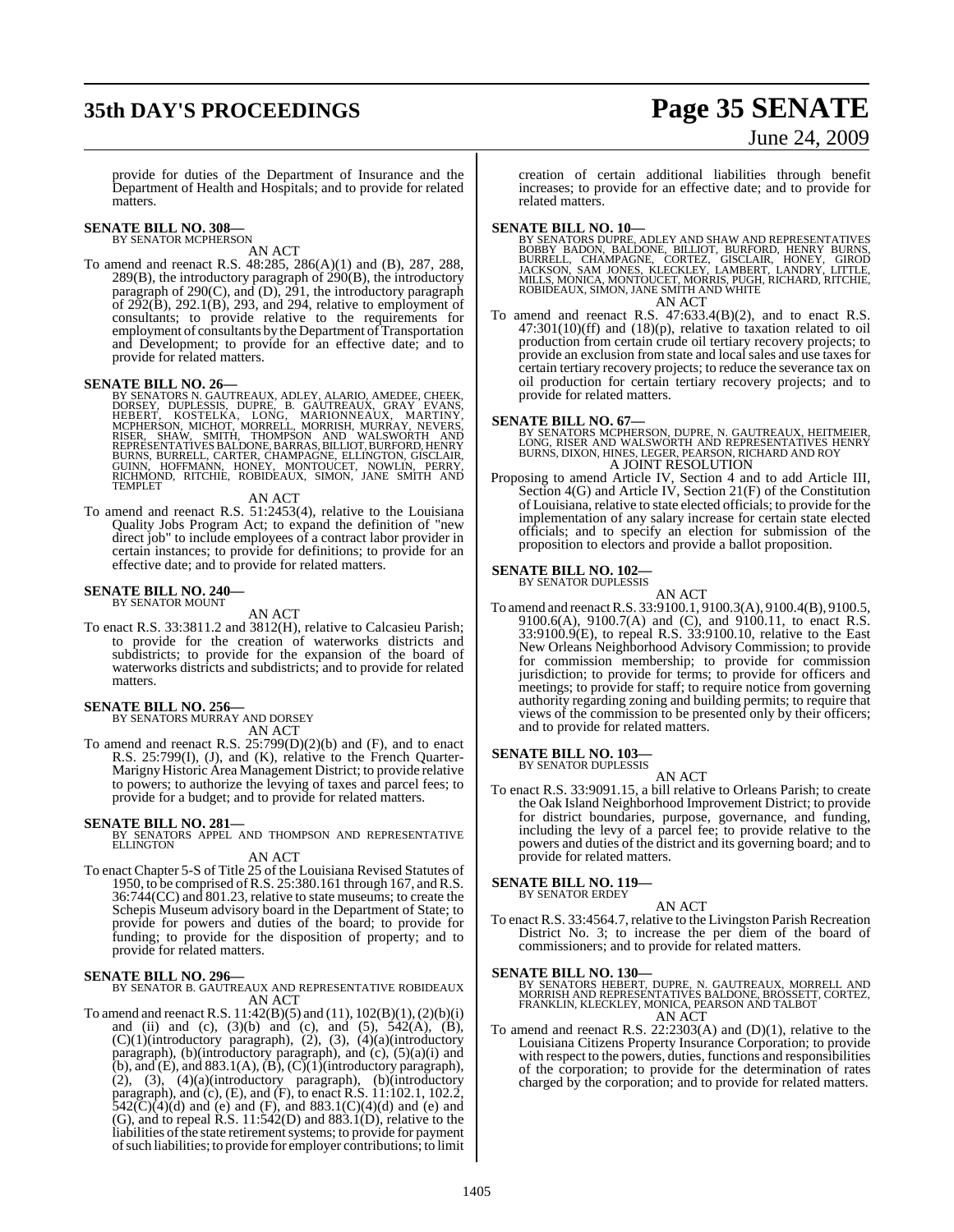# **Page 36 SENATE 35th DAY'S PROCEEDINGS**

June 24, 2009

#### **SENATE BILL NO. 136—** BY SENATOR JACKSON

AN ACT

To amend and reenact R.S. 26:73, 272, and 583(C), relative to alcoholic beverage permits; to provide for legal sales characteristics in certain parishes; to provide for restaurant "R" permits, applications and fees; to provide for definitions; to provide for qualifications; and to provide for related matters.

#### **SENATE BILL NO. 137—** BY SENATOR JACKSON

#### AN ACT

To amend and reenact R.S. 36:477(C)(1) and R.S. 46:1404 and to repeal R.S. 36:474(A)(10), relative to child care facilities and child-placing agencies; to provide for the transfer of functions related to the licensure of child care facilities and child- placing agencies from the secretary of the Department of Social Services to the office of community services within the Department of Social Services; to provide for the functions of the office of community services with the Department of Social Services; to provide for the licensure of child care facilities and childplacing agencies; and to provide for related matters.

# **SENATE BILL NO. 179—** BY SENATORS CROWE AND THOMPSON

AN ACT

To amend and reenact R.S.  $34:3494(A)$  and  $(B)(5)$  and  $(9)$  and 3495(B), and to enact R.S. 34:3494(B)(10), (11), and (12), and 3506(D), relative to the Louisiana International Deep Water Gulf Transfer Terminal Authority; to provide relative to the jurisdiction of the authority; to increase the membership of the board of commissioners; to provide for the terms of office for the board of commissioners; to provide for budgets and financial reports of the authority; and to provide for related matters.

# **SENATE BILL NO. 195—** BY SENATOR KOSTELKA

AN ACT

To enact R.S. 42:1124.6, relative to financial disclosure; to require disclosure relative to campaign contributions by persons hired by statewide elected officials to serve as agency heads and by persons appointed to certain state boards and commissions; and to provide for related matters.

#### **SENATE BILL NO. 208—** BY SENATOR AMEDEE

AN ACT

To amend and reenactR.S. 38:291(F)(2)(introductory paragraph) and (f) and 334(A), relative to levee districts; to provide relative to the Lafourche Basin Levee District; to increase the number of levee commissioners; to provide for revenue utilization; and to provide for related matters.

#### **SENATE BILL NO. 209—**

BY SENATOR WALSWORTH

- A JOINT RESOLUTION
- Proposing to amend Sections 2(B)(11) and (12) and to add Section 2 (B)(13) of Article X of the Constitution of Louisiana, relative to public officials and employees; to provide that the director, deputy director and all employees of the Governor's Office of Homeland Security and Emergency Preparedness shall serve in unclassified service of the state civil service; and to specify an election for submission of the proposition to electors and provide a ballot proposition.

#### **SENATE BILL NO. 2—**

## BY SENATORS CHAISSON, ALARIO, BROOME, CHEEK, DONAHUE, N.<br>GAUTREAUX, JACKSON, LAFLEUR, MICHOT, MURRAY, SMITH,<br>THOMPSON AND WALSWORTH AND REPRESENTATIVE BALDONE AN ACT

To repeal R.S. 39:75(F), relative to the avoidance of budget deficits; to repeal the limitation on the cumulative percentage reduction in constitutionally or statutorily protected or mandated appropriations, allocations, or expenditures; and to provide for an effective date.

#### **SENATE BILL NO. 324—**

BY SENATOR LAFLEUR

AN ACT To amend and reenact R.S. 33:2721.8, relative to the Evangeline Parish School Board; to authorize any school district in Evangeline Parish, to levy and collect an additional sales and use tax; to provide for the purpose of the tax; and to provide for related matters.

**SENATE BILL NO. 95—**<br>BY SENATORS MARTINY AND MORRELL AND REPRESENTATIVES<br>BILLIOT, GISCLAIR, LABRUZZO, LIGI, LOPINTO, TALBOT AND<br>WILLMOTT

AN ACT

To amend and reenact R.S. 33:2536.2(B) and to enact R.S. 33:2476.4, relative to Jefferson Parish; to provide for a secretary for any municipal fire and police civil service board in Jefferson Parish; to provide for the assignment of secretarial duties for the Jefferson Parish Fire Civil Service Board; to provide for an effective date; and to provide for related matters.

**SENATE BILL NO. 149—** BY SENATOR MORRELL

## AN ACT

To amend and reenact R.S. 47:2244, relative to redemptions; to provide for actual costs incurred by a political subdivision; to provide for the imposition of a fee for preparation of redemption certificates; and to provide for related matters.

# **SENATE BILL NO. 214—** BY SENATOR MORRISH

AN ACT

To amend and reenact R.S.  $22:1892(A)(3)$ , relative to insurance; to authorize the commissioner of insurance to extend the time period for the filing of certain claims on policies covering damage that occurs during certain declared emergencies or disasters; and to provide for related matters.

#### **SENATE BILL NO. 273—** BY SENATOR MARTINY

AN ACT

To enact R.S. 27:306(C)(5), relative to the Video Draw Poker Devices Control Law; to provide relative to licenses for truck stop facilities; to provide for an effective date; to provide for definitions; and to provide for related matters.

#### **SENATE BILL NO. 224—**

BY SENATOR N. GAUTREAUX AND REPRESENTATIVE FOIL AN ACT

To enact Subpart B-42 of Part IV of Chapter 1 of Title 33 of the Louisiana Revised Statutes of 1950, to be comprised of R.S. 33:130.790 through 130.793, inclusive; to provide relative to local governmental subdivisions; to authorize the creation of sustainable energy financing districts; to provide terms, conditions, procedures, and requirements; to provide for the powers and duties of the districts; to authorize certain financing concerning property within the district; to provide for property assessment and collection of such assessments within the district; and to provide for related matters.

#### **SENATE BILL NO. 277—**

BY SENATORS DUPLESSIS, ERDEY, GRAY EVANS, KOSTELKA, LONG,<br>MARIONNEAUX, MICHOT, QUINN, RISER AND WALSWORTH AND<br>REPRESENTATIVES ABRAMSON, ARNOLD, BARRAS, CORTEZ,<br>DOWNS, HENRY, HOFFMANN, HONEY, LEGER, LIGI, RITCHIE,<br>ROBIDEAUX

AN ACT

To amend and reenact R.S. 47:6022, relative to digital interactive media producer tax credit; to provide terms and conditions; to provide relative to qualifications, administration and procedures; to provide an effective date; and to provide for related matters.

**SENATE BILL NO. 309—** BY SENATORS GRAY EVANS AND DORSEY AN ACT

To enact R.S. 17:17.5, relative to physical fitness; to provide for physical fitness assessments in schools; to provide for continuation of a program conducting fitness assessments; to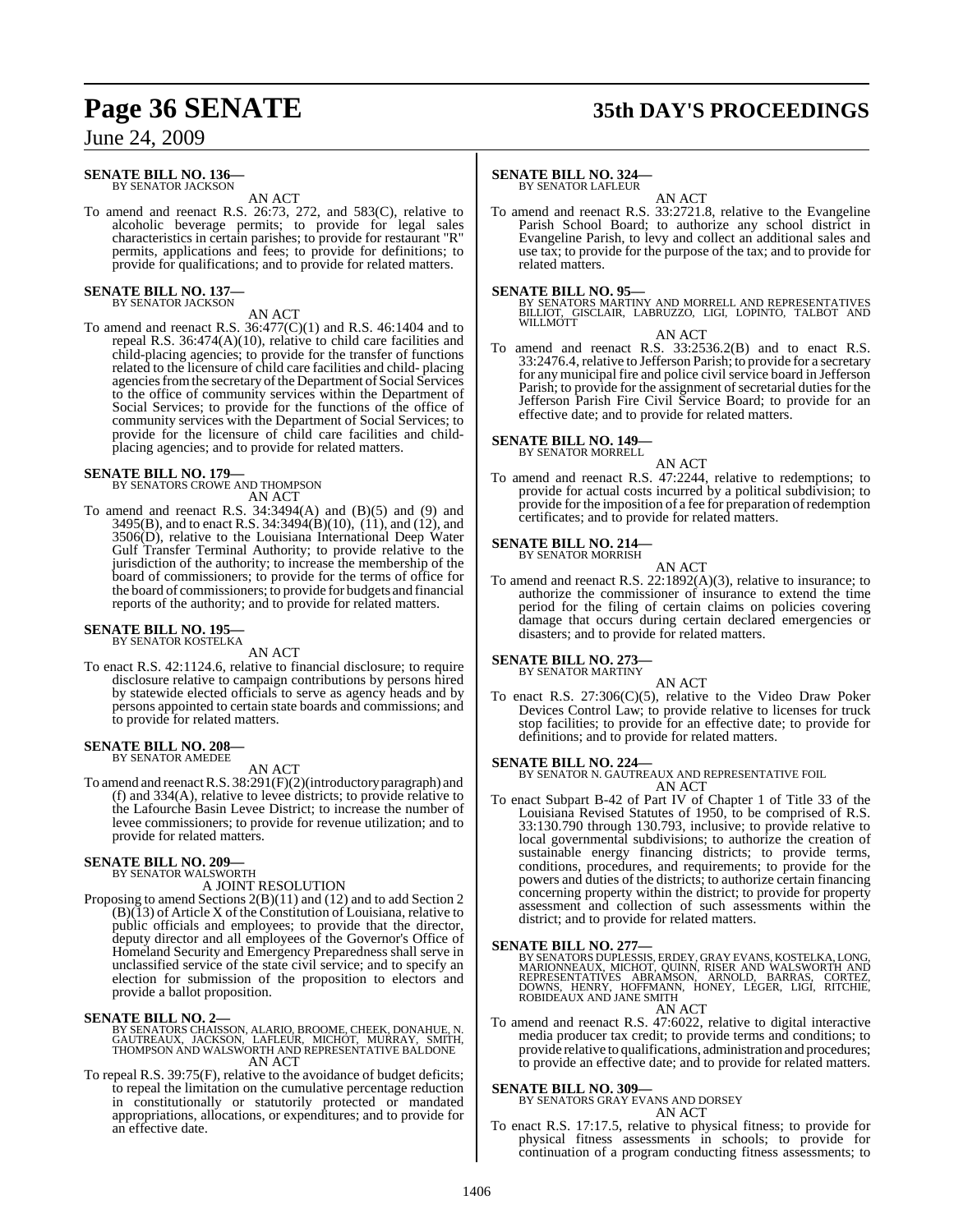# **35th DAY'S PROCEEDINGS Page 37 SENATE**

provide a plan for statewide implementation of such assessments; to provide for legislative intent; to provide for program participants; to provide relative to the results from such assessments; to provide for reports; to provide for rules and guidelines; to provide for funding; and to provide for related matters.

#### **SENATE BILL NO. 94—**

BY SENATORS DONAHUE, APPEL, BROOME, CROWE, DORSEY,<br>DUPLESSIS, MORRELL, SMITH, THOMPSON AND WALSWORTH AND<br>REPRESENTATIVES HENRY BURNS, CHAMPAGNE, FOIL, LITTLE,<br>MILLS, PERRY, ROBIDEAUX, SIMON, SMILEY, JANE SMITH AND THIBAUT

AN ACT

To amend and reenact R.S. 17:15(E) and to enact R.S. 14:81.2(F), relative to molestation of a juvenile; to provide for the crime of molestation of a juvenile involving an educator; to provide for penalties; to provide for definitions; to provide for reporting of criminal history; and to provide for related matters.

#### **SENATE BILL NO. 259—**

BY SENATORS KOSTELKA, ADLEY, ALARIO, AMEDEE, APPEL,<br>BROOME, CHAISSON, CHEEK, CLAITOR, CROWE, DONAHUE,<br>DORSEY, DUPLESSIS, DUPRE, ERDEY, B. GAUTREAUX, N.<br>GAUTREAUX, HEBERT, HEITMEIER, JACKSON, LAFLEUR, LONG,<br>MARIONNEAUX, MAR RITCHIE AND PATRICIA SMITH

AN ACT

To amend and reenact R.S. 17:183.1, 183.2, and 183.3, and to repeal R.S. 17:183.4, 183.6, 183.7, 183.8, and 183.9, relative to curricula; to provide relative to high school career option programs; to provide relative to career major programs; to provide relative to a career diploma; to provide relative to program, course, and curriculum approval; to provide for waivers; to provide relative to program participation eligibility criteria; to provide relative to individual graduation plans; to provide for an effective date; and to provide for related matters.

**SENATE BILL NO. 320—** BY SENATORS ALARIO, THOMPSON AND WALSWORTH AN ACT

To amend and reenact R.S. 13:621.42.1(B), the introductory paragraph of  $(E)(1)$ , and  $(E)(3)$ , 998 $(B)$ , the introductory paragraph of  $(E)(1)$ , and  $(E)(3)$ , and  $1414(B)$ , the introductory paragraph of  $(E)(1)$ , and  $(E)(3)$ , R.S. 30:2455 and the introductory paragraph of  $2456(A)$ , R.S.  $36:401(C)(1)(b)(i)$ ,  $405(A)(1)(b)$ ,  $642(D)(2)$ , and the introductory paragraph of  $801$ , R.S. 39:15.3(A), the introductory paragraph of (B), and (B)(12) through (18), R.S. 46:2122, 2123, and 2124(A) and (B), and R.S.  $\overline{49:1053(B)}$ , 1054(1) and (2), and 1054.1(A) and (B)(3), to enact R.S. 36:4.1(D)(18), 408(I), 409(C)(10), 477(C)(3), and 651(BB) and R.S. 39:15.3(B)(19), and to repeal R.S. 36:4(M) and 4.1(B), Subpart D of Part I of Chapter 1 of Subtitle I of Title 39 of the Louisiana Revised Statutes of 1950, comprised of R.S. 39:16.1 through 16.5, and R.S. 46:2522(11), relative to the organization of the executive branch of state government; to transfer certain agencies in the executive branch of state government; to provide relative to the transfer and exercise of the powers, duties, functions, and responsibilities of certain agencies in the executive branch; to abolish the office of electronic services within the office of information technology in the division of administration; to provide for an effective date; and to provide for related matters.

#### **SENATE BILL NO. 191—** BY SENATOR ALARIO

#### AN ACT

To amend and reenact R.S. 44:4.1(B)(24) and to enact R.S. 40:2020, relative to the authority of the Department of Health and Hospitals to conduct certain mortality reviews; to provide for legislative intent; to provide for definitions and duties; to provide for records; to provide for confidentiality; to provide for a public records exception; and to provide for related matters.

# June 24, 2009

## **SENATE BILL NO. 351— (Substitute of Senate Bill No. 258 by Senator McPherson)** BY SENATOR MCPHERSON

AN ACT

To amend and reenact R.S. 48:250.3(B), (C), (D), (E), (F), (G), and (H) and to repeal R.S. 48:250.4, relative to design-build contracts; to provide forrequirementsfor design- build contracts of the Department of Transportation and Development; and to provide for related matters.

**SENATE BILL NO. 107—** BY SENATOR CHEEK AND REPRESENTATIVE MILLS AN ACT

To enact Chapter 10 of Title 29 of the Louisiana Revised Statutes of 1950, to be comprised ofR.S. 29:781 through 792, and to repeal R.S. 29:735.2(A), relative to emergency volunteer health practitioners; to provide for definitions; to provide for the regulation of health services during a declared emergency; to provide for volunteer health practitioner registration systems; to provide for administrative sanctions; to provide for a limitation of liability for volunteer health practitioners; and to provide for related matters.

**SENATE BILL NO. 223—**<br>BY SENATORS CLAITOR, APPEL, CROWE, KOSTELKA, LONG,<br>MICHOT, SMITH AND WALSWORTH AND REPRESENTATIVES HENRY<br>BURNS, TIM BURNS, CHAMPAGNE, CONNICK, CORTEZ, DOVE, FOIL,<br>LITTLE, PERRY, PUGH, ROBIDEAUX, SIMO

AN ACT

To amend and reenact R.S.  $17:416(A)(1)(c)(i)$ , (ii), and (vi) and (3)(e), and to enact R.S. 17:252(C), relative to the discipline of pupils; to provide relative to circumstances under which pupils may be removed from the classroom; to require principals to provide parental notification when a pupil is removed from the classroom; to allow principals to provide feedback and guidance to teachers; to authorize school boards to adopt policies relative to parental attendance at certain intervention sessions and consequences for parents who fail to comply; to require that certain students be assigned and required to complete missed school work under certain circumstances; and to provide for related matters.

**SENATE BILL NO. 55—** BY SENATORS DUPRE AND MORRISH AND REPRESENTATIVES DOVE AND ST. GERMAIN AN ACT

To amend and reenact R.S. 56:699.1, 699.2 and 699.8(B), relative to issuance of hunting licenses; to require completion of a firearm and hunter education course by certain persons; to provide for a firearm and hunter safety card; to provide with respect to persons authorized to issue hunting licenses; to prohibit certain actions; to provide for temporary firearm hunter education deferral license; to provide for nonresident temporary firearm and hunter education deferral license; to provide an effective date; and to provide for related matters.

> Respectfully submitted, ROBERT W. "BOB" KOSTELKA Chairman

The foregoing Senate Bills were signed by the President of the Senate.

#### **ATTENDANCE ROLL CALL**

PRESENT

Adley Gautreaux B Michot Alario Gautreaux N Morrell<br>Amedee Gray Evans Morrish Amedee Gray Evans Morrisl<br>
Appel Guillory Mount Guillory Broome Hebert Murray<br>Cheek Heitmeier Nevers Cheek Heitmeier Nevers Jackson

Mr. President Erdey McPherson<br>Adley Gautreaux B Michot